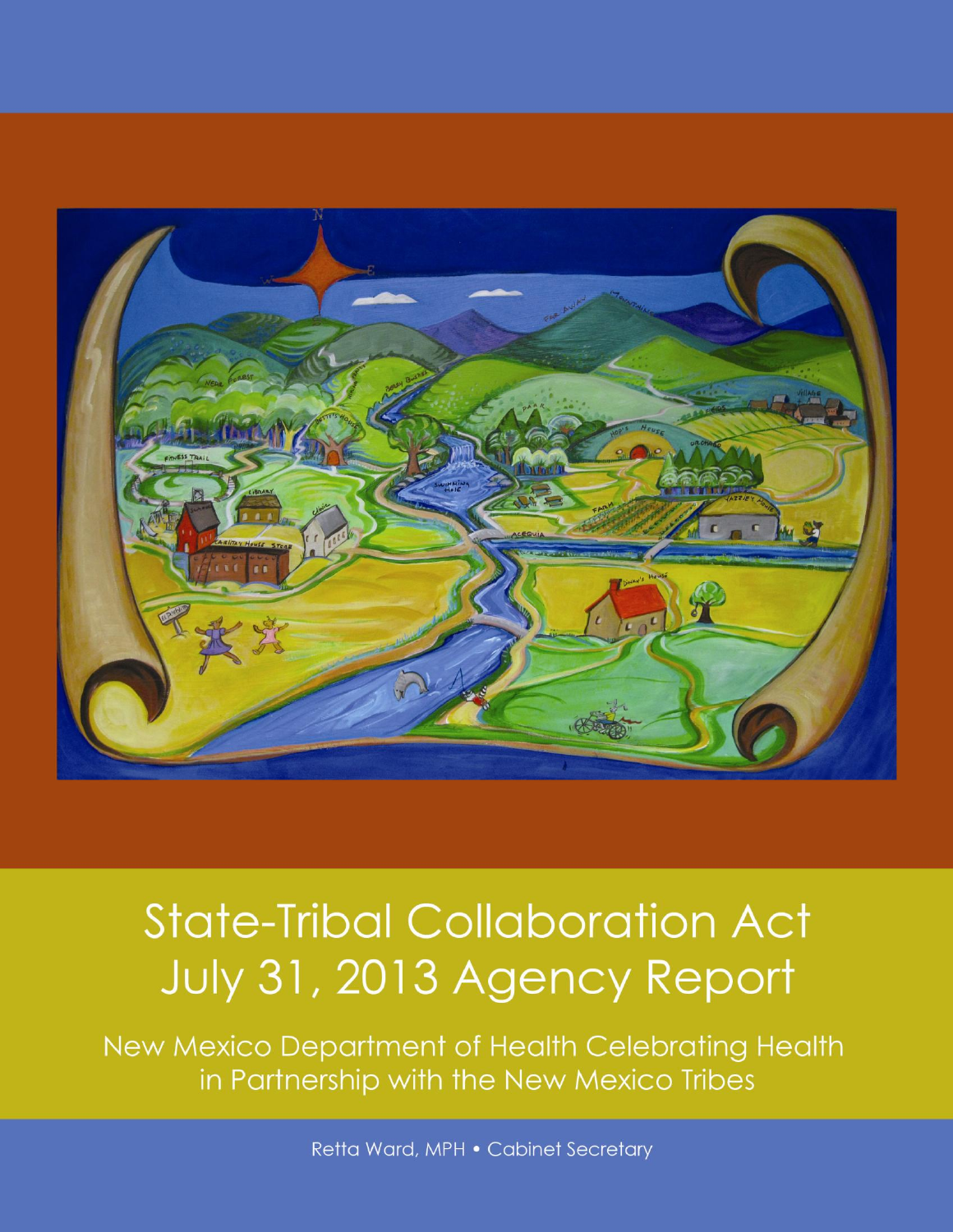# **Table of Contents**

| Section IV. Current and Planned Programs and Services for American      |  |
|-------------------------------------------------------------------------|--|
|                                                                         |  |
|                                                                         |  |
|                                                                         |  |
|                                                                         |  |
| B. Agency-specific and applicable/relevant state or federal statutes or |  |
| C. Agreements, MOUs/MOAs with tribes that are currently in effect  30   |  |
| D. DOH's Tribal Collaboration and Communication Policy  34              |  |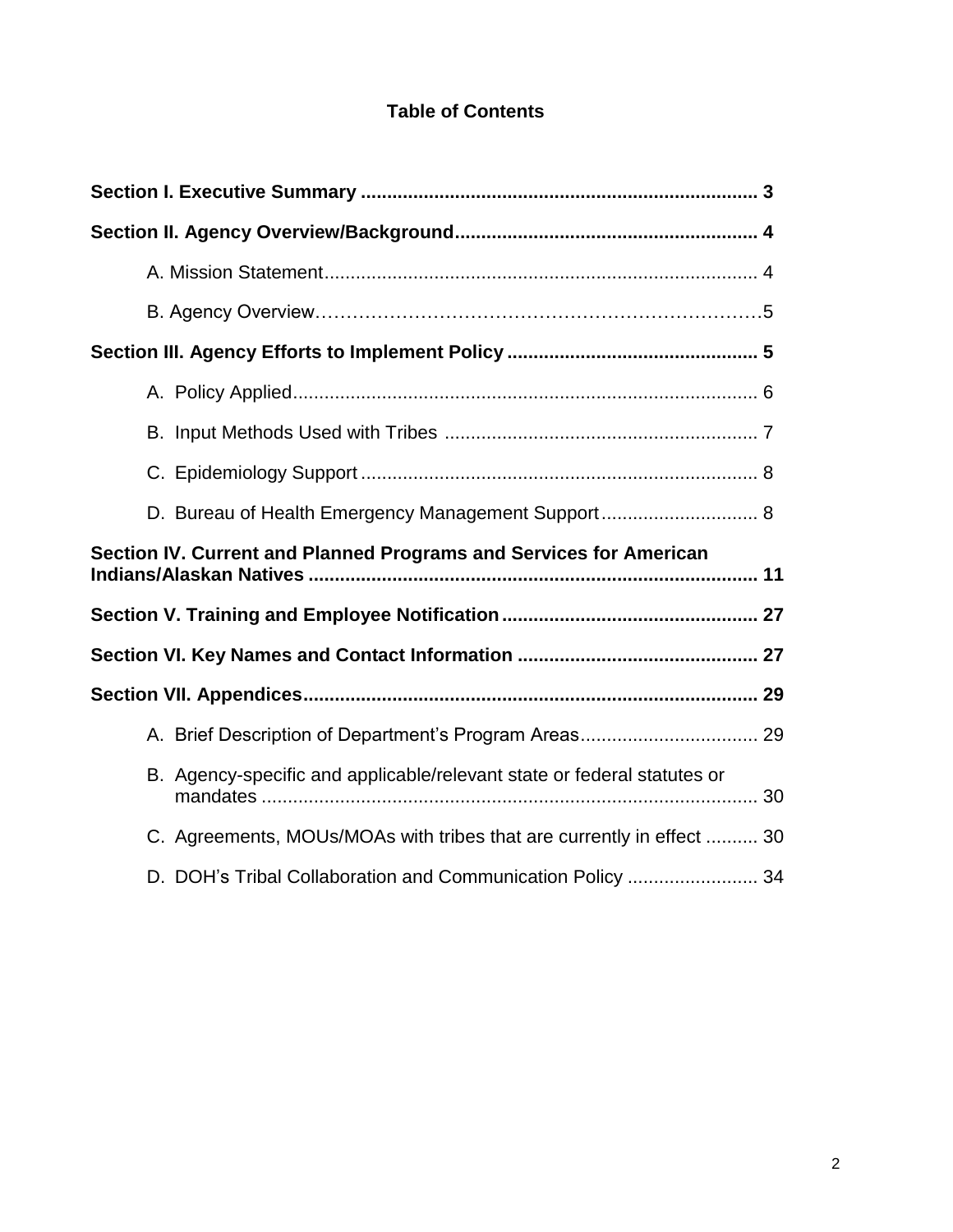## **SECTION I. EXECUTIVE SUMMARY**

Health related programs and services touch the lives of New Mexicans at their most significant and vulnerable times (i.e. birth, illness and death, etc). In the spirit of this, the New Mexico Department of Health (DOH) has successfully partnered and collaborated with the state's Tribes, Nations and Pueblos and the Off Reservation groups. This partnership has led to the creation, cultivation and expansion of services and resources which have enhanced the quality of life for all American Indian people and the citizens of this great State!

The requirements set forth by Senate 196 (SB196), the State-Tribal Collaboration Act, serve as a guidepost for the Department's activities. This report highlights these efforts, including:

- Coordination of the State's response with tribal communities in the provision of vaccines for the prevention of influenza and pneumonia.
- Facilitation and partnership in a State and Tribal collaboration for Celebration of Tribal Health Week with six (6) Tribes, Nations and Pueblos and the New Mexico Department of Health (DOH). The Secretary of Health and staff from the myriad of (DOH) programs and public health offices statewide organized and traveled on-site to each of the Pueblos or Nations. Each pueblo or nation that hosted a Health Fair Day at their on-site location made this Tribal Health Week a successful event in October 2012. The October 2012 participants included: Pueblos of Cochiti, Taos, Zuni, San Ildefonso, Pojoaque and the Navajo Nation.
- Participation as an active member in the Bernalillo County Off-Reservation Native American Commission. A designated DOH representative from the Office of Health Equity within the Office of the Secretary is a designated member in attendance for these meetings.
- Work with the University of New Mexico Center for Native American Health and the Robert Wood Johnson Foundation Center for Health Policy at UNM to plan an engage the state's Tribes, Nations and Pueblos in the development of tribal community health profiles. The staff who completed this work for the community health profiles are from DOH Office of Community Health Partnerships.
- Participation in Health Fairs hosted by Pueblos of Taos, Isleta, Santo Domingo/KEWA, Laguna, San Felipe and Tesuque. Several public health programs participated in the dissemination of health information and education at these locally sponsored Health Fairs
- Participation in both the Santa Fe Indian School and Cochiti Health Career Day.
- Participation as a member of the Indian Affairs Tribal Infrastructure Board that distributes funding annually for planning and capacity building.
- Partnerships with other health care entities to determine the impact of National Health Care Reform on tribal communities.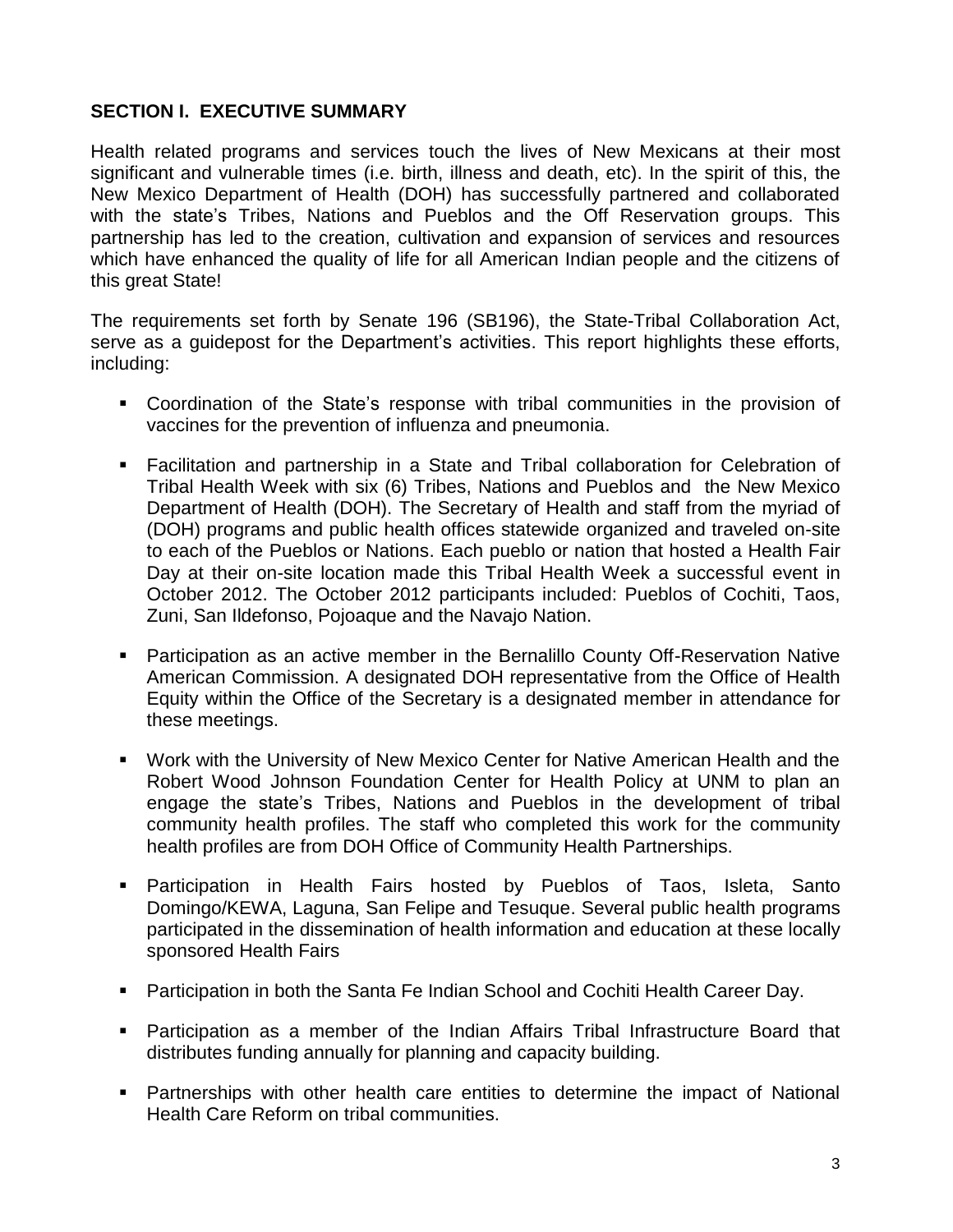- Published annual health data useful to tribes for planning activities.
- Partnered and provided technical support to Tribal Health boards in their 638 health clinic process.
- DOH continues to collaborate with the Tribes, Nations and Pueblos and the Off Reservation groups to articulate, create and develop health resources.
- Published a resources guide that catalogues existing DOH services being provided to the tribes, nations and pueblos and the off reservation Indian Health groups.
- Support for New Mexico's tribal epidemiology centers and programmatic epidemiology needs.
- Participation as a member of the DOH State Team in the Infant Mortality initiative.
- Participation in the 2013 Annual State-Tribal Health Summit held at Mescalero Apache Tribe's Inn of Mountain Gods Conference Center on June 20-21, 2013. Health Secretary Retta Ward presented power point slides on three (3) areas of program delivery achievements within Department of Health. These three achievements were: Healthy Kids, Healthy Tribal Communities by providing information and increasing awareness about healthy nutrition and exercise both in the school educational system and with the leaders and families in the participating tribal communities; increased numbers of Native American women receiving regular mammograms, PAP tests and Cervical Cancer Screenings from FY12 to FY13; and, increased number of Native American members receiving screenings and if needed, services for Developmental Disabilities, Medical Fragile and Intervention Services for Family Infant Toddler Programs.
- DOH continues to provide Navajo interpretation services for health professionals. This past FY 13, Navajo interpretation services were provided to community health professions. (15 spaces were available)

## **SECTION II. AGENCY OVERVIEW/BACKGROUND**

## **A. Mission Statement**

The mission of the DOH is to promote health and wellness, improve health outcomes, and assure safety net services for all people in New Mexico.

The Department strives to succeed in its mission by committing to and practicing the following values: Accountability: honesty, integrity, and honor commitments made; Communication: promote trust through mutual, honest, and open dialogue; Teamwork: share expertise and ideas through creative collaboration to work towards common goals; Respect: appreciation for the dignity, knowledge, and contributions of all persons; Leadership: promote growth and lead by example throughout the organization and in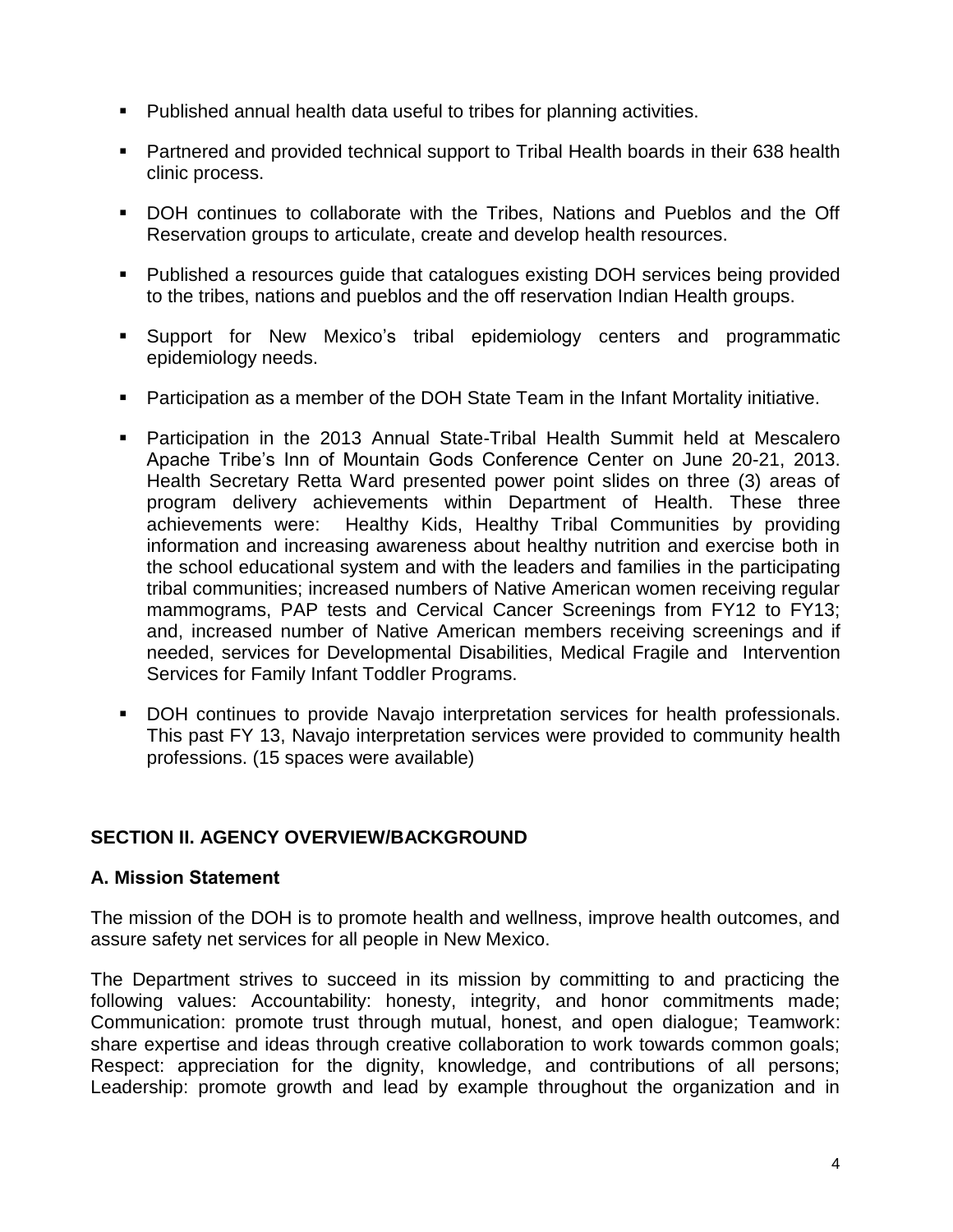communities; and, Customer Service: placing internal and external customers first, assure that their needs are met.

## **B. Agency Overview**

DOH is one of the executive agencies of the State of New Mexico. DOH supports, promotes, provides, or funds a wide variety of initiatives and services designed to improve the health status of all New Mexicans.

The Department's primary responsibility is to assess, monitor, and improve the health of New Mexicans. The Department provides a statewide system of health promotion, disease and injury prevention, community health improvement and other public health services. Prevention and early intervention strategies are implemented through the Department's local health offices and contracts with community providers. The health care system is strengthened through Department activities including contracted rural primary care services, school-based health centers, emergency medical services, scientific laboratory services, and vital records and health statistics.

The Department currently operates six facilities and a community-based program. The facilities provide disabled, elder care, veterans, behavioral health, and substance abuse treatment services. The Department also provides safety net services to eligible individuals with special needs. These services include both community-based and facility-based for behavioral health and long-term care, provided directly by the Department or through its contract providers. The Department also plays a key regulatory role in the healthcare system. It promulgates regulations pursuant to its statutory authority and is an enforcement entity for health care providers statewide for compliance with state and federal health regulations, standards and law. Over 2,000 public and private sector inpatient and outpatient providers are licensed by the Department and those providers who participate in Medicare or Medicaid are certified, inspected and monitored by the Department.

## **SECTION III. AGENCY EFFORTS TO IMPLEMENT POLICY**

DOH has a long history of working and collaborating with the Tribes in New Mexico and the Off-Reservation Groups. DOH was a key participant in the development of the 2007 Health and Human Services (HHS) Department's State-Tribal Consultation Protocol (STCP). The purpose of 2007 STCP was to develop an agreed-upon consultation process for the HHS Departments as they developed or changed policies, programs or activities that had tribal implications. The 2007 STCP provided the Department with critical definitions and communication policy, procedures and processes that guided activities for several years.

However, with the signing of SB196 in March 2009, a new commitment was established that required the State to work with the Tribes on a government-to-government basis. In the fall of 2009, the Governor appointed several workgroups to address these requirements. An Interagency Group comprised of representatives from DOH, Aging and Long Term Services Department, Children, Youth and Families Department, Department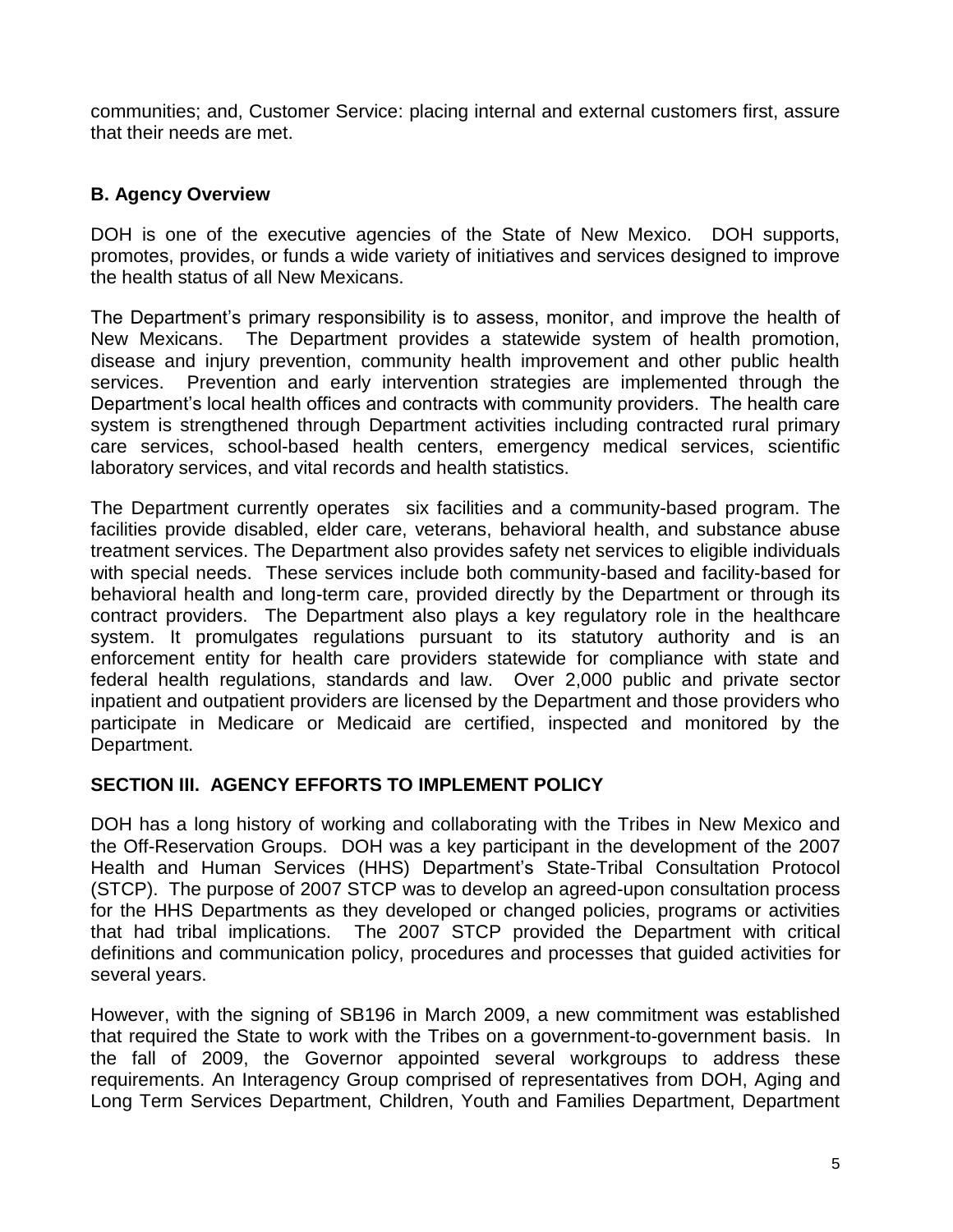of Veterans' Services, Human Services Department, Indian Affairs Department, Office of African American Affairs, and several tribes, met to develop an overarching policy that:

- 1. Promotes effective collaboration and communication between the agency and Tribes;
- 2. Promotes positive government-to-government relations between the State and Tribes;
- 3. Promotes cultural competence in providing effective services to American Indians/Alaska Natives; and,
- 4. Establishes a method for notifying employees of the agency of the provisions of the STCA and the Policy that the agency adopts.

The work group met for several months and culminated in the signed State and Tribal Protocol (STP) on December 17, 2009. The STP assures that DOH and its employees are familiar with previously agreed-upon processes when the Department initiates programmatic actions that have tribal implications. Use of the protocol is an established policy at DOH.

DOH will also continue to support other requirements in SB196, such as maintaining a designated Tribal Liaison to monitor and track Indian health concerns. Kathleen Lawicki, MA was selected to fill the position of DOH's Tribal Liaison in June 2013. Ms. Lawicki has met with the Secretary of Health to discuss and formulate action plans to address Indian health concerns within the State.

# **A. Policy Applied**

DOH had its first formal consultation in February 2011. The Developmental Disabilities Waiver must be renewed with the Center for Medicare and Medicaid Services (CMS) every five years. New Mexico's current waiver was renewed effective July 2011. This waiver will be renewed again in 2016. Currently, approximately, 475 American Indian individuals are served by this waiver program. A CMS requirement for the waiver renewal was to engage tribal communities in a State-Tribal Consultation, so that their concerns could be addressed in the waiver renewal process.

A State/Tribal Team, consisting of appointed members from the New Mexico's tribal communities and appropriate state agency staff, met to review and develop recommendations on the DDW renewal application. After consensus was reached by the State/Tribal Team, the Secretary's of both Health and Human Services Departments called for an official Consultation with Tribal Leaders on February 22, 2011. This was a very successful partnership that was instrumental in developing culturally sensitive recommendations for American Indians receiving developmental disabilities services

Other successful examples illustrating invoking the STCA to improve services and service delivery include the following: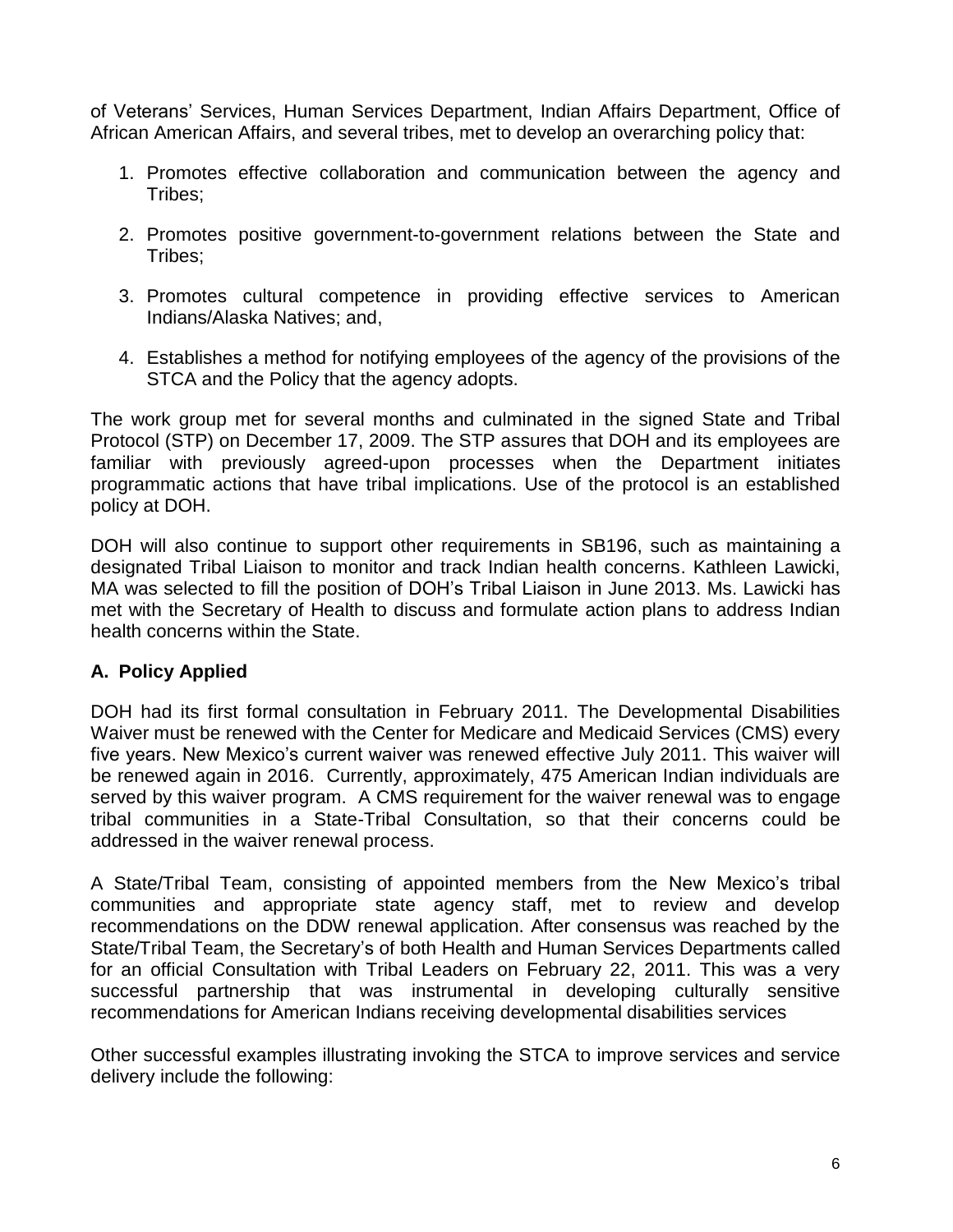- The Public Health Division's Immunization Program works with the Tribes and the Indian Health Service on an on-going basis to strategize and discuss any vaccine issues/questions and potential collaborative efforts to improve immunization rates in tribal communities.
- Through the Native American Partnership, the Public Health Division's Diabetes Prevention and Control Program meets regularly with representatives from a variety of tribal diabetes programs to consult with them about what works best in their communities. Staff from Indian Health Service and CDC's Native Wellness Program has participated in these meetings. Funding has been allocated for future meetings and/or activities as determined by the work group.

## **B. Input Methods Used with Tribes**

On-going outreach and input opportunities are continually made available to the Tribes and Off-Reservation Groups. DOH's tribal liaison continues to facilitate these activities and opportunities, communicates tribal needs and priorities identified to the Secretary of Health, and works collaborative with DOH Divisions and tribal communities to implement appropriate responses. Examples of these activities include:

- The American Indian Health Advisory Committee (AIHAC) provided guidance to DOH with health disparities issues that impacted tribal communities. AIHAC, was facilitated by the Secretary of Health in past years. Currently this group has been restructured to work within the leadership of New Mexico's Tribes and Off-Reservation Groups in Bernalillo County. The process of the AIHAC group to reintegrate and work with the Secretary of Health, Retta Ward, through the DOH Tribal Liaison will resume in September 2013.
- The Tribal Partnership Initiative involves visits by the Tribal Liaison to identify health disparities specific to that community and develop, in concert with the Tribes, interventions that address those health disparities. The Office of Policy and Accountability published the American Indian Health Disparities in New Mexico from data contained in the 2012 Racial and Ethnic Health Disparities Report Card. From the data and information, obesity and diabetes continue to be listed as the most important issues to be addressed in American Indian populations.
- The Bernalillo County Off-Reservation Native American Health Commission is attached to the Bernalillo County Government and provides a voice for the off-reservation community (over 450 different Tribes), which have historically been over-looked by local and federal governments.
- The Commission was established by the enactment of HB 236 during the 2008 legislative session and has successfully completed their three year strategic plan, which is a comprehensive health care plan that examines existing resources to ensure they are used effectively, and identify and secure alternative resources to expand and strengthen the off-reservation health care delivery system. The Commission reports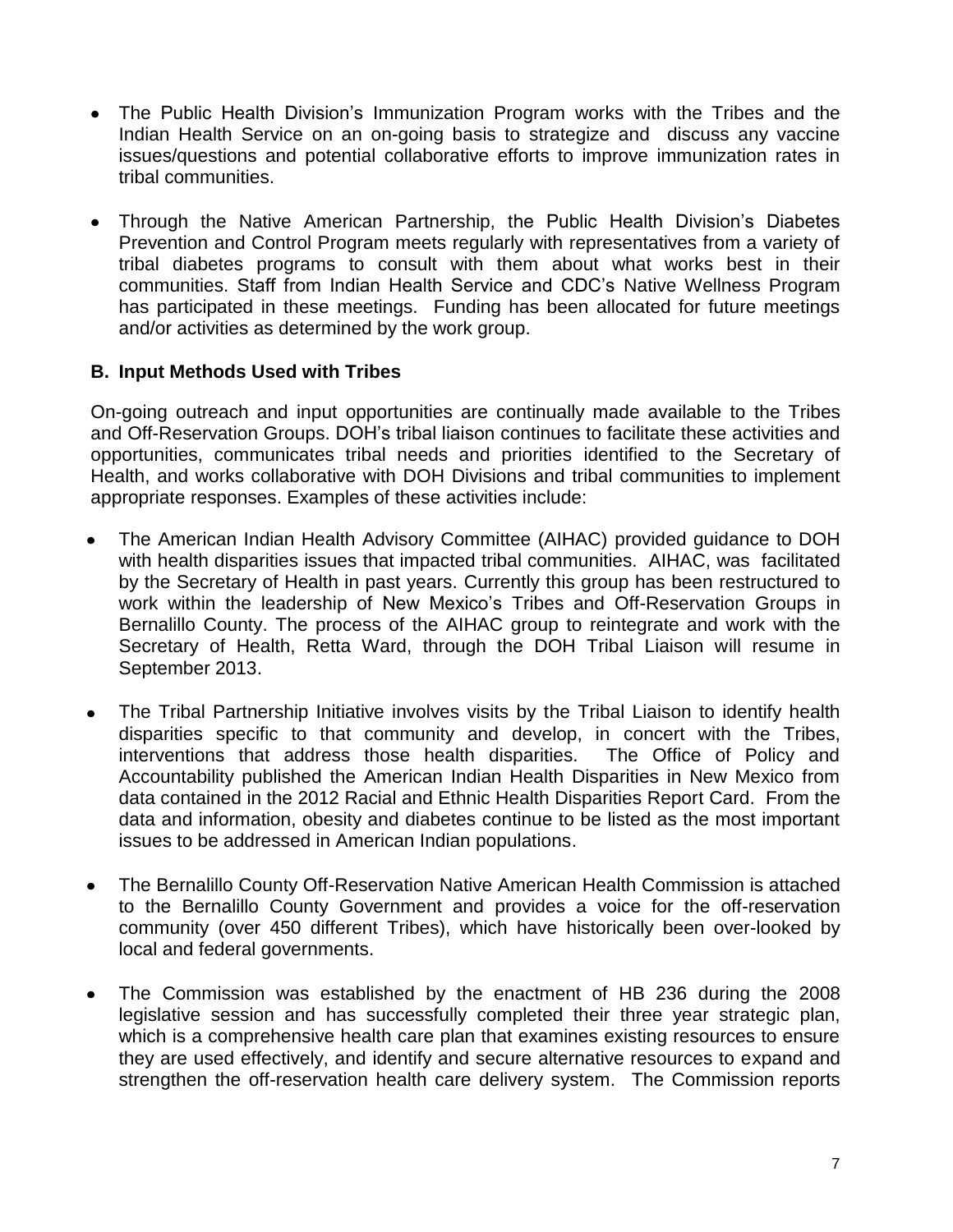their progress directly to the Secretary of Health and the Department's Tribal representative sits on their board as one of the nine Commissioners.

This Commission met four (4) times within FY 2013. Several sentinel events have developed from these meetings. These were; Partnership with Futures for Children to pilot learning activities for youth at the Native American Community Academy and Santa Fe Indian School during February and March 2013 at which staff delivered four webinar modules; met with Commissioner Maggie Hart Stebbins in May 2013 to discuss partnership with Bernalillo County Commissioners about the UNM Hospital Lease Agreement Policy and the significant impact it has on Off-Reservation American Indians residing in Bernalillo County; and finally, submitted a written report of these activities to Indian Affairs Department and Legislative Health and Human Services Committee by June 2013.

## **C. Epidemiology Support**

DOH's Tribal Epidemiologist monitors and tracks health disparities trends, themes and patterns for the state in collaboration with the Tribes. Through this vehicle, DOH has worked to share and look at best practice interventions that will work to reduce health disparities in tribal communities. Through State epidemiology data, the 2012 American Indian Health Disparity Report was published and showed that American Indians have the worse rates with, obesity among adults and youth, youth suicide, death from adult diabetes, pneumonia influenza, motor vehicle and alcohol related incidents. This information serves to guide the work of the Department and is also beneficial to the State and Tribes in identifying new funding resources to develop and strengthen programs in reducing tribal health disparities. The Department of Health's Tribal Epidemiologist position was recently filled after having been vacant for several months.

## **D. Bureau of Health Emergency Management Support**

## **Technical Assistance to Tribes on Emergency Planning in FY 13**

On May 10, 2013, the Bureau of Health and Emergency Management (BHEM) met with the Pueblo of Zia to provide technical assistance on conducting a tribal selfassessment of Emergency Preparedness activities related to a Public Health response. There had not been an Emergency Operations Plan in place at the Pueblo of Zia; therefore, the only option to planning for preparedness at Zia was to use suggested activities outlined in the CDC Public Health Preparedness Capabilities Planning Model.

In assessing the organizational roles and responsibilities at Pueblo of Zia, the Governor takes the lead role on every tribal activity. Zia has a Fire Department/EMS Department with one employee, the Director, who reports directly to the Governor. The jurisdiction has a small clinic managed by Indian Health Services (IHS) personnel. Under IHS, a small CHR Program exists that does not communicate with the Fire/EMS Department. Resource elements are few for Planning, Skills and Training, and Equipment and Technology at Zia.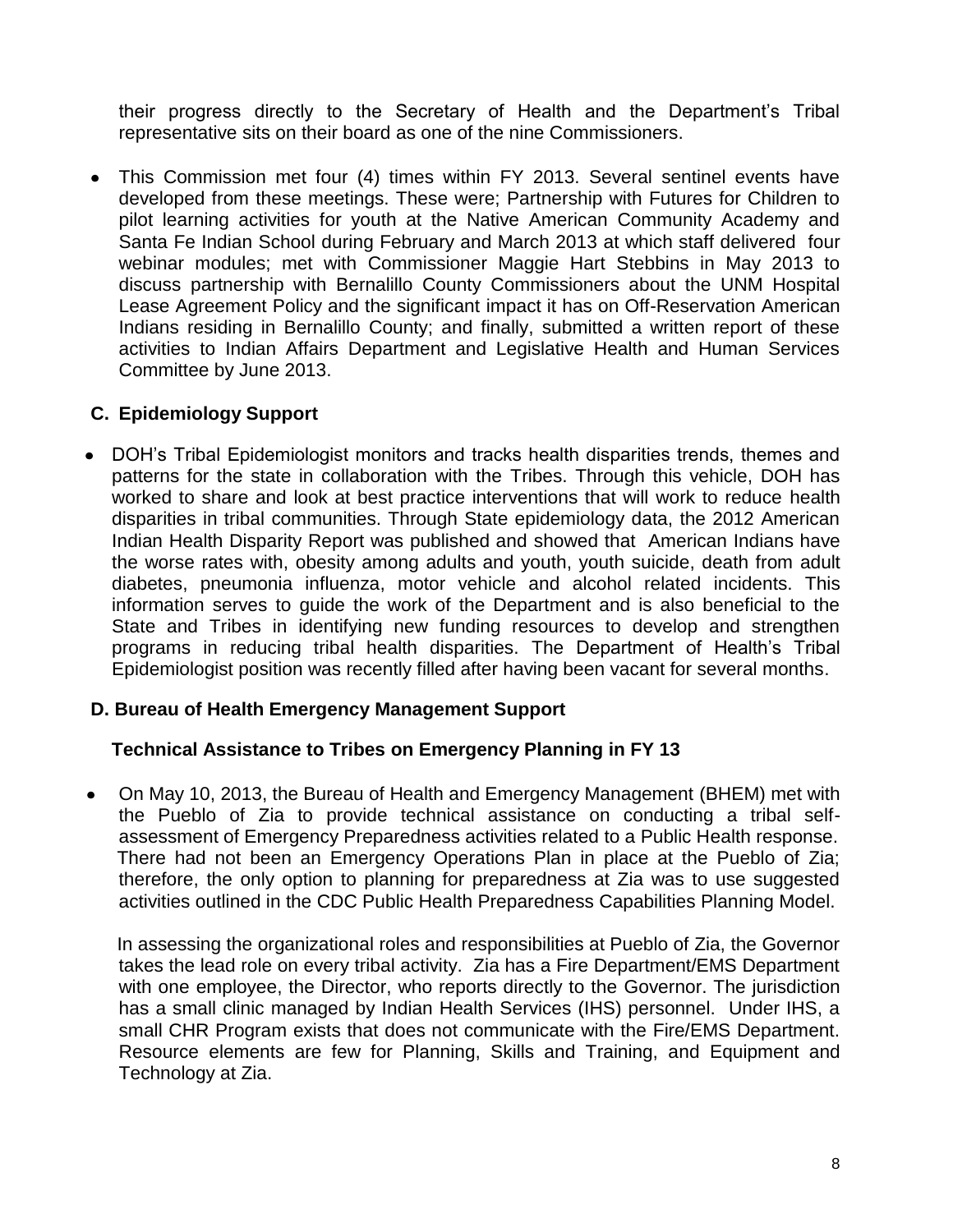Due to the absence of licensed personnel to operate their ambulance, Sandoval County was forced to decommission and remove it several years ago. The EMS/Fire radios do not communicate with their Law Enforcement at Bureau of Indian Affairs (BIA). The tribal community heavily depends upon Fire/EMS services and resources from neighboring Jemez Pueblo and Sandoval County.

On May 30, 2013, the Bureau of Health and Emergency Management was invited back  $\bullet$ to Pueblo of Zia to provide further technical assistance on Emergency Preparedness planning related to a Public Health response.

 Pueblo of Zia had made remarkable progress over the last couple of weeks. A meeting scheduled with the clinic director to go over assumed IHS issues, resulted in a better understanding and partnership. Identified functions and tasks from the Preparedness Capabilities workbook, assisted the planner who developed a series of questions to identify and discuss planning gaps in Community Preparedness. Other meetings scheduled with staff in the Community Health Program in efforts to produce more partnerships.

 Governor Harold Reid briefly joined the meeting and asked for assistance to develop a written Emergency Operations Plan. No staff within the Governor's Office has the capacity or time for training to develop an EOP. So Governor Reid selected a volunteer from the pueblo (Zia), who is currently working with BHEM, as the individual responsible to write the plan. The discussion then switched topics to the planning and development stage of having a written Emergency Operations Plan. The next step will be to develop the Table of Contents. Further technical assistance was provided on capability planning by phone and emails until Zia completely finished and submitted the self-assessment to BHEM.

- FY13 has been a busy year, one that has focused on critical collaborations toward improving several of the identified priorities for tribal communities. These include: Planned and facilitated a Celebration of Tribal Health Week in October 2012 in collaboration with Department of Health program staff.
- Last year's visits with American Indian Tribal participant hosts included: Pueblos of Cochiti, Taos, Zuni, San Ildefonso, Pojoaque and the Navajo Nation. In FY 14, plans are already in the development stages with Department of Health Secretary Retta Ward in scheduling the week of October 28, 2013 as Celebration of Tribal Health Week. Pueblos of Picuris, Ohkay Owingeh, Acoma and the Jicarilla Apache Nation have recently accepted invitations to co-host and participate with Department of Health during this week. Secretary Ward has designated the week of October 28<sup>th</sup> for this event and plans to attend.
- Partnership with UNM's Rural and Primary Behavioral Health Service support to provide technical assistance for Senate Bill 416 that creates a Suicide Clearinghouse, which is an important resource to the Tribes, Nations and Pueblos. Currently, there is a toll free number 1-800-273- TALK that is a statewide Crisis Line and is available to access 24 hours a day 7 days a week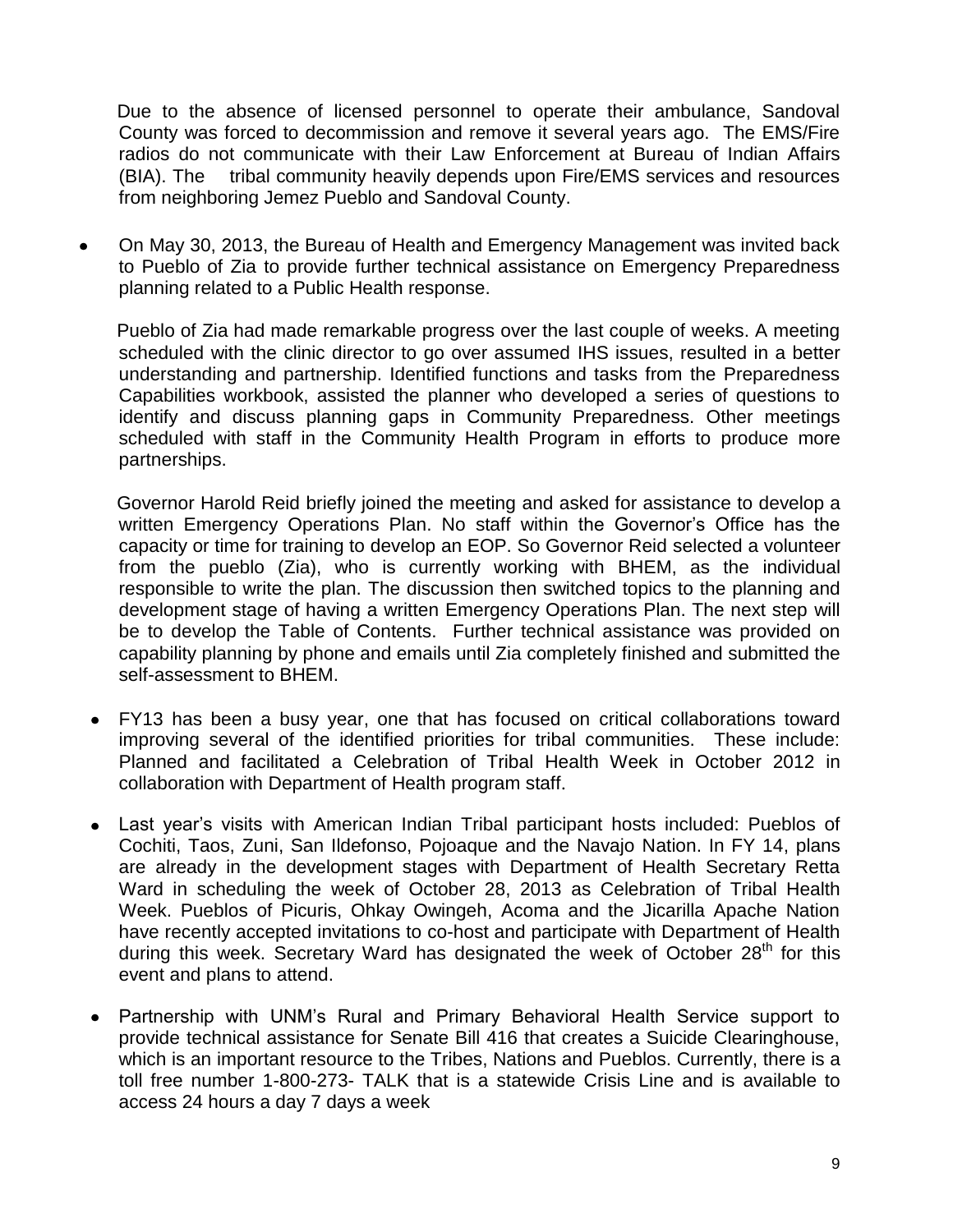- The DOH Secretary serves as a member of the Tribal Infrastructure Fund (TIF) Board, which provides funding to Tribal Governments for health-related planning projects, as well as brick and mortar funding to build, expand or improve systems and facilities to improve the quality of life of American Indians in their respective communities in New Mexico.
- The Bureau of Health and Emergency Management (BHEM) met on February 4, 2013, with the Pueblos of Santo Domingo, San Felipe, and Cochiti to provide technical assistance on emergency preparedness activities related to Public Health response. The meeting began with a joint EOP review and discussion, using the *CDC's Public Health Preparedness Capabilities* as a guide since this is one of the best methods for assessing levels of preparedness for a jurisdiction is to look at its Emergency Operations Plan. (EOP)
- BHEM staff identified a common problem in smaller jurisdictions with roles and responsibilities, where one person has multiple roles and responsibilities. A discussion ensued concerning which tribal departments were responsible for each relevant capability and function, resulting in an acknowledgement, all around, of the overall lack of resources in all three Pueblos. The resources identified were; equipment, supplies, and personnel. Additionally, tribal members identified specific skills and abilities to perform special tasks as required during emergency incidents, and they identified a primary gap in planning and the absence of necessary training. It was noted all three jurisdictions are adjacent in Sandoval County, therefore a recommendation for a tribal regional approach was discussed to ensure access to resources when needed. This agreement of a shared approach had been successful for Emergency Medical Services in the area and could be applied to overcome tribal barriers or the absence of other identified critical resources needed.

Currently, there was no available documentation to assess past performance for each applicable capability. An after Action Reports was suggested to be developed and reviewed for analysis after planned exercises or real incident activities. Previous review of data from a previous hazards and vulnerability analysis (conducted in 2008-9) combined with the real world flooding events over the last couple of years indicated the priority for each jurisdiction would be a community preparedness. Due to these stated barriers, mostly political, each planner selected the priorities based on their individual authority or ability to influence tribal members to engage in building preparedness capabilities. Each jurisdiction had similar short and long-term goals, some of which are developing a functional Emergency Operations Plan and Emergency Operations Center to coordinate incidents. Improving medical countermeasure distribution/dispensing and preparing their community for disasters.

The Office of General Counsel had participated in numerous meetings and forums this year with the state tribal judicial consortium regarding the domestication of tribal court orders. As of this date, there is no resolution but Office of General Counsel continues to work and present DOH's perspective on domestication of civil commitment and guardianship orders and orders related to issues before the bureau of vital records and health statistics.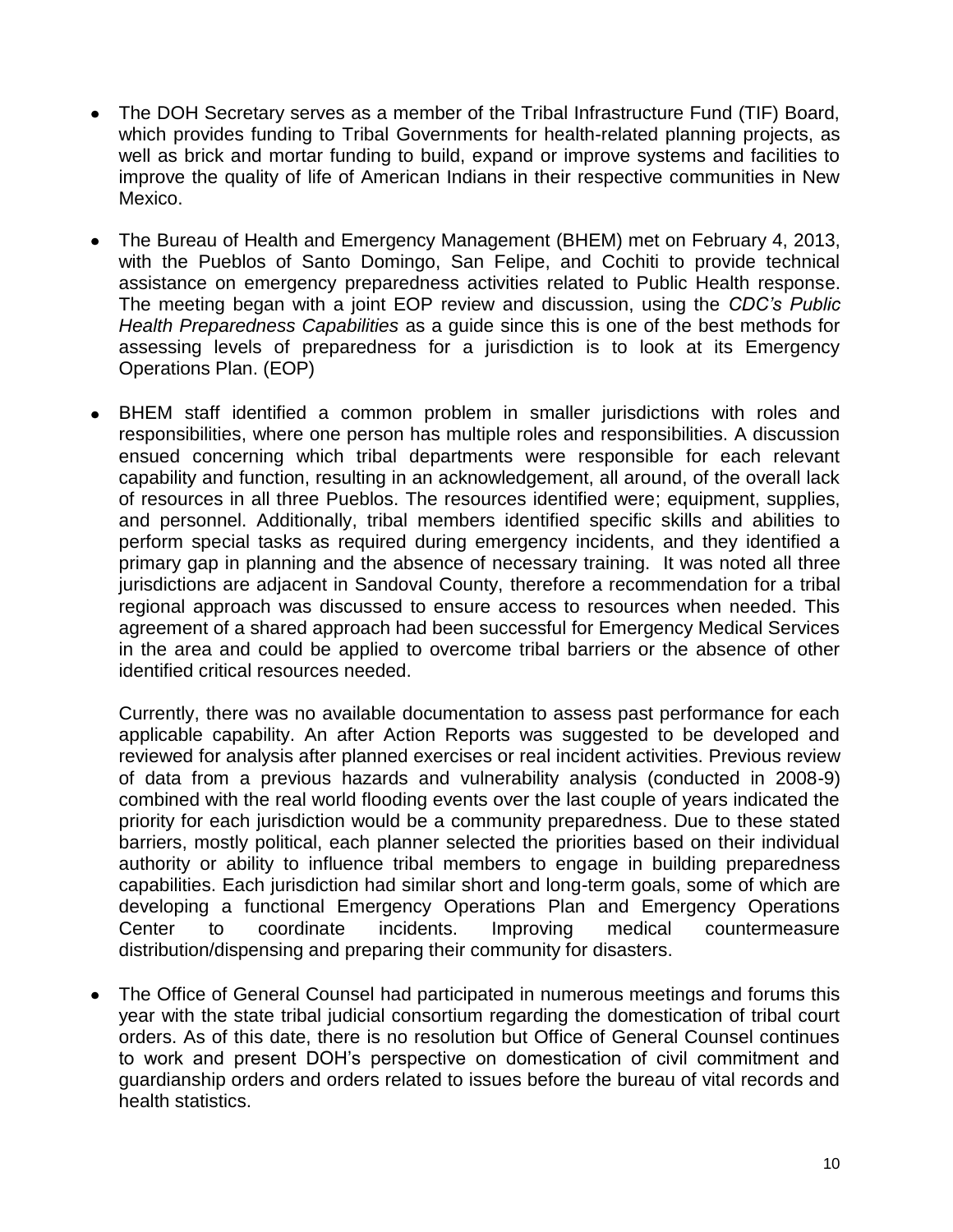• The Bureau of Vital Records and Health Statistics has participated in outreach activities by making forms and processes more accessible and presenting on-site for the convenience of tribal members.

## **SECTION IV. CURRENT PROGRAMS AND PLANNED SERVICES FOR AMERICAN INDIANS/ ALASKA NATIVES**

The Department of Health is organized into eight program areas (Administration, Public Health, Epidemiology and Response, Laboratory Services, Facilities Management, Developmental Disabilities Supports Division, Medical Cannabis and Health, Certification, Licensing and Oversight) that represent nine Divisions (See Appendix for a brief description of each of the program areas)**.** Most of the Department's services are free or low-cost and are accessible to all New Mexicans, including American Indians and Alaskan Natives.

## **Work Groups and Collaboration Advisory Committees**

## **American Indian Health Advisory Committee, (505) 827-2627**

**Services:** Provide guidance to the New Mexico Department of Health in order to address health issues impacting American Indian populations residing in New Mexico. **Served FY13:** Staff changes occurred with the DOH Tribal Liaison position in FY 13, Due to this situation, the American Indian Health Advisory Committee is reorganizating and the new DOH Tribal Liaison representative has scheduled to initiate the start up meetings in September 2013 (FY14). **FY13 Estimated Expenditures:** DOH Tribal Liaison staff salary.

## **Office of Community Health Partnerships-Tribal Community Health Improvement Councils, (505) 827-0015**

**Services:** Collaboration and partnership with community health improvement councils in five American Indian communities. In FY 13, these health councils mobilized and coordinated locally their efforts to identify, prioritize and address the health needs of the individuals and families in these communities. Following the councils' findings three (3) workshops were conducted on Community Heath Assessments and content was related to completion of Community Health Improvement Plans and Health Profiles. **Served FY13:**  Participants in these workshops included tribal representatives: Navajo Nation, Jicarilla Apache Nation, Pueblos of Acoma, Zuni, San Ildefonso, Laguna and representatives from Chinle, AZ and Ysleta Del Sur, TX. **FY13 Estimated Expenditures:** Unfunded- Salaries from Department of Health Staff in Office of Community Health Partnerships

## **Health Systems Bureau- (505)222-8671**

**Services:** Last year the Public Health's Community Health staff worked with University of New Mexico Health Sciences Center for Native American Health (CNAH) and developed a community health assessment via workshops for tribal communities. The CNAH sponsored events and promoted community health planning in New Mexico's tribal communities. These workshops emphasized the implementation of community health assessments and completion of health profiles to develop a Community Health Improvement Plan(s). This initiative built tribal community capacity for identification of prioritization and need for specific health resources in each tribal community.

**FY 13 Estimated Expenditures:** Unfunded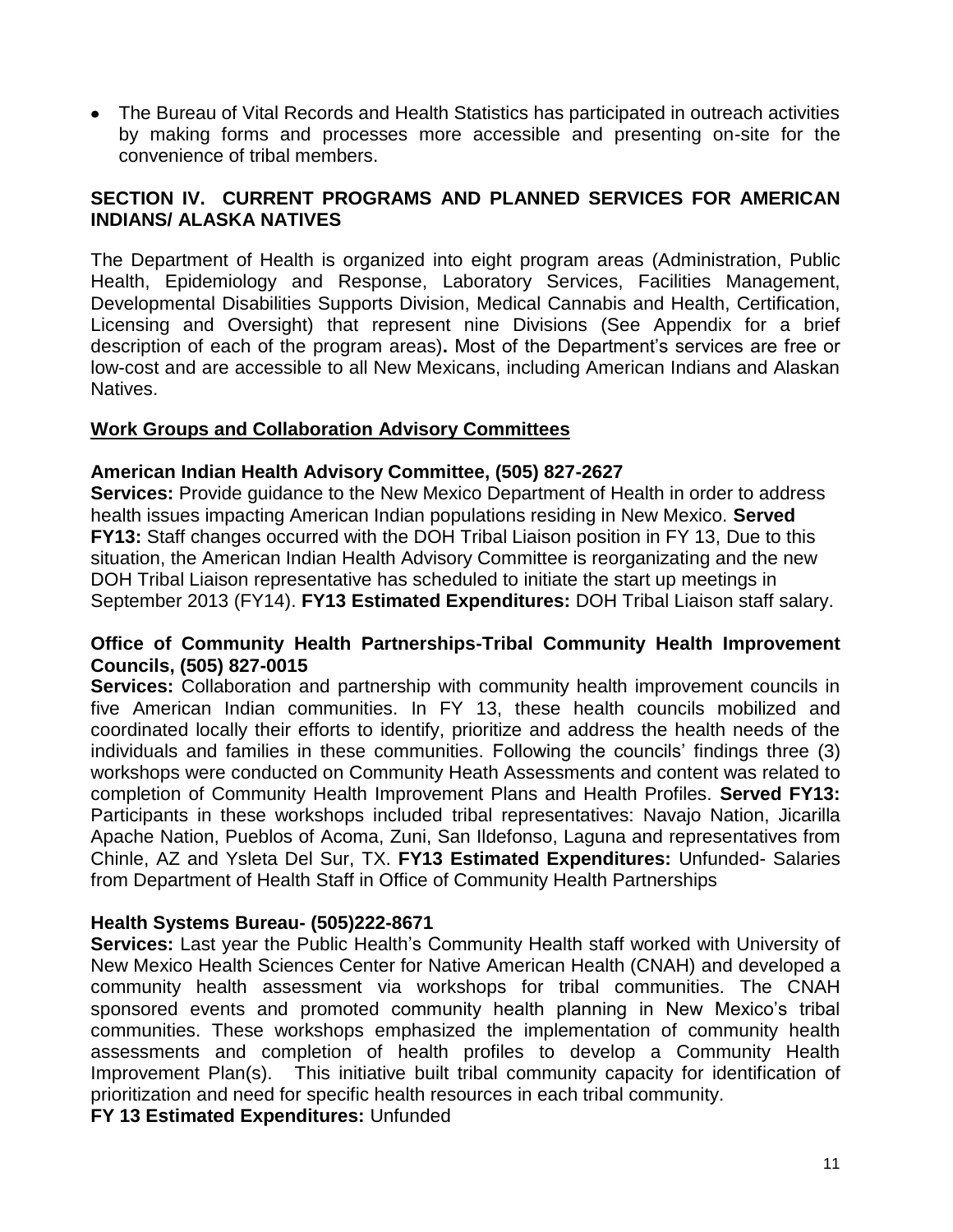## **New Mexico Cancer Council's Native American Work Group, (505) 841-5847**

**Services:** Provide financial support for the New Mexico Cancer Council's Native American Work Group, coordinated by the University of New Mexico's Cancer Center. **FY13 activities of the Work Group included**: Development of an educational module for the New Mexico Cancer Council based on the section to the New Mexico Cancer Plan 2012- 2017, titled, *Considerations for Implementing the NM Cancer Plan in Native American Communities*. **Served FY13:** The majority of members within this workgroup are American Indian (approximately 15-19 people). **FY13 Estimated Expenditures:** \$8,000

## **Native American Partnership for Diabetes Prevention and Control (505) 476-7615 or 1-888-523-2966**

**Service**: Consult regularly with Tribal Diabetes Programs. The goal of these consultation sessions is to determine the most effective ways to prevent and control diabetes in American Indian communities in New Mexico. This is a key strategy for achieving the Diabetes Prevention and Control Program's long-term goal of eliminating diabetes-related health disparities. **FY13 Estimated Expenditures:** DOH program staff salaries

## **Office of Community Health Workers (OCHW), (505) 827-0015**

**Services:** In FY 13 a standardized, competency-based training program was developed with an associated voluntary certification process. The compilation of a CHW/CHR Registry is also planned. Once established, the training and certification processes will be available to Tribal Community Health Representatives and programs. **Served FY13:** The Office is still in developmental stage. **FY13 Estimated Expenditures:** The Office is currently unfunded.

# **Birth and Death Certificates**

## **New Mexico Bureau of Vital Records and Health Statistics, (505) 827-0167**

**Services:** New Mexico Vital Records and Health Statistics registers about 4,200 births and 1,300 deaths of American Indians each year. The bureau issues certified copies of birth and death certificates to American Indian families and executes amendments, affidavits of paternity and delayed registration of births to assist American Indians in collaboration with tribal registrars to address issues with record registrations for their administrative and legal needs. This year, the major enhancement was the getting the majority of tribes involved in the completion of electronic death registrations.

**Served FY13:** All tribes in New Mexico. **FY13 Estimated Expenditures:** DOH Public Health Division and Epidemiology and Response staff salaries.

## **Cancer**

# **Breast and Cervical Cancer (BCC) Screening Program, (505) 841-5860**

**Services**: Provide free breast and cervical cancer screening and related diagnostic followup care for American Indian/Alaska Native women residing in the state who meet program eligibility criteria. Medicaid Category 052 provides full Medicaid coverage (Salud-exempt)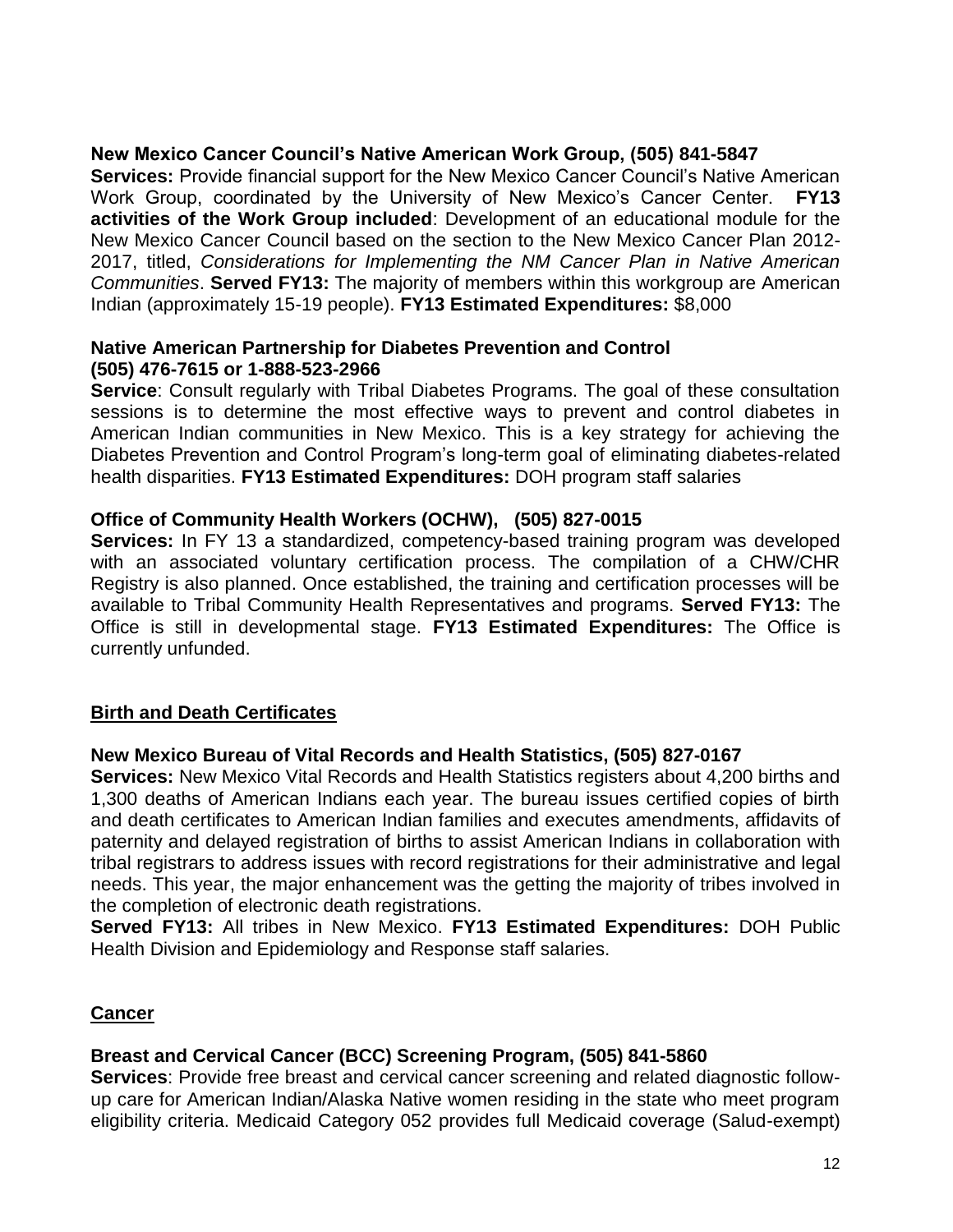for women diagnosed through the BCC Program with breast or cervical cancer or some precancerous cervical conditions. Also available are public awareness activities, education and technical assistance to tribes interested in increasing community capacity for breast and cervical cancer control.

**Served FY13:** Approximately 3,132 American Indian women 30 years of age or older, who live at or below 250% of the federal poverty threshold, and are uninsured/underinsured. These services are available through Indian Health Service clinics (Albuquerque Area Indian Health Service and the Navajo Area Indian Health Service) and hospitals, urban Indian clinics, and at more than 200 other federally qualified health centers and hospitals throughout the state. **FY13 Estimated Expenditure:** \$411,733 federal, state and grant funds. **FY 13 Estimated In Kind** \$ 225,652.

## **Colorectal Cancer Program, (505) 222-8601**

**Services:** Provides free colorectal cancer screening and related diagnostic follow-up care for American Indian/Alaska Native men and women residing in the state who meet program eligibility criteria. These services are available through First Nations Community Health Services and at other federally qualified health centers and hospitals including the provision of new services at Indian Health Services, Santa Fe Indian Hospital and Acoma, Canoncito Laguna Hospitals.

Also available are strategies to promote colorectal cancer screening. The New Mexico Colorectal Cancer Program uses population based approaches based on recommendations from the "Guide to Community Prevention Services." Research tested practices used by the Program include:

- Public education on Colorectal Cancer (CRC);
- Culturally and linguistically appropriate patient education materials;
- Worksite colorectal cancer screening promotion;
- Training and support for patient navigation for community health centers; and
- Reduction of clinical structural barriers through systems and policy change, including the development of patient and provider reminder systems.

**Served FY13:** Two hundred forty eight (248) American Indians served by the CRC Program having received colorectal cancer screening and services; **FY13 Estimated Expenditure:** \$12,135

## **Comprehensive Cancer Program, (505) 841-5847**

**Services:** Provide culturally tailored cancer prevention, risk reduction and screening education programs in partnership with several American Indian tribal communities and organizations including the American Indian community outreach program in the Office of Community Partnerships and Cancer Health Disparities at the University of New Mexico Cancer Center. Pueblos of Cochiti, Taos, Zuni, San Ildefonso Pojoaque and the Navajo Nation hosted an on-site Health Fair Day with participating DOH cancer program staff during the Celebration of Tribal Health Week for FY 13. The Comprehensive Cancer Program staff continues to respond to requests for presentations and technical assistance from American Indian communities interested in conducting cancer prevention and survivorship activities.**Served FY13:** Approximately 800 American Indian families received information and/or education in programs supported by the Comprehensive Cancer Program. **FY13 Estimated Expenditures:** \$1,000 and DOH staff salaries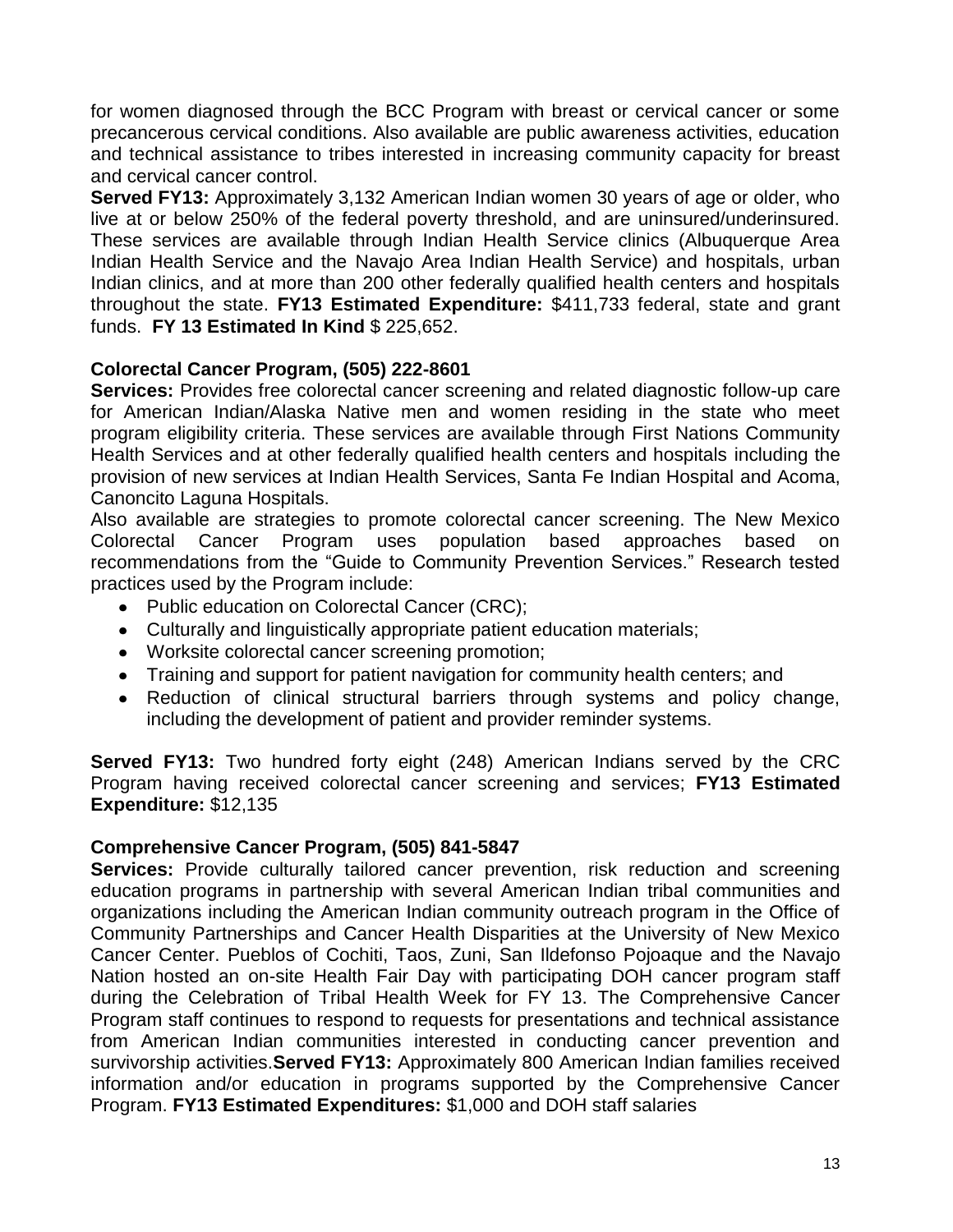## **Obesity, Nutrition and Physical Activity Program, (505) 827-2520**

**Services and Interventions:** Partner with four (4) tribal communities; Pueblos of Santa Clara, San Ildefonso, Zuni and Mescalero Apache to expand opportunities for healthy eating and active living for children where they live, learn and play. Healthy eating and physical activity and two lifestyle behaviors that can prevent obesity.

**Education:** Worked with Pueblos of San Ildefonso and Santa Clara in the implementation of Health \*Honor\* Wisdom curriculum in their BIE schools. Curriculum provides hands-on activities to empower children a holistic understanding of healthy eating and active living are interconnected for a healthy community and environment. Web site listed: HealthyKidsNM.org.

**Surveillance:** Established the NM childhood obesity surveillance system in 2010. Released annual report that included state obesity prevalence rates for American Indian children in attendance at NM public schools.

**Served FY 13:** Community-wide **FY 13 Expenditures: \$176,000.**

## **Office of Oral Health, (505) 827-2837**

**Services:** The Office of Oral Health (OOH) provides a dental sealant and fluoride varnish prevention program targeted at pre-school and elementary school aged children statewide. OOH staff has worked in conjunction with Office of Community Health Workers and Office of Community Health Partnership to promote oral health among the American Indian population. Additionally OOH staffs attend meetings statewide in the American Indian communities and distribute oral health education material, toothbrushes, and toothpaste to both adults and children. During the FY 13 school year, American Indian students have received our services while attending public school, non-pueblo Head Start and Tesuque Head Start programs.

Students receive oral health education, a dental assessment, application of a fluoride varnish or dental sealant and dental case management services. OOH staff has attended Health Fairs this past year, FY 13 and conducted dental clinics at: Pueblos of Santa Clara, Taos, Tesuque, Ohkay Owingeh and San Ildefonso. OHH staff conducted a dental clinic at the Indian Enrichment Program. The clinic presented oral health education, dental assessments, and application of dental sealants and dental case management services. **Served FY 13:** Over 412 **FY 2013 Estimated Expenditure**: \$21,402; **Estimated In Kind Expenses**: DOH staff salaries

# **Data and Epidemiology Services**

**Adult Behavioral Risk Factor Surveillance System (BRFSS) Survey, (505) 476-3569 Services:** BRFSS epidemiologist and YRRS epidemiologist sit on the Albuquerque Area Southwest Tribal Epidemiology Center (AASTEC) Tribal BRFSS advisory committee. Technical assistance is provided to AASTEC on an as needed basis and mutual collaboration on recruiting schools to participate in the state-wide survey to increase the sample size of the American Indian student population. The BRFSS epidemiologist has collaborated with the diabetes epidemiologist on a Native American diabetes dataset for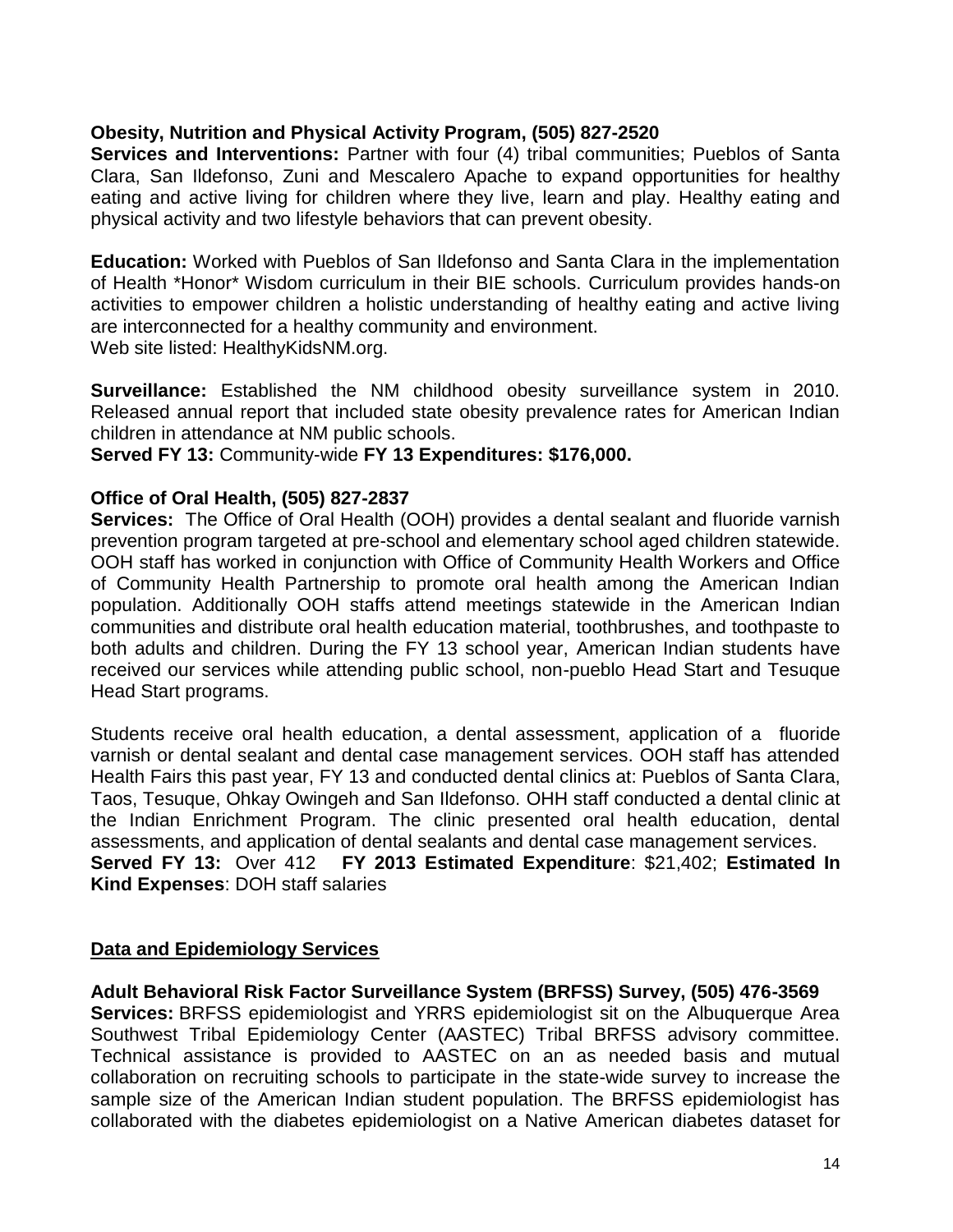questions asked to adults on the state-wide telephone survey. **Served FY13:** All tribes in New Mexico. **FY13 Estimated Expenditures:** DOH staff salaries.

## **Agency for Healthcare Research and Quality** (**AHRQ**), **Race, Ethnicity, and Tribal Data Improvement Grant, (505) 476-3575**

**Services:** Assist pilot hospitals with data analysis to demonstrate that their grant activities (formal training and educational resources) have improved the quality of race, ethnicity and tribal identifier hospitalization data. This initiative will result in better data for comparative effectiveness research on improving health care outcomes. **Served FY13:** All tribes in New Mexico. **FY13 Estimated Expenditures:** To be determined.

## **American Indian Health Disparities Report Card, (505) 827-2570**

**Services:** Published a special edition of the Racial and Ethnic Health Disparities Report Card that focused on American Indian Health and highlighted information on eight indicators that American Indians consistently evidenced the highest (worst) health disparities and on two indicators for which American Indians have the lowest health (best) rates in New Mexico. **Served FY13:** All tribal communities. **FY13 Estimated Expenditures: Staff salaries in Office of Policy and Accountability and Office of Health Equity.** Staff salaries and federal grant funds.

## **Community Health Assessment Program, (505) 827-5274**

**Services:** All 22 tribal governments and the Eastern Band of Navajo had the option to obtain birth data and death data as far back as from 1992; these data are tribe-specific and formatted by their specifications in order to apply for more grant opportunities. **Served FY13:** All tribes in New Mexico. **FY13 Estimated Expenditures:** 1 FTE Tribal Epidemiologist.

## **Data Sharing Agreements, (505) 476-1788**

**Services:** DOH Cabinet Secretary signed the first ever data sharing agreement with the Albuquerque Area Indian Health Service to share in-patient hospitalization data which will be combined with the private hospitalization database to provide a more accurate picture of serious morbidity for Native Americans in New Mexico. Currently, this data sharing agreement continues under the current Health Cabinet Secretary, Retta Ward. **Served FY13:** All tribes in New Mexico. **FY13 Estimated Expenditures:** No dedicated funding.

## **National Tribal Epidemiology Activities, (505) 476-3575**

**Services:** Lead the Council of State and Territorial Epidemiologists (CSTE) Tribal Epidemiology workgroup, which has completed national surveys of public health surveillance activities in Indian Country. **Served FY13:** All federally recognized U.S. tribes. **FY13 Estimated In Kind Expenditures:** Staff salaries from epidemiologists

## **Diabetes**

## **Kitchen Creations Cooking School for People with Diabetes (505) 476-7615 or 1-888-523-2966**

**Service:** Provide a four-session series of cooking schools for people with diabetes and their families or care givers. The instructors teach appropriate meal planning and address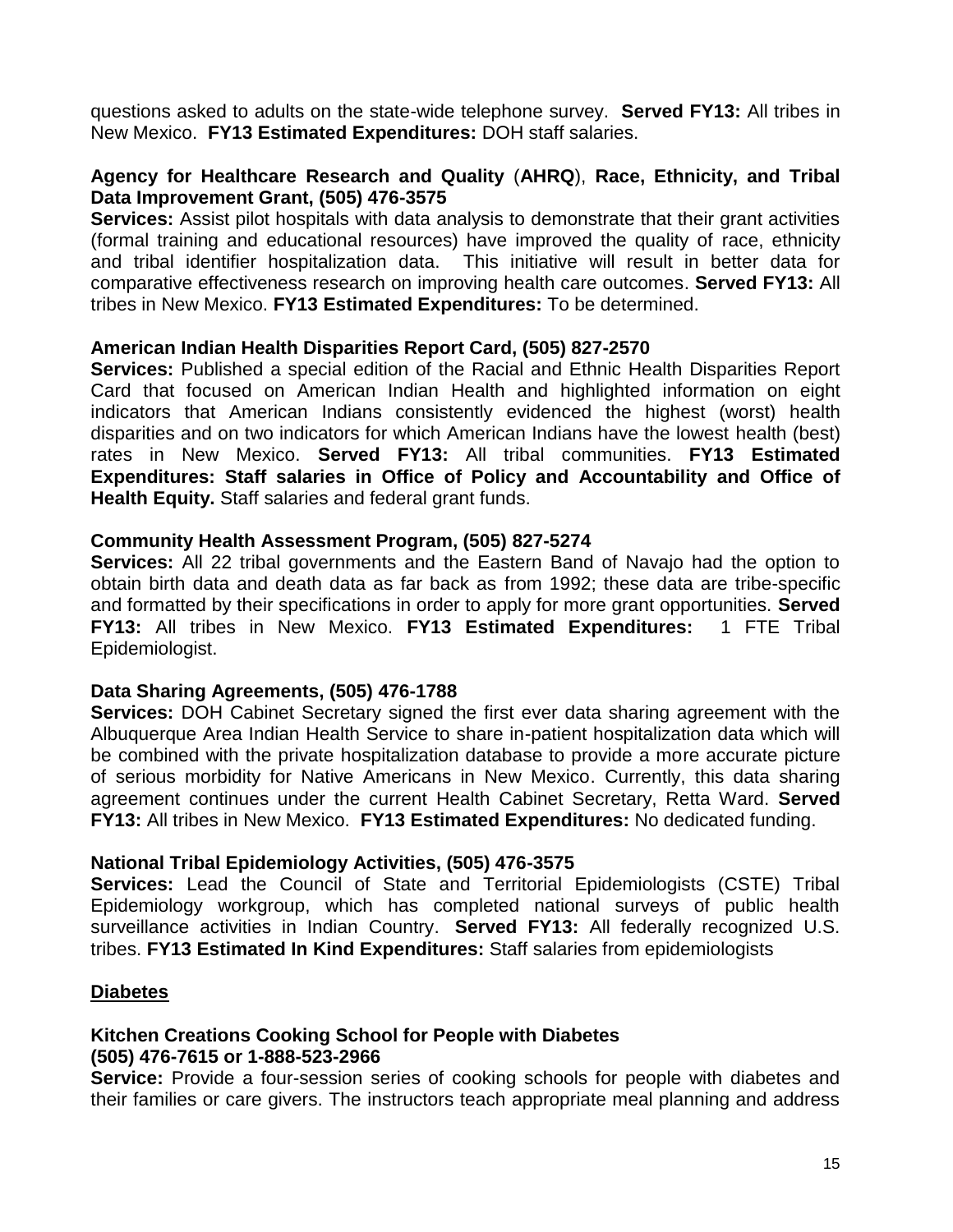food selection, portion control, techniques of food preparation and new products available to improve the diet of people with diabetes. Recipes are appropriate for New Mexico's populations and cultures. **Served FY13:** DPCP sponsored 6 Kitchen Creations schools that reached 58 American Indian participants in the following areas: Fort Wingate, Abq IHS, Chichiltah, Santa Ana Pueblo, Ramah Navajo, and Shiprock. **FY13 Expenditures:**  \$27,840

## **National Diabetes Prevention Program (505) 476-7615 or 1-888-523-2966**

**Service:** Bring evidence-based lifestyle interventions for preventing type 2 diabetes to communities. The intervention is based on the National Institutes of Health-led Diabetes Prevention Program research study and subsequent translation (real-world) studies. The intervention in these studies focus on improving dietary choices and coping skills, increasing physical activity, and providing group support to help participants lose 5% to 7% of their body weight and get at least 150 minutes per week of moderate physical activity. Participants work with a trained lifestyle coach in a group setting to receive a year long lifestyle change program that includes 16 core sessions (usually 1 per week) and 6 postcore sessions (1 per month). **Served FY13:** DPCP directly supported two IHS intervention sites in Gallup and Shiprock and also served Native Americans in two additional sites: Farmington and Roswell, reaching a total of 42 American Indian participants. Five American Indian lifestyle coaches have been trained to offer this intervention. **FY13 Expenditures:** \$15,792

## **Native American Partnership for Diabetes Prevention and Control (505) 476-7615 or 1-888-523-2966**

**Service:** Consult regularly with Tribal Diabetes Programs. The goal of these consultation sessions is to determine the most effective ways to prevent and control diabetes in American Indian communities in New Mexico. This is a key strategy for achieving the Diabetes Prevention and Control Program's long-term goal of eliminating diabetes-related health disparities. **Served FY13:** DPCP organized eight work group conference calls and seven partner meetings this year. Two face-to-face work sessions were held with representation from 33 programs. Three trainings were offered: *Getting to Outcomes* had 39 attendees; *Data Basics & Before Analysis* had 21 attendees; and the *Program Evaluation* training will be offered in late June. **FY13 Estimated Expenditures:** \$5,000

## **Education and Community Mobilization Around Diabetes and Commercial Tobacco (505) 476-7615 or 1-888-523-2966**

**Service:** Support education about commercial tobacco use and its impact on diabetes in tribal communities. The "Have a Heart" campaign was developed by the New Mexico Department of Health Tobacco Use Prevention and Control (TUPAC) and Diabetes Prevention and Control Programs as a bureau integration project to maximize resources and raise awareness about the link between commercial tobacco use, second hand smoke, and an increased risk for diabetes complications from exposure. The "Have A Heart" cards are designed by local Native artists and distributed as part of an educational awareness campaign. **Served FY13:** Two tribes, Laguna and San Ildefonso Pueblo, were selected to implement the "Have a Heart" campaign this fiscal year. A total of 3,500 cards will be printed and distributed to members of these communities. **FY 12 Estimated Expenditures**: DOH program staff salaries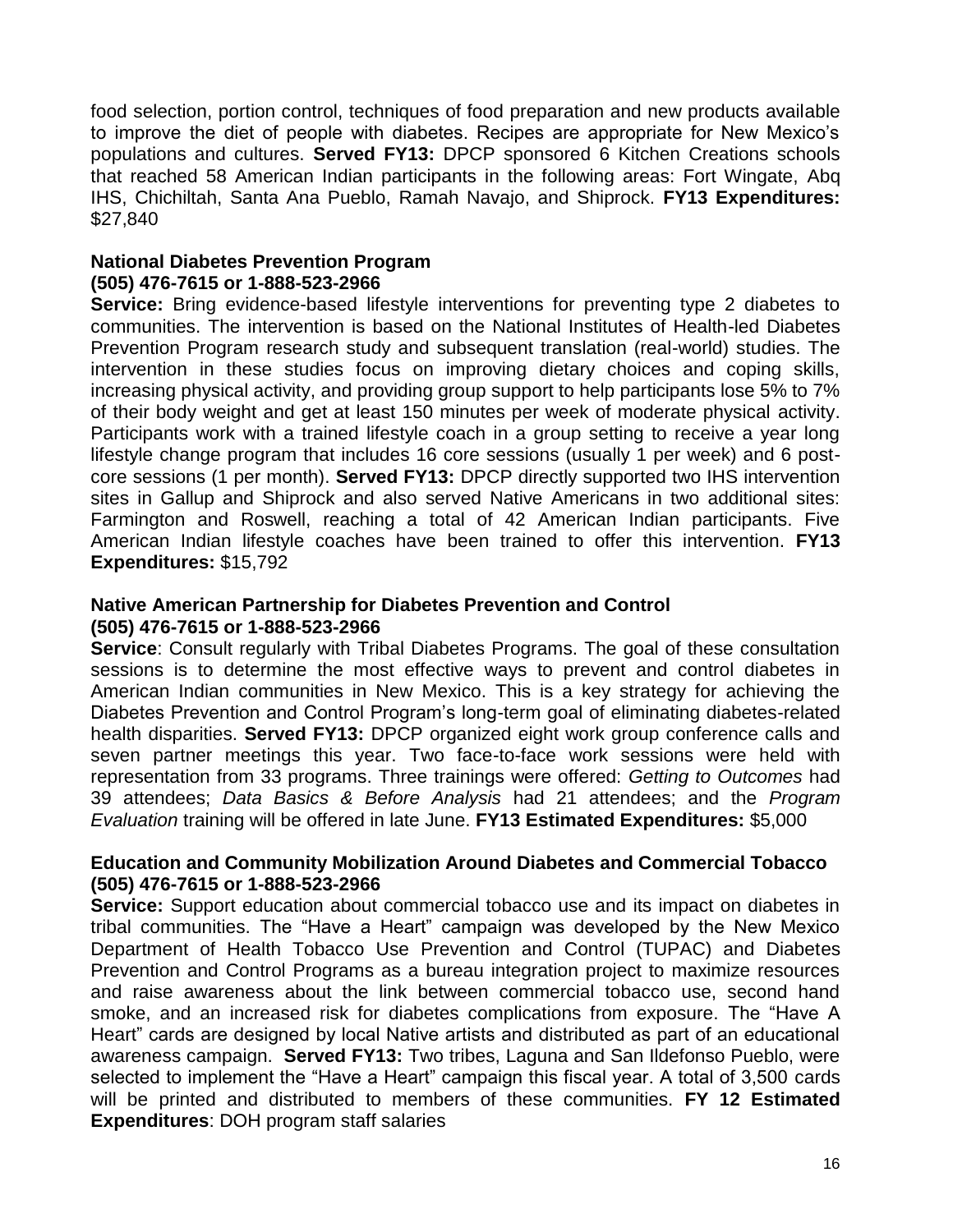## **Health Facility Licensing**

## **Health Facility Licensing and Certification, (505) 476-9025**

**Services:** Conduct surveys for facilities that receive Medicare or Medicaid funding that evaluate the quality of the services provided. **Served FY13:** Laguna Nursing Center and Mescalero Care Center. **FY13 Estimated Expenditures:** \$23,308.

## **Immunizations**

#### **Immunization Advocacy, (505) 827-2898**

**Services:** Collaborate and meet with the Indian Health Services several times a year to discuss vaccine issues, questions and/or develop collaborative efforts to improve immunization rates in tribal communities. One example of this collaboration occurred during the H1N1 2009/10 pandemic, the Immunization Program worked directly with New Mexico's tribes, pueblos and nations to arrange for receipt of H1N1 vaccine for mass immunizations statewide. **Served FY13:** All American Indian children ages birth through 18 years in New Mexico. **FY13 Estimated Expenditures:** Staff time.

## **Vaccines for Children (VFC), (505) 827-2898**

**Services:** Provide free childhood vaccinations to all American Indian children wherever they choose to receive health services including all Indian Health Services clinics, First Nations, public health clinics and private providers. **Served FY13:** Approximately 40,000 American Indian children ages birth through 18 years. **FY13 Estimated Expenditures: \$3,500,000.**

## **Emergency Preparedness**

## **New Mexico HIDD and Race/Ethnicity Data Project, (505) 476-3639**

**Services**: Six (6) focus groups representative of both urban and reservation American Indians centered on determination of how tribes would like to disclose/ questioned their tribal affiliation in the hospital in-patient setting. **Served FY13:** All tribes in New Mexico. **FY13 Estimated Expenditures:** \$ 25,000.

**Cities Readiness Initiative for Medical Countermeasures Dispensing and Public Health Preparedness, for Albuquerque, Bernalillo County Metro Area (505) 476-8292 Services**: Engagement of tribes in Albuquerque Metro Bernalillo County Area for Emergency Preparedness Intergovernmental Agreements with tribes and the Navajo Nation for Provided pueblos within the Albuquerque Metropolitan Statistical Area funding to support the development of medical countermeasure plans as part of the Centers for Disease Control and Prevention's Cities Readiness Initiative program.

**Served FY13:** Pueblos of Cochiti, Isleta, Jemez, San Felipe, Sandia, Santa Ana, Santo Domingo and Zia **FY13 Estimated Expenditures:** CRI \$30,000 Federal and \$ 201,000 Federal (portion of Federal Grant until September 2013 only).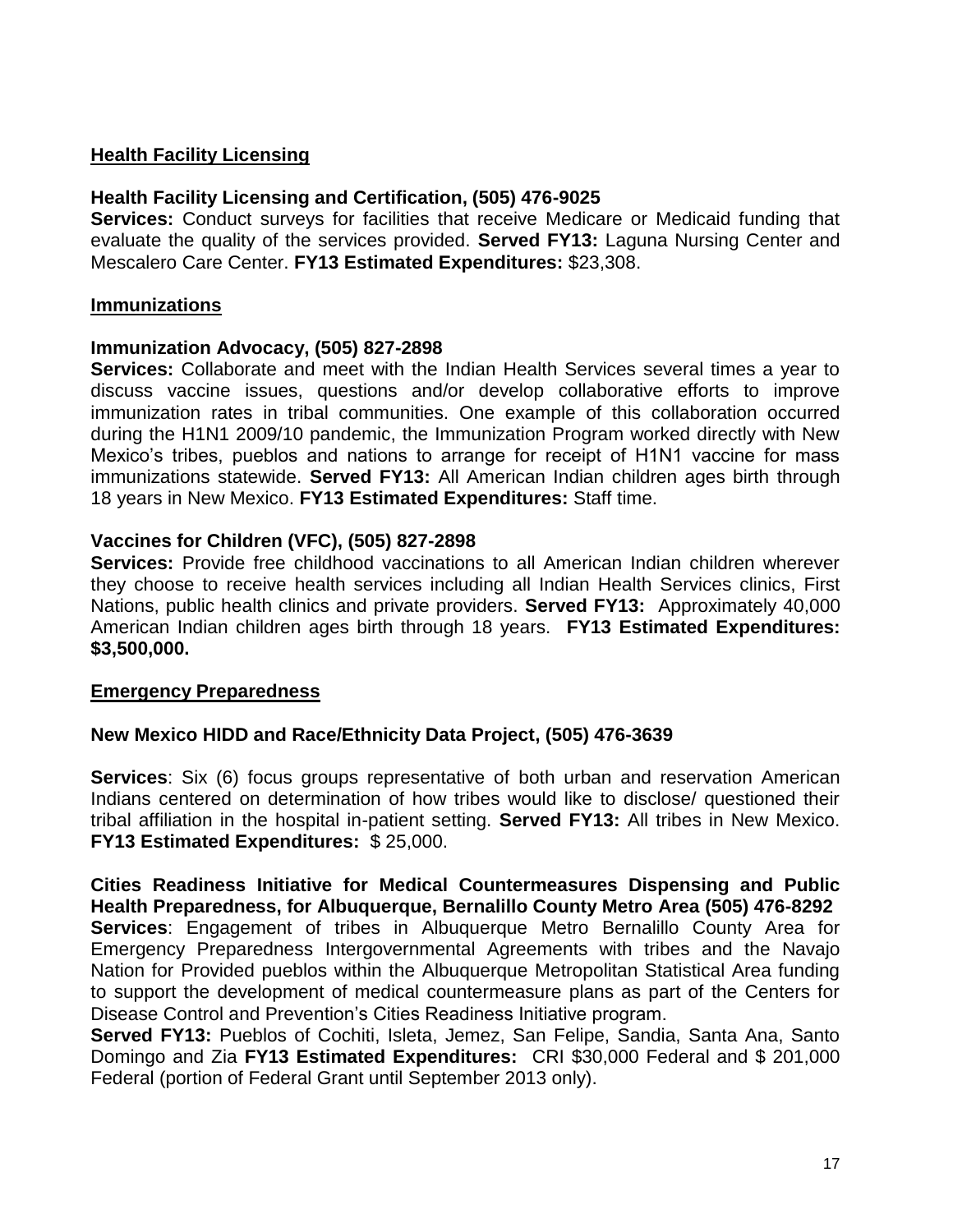## **Emergency Public Health Preparedness Team, (505) 476-8200**

**Services**: Collaborated with the University of Arizona's Mountain West Preparedness and Emergency Response Learning Center (MWPERLC) on a pilot program to increase community resiliency through capacity building for the Santa Clara Pueblo in New Mexico. This project will greatly assist the Santa Clara Pueblo in developing a comprehensive catalogue of public health preparedness resources (i.e. human, equipment, and facilities) that would be used in the event of a disaster. The MWPERLC will also be providing technical assistance in the completion of an evacuation plan.

**Served FY13:** Pueblo of Santa Clara members. **FY13: Estimated Expenditures:** \$30,000.

## **Family Planning Services**

## **Family Planning, (505) 476-8882**

**Services:**. Provision of comprehensive family planning services including clinical reproductive health services, community education and outreach. Provision of technical assistance and funding for the Teen Outreach Program, a service learning program for prevention of teen pregnancy and increasing school success at Laguna Middle School and Laguna-Acoma Junior/Senior High School**. Served FY 13:** Clinical services for 569 female and 116 male American Indians and educational services for 75 teens.

**FY 13 Estimated Expenditures:** \$ 238, 146. **FY 13 in kind:** DOH staff salaries

## **Infectious Diseases**

## **Infectious Disease Epidemiology Bureau, NM Emerging Infections Program, (505) 827-0006**

**Services:** Two public health evaluations received IRB determinations from the Southwest IRB and the Navajo Nation Human Research Review Board to include Native American participants in the following surveillance projects: 1) Evaluating the Effectiveness of a 13- Valent Pneumococcal Conjugate Vaccine among Children; 2) Risk for Death from Influenza A (pH1N1) among American Indians and Alaska Natives (AI/AN). Midterm reports have been submitted to the three Health and two Navajo Agency Boards and questions and concerns have been followed up by the Principal Investigators on an ongoing basis for the duration of the projects. **Served FY13:** All tribes in New Mexico. **FY13 Estimated Expenditures:** To be determined.

## **AIDS/ARC Waiver, (505) 476-3618**

**Services:** Serve individuals who have been diagnosed as having acquired immunodeficiency syndrome or AIDS-related conditions. The program provides case management, private duty nursing and home health aides. **Served FY13: 12** American Indian **FY13 Estimated Expenditures:** \$0.

## **First Nations Community Healthsource HIV/AIDS Services, Prevention (505) 262- 6554, Care and Services (505) 293-1114**

**Services:** Provide HIV prevention interventions, HIV testing, case management and support of services for persons living with HIV. **Served FY13:** 39 American Indian clients with HIV. **FY13 Estimated Expenditures:** \$43,800 for HIV prevention and testing and \$210,000 for HIV/AIDS case management and support services.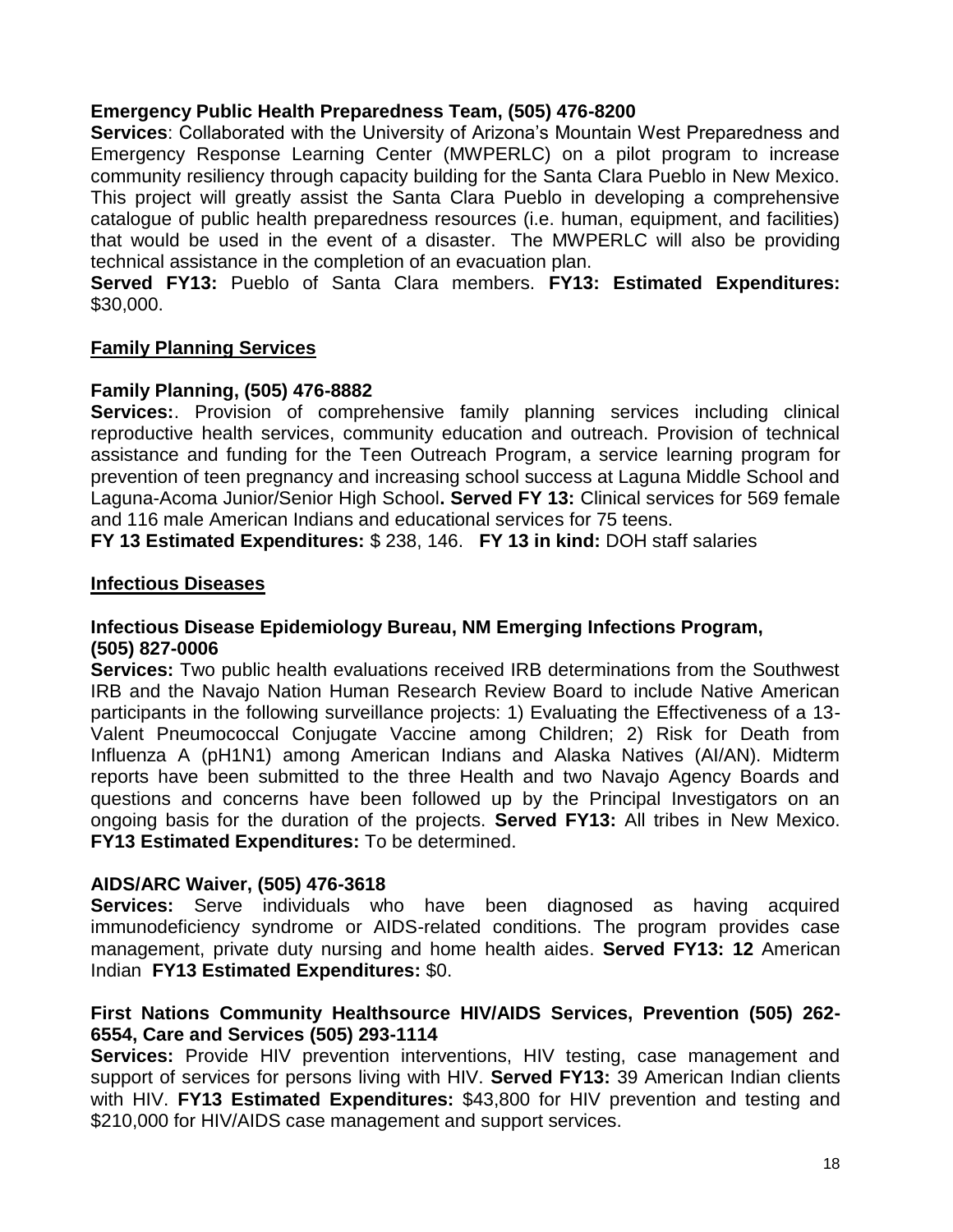## **Healthcare-Associated Infections (HAI) Program, (505) 476-3520**

Services: Continued collaboration with Crownpoint, Gallup Indian Medical Center, Mescalero, Northern Navajo Medical Center/Shiprock Service Unit, and Taos/Picuris hospitals to report healthcare personnel influenza vaccination rates, adult and pediatric Intensive Care Unit (ICU) central line-associated bloodstream infections (CLABSIs), non-ICU CLABSIs and/or *Clostridium difficile* infections on a voluntary basis through state supported electronic mechanisms. **Served FY13:** Mescalero Apache Nation, Navajo Nation, Taos and Picuris Pueblos. **FY13 Estimated Expenditures:** To be determined.

## **HIV Prevention Program**, **(505) 476-3624**

**Services:** Contracts with three agencies to deliver culturally specific and tailored HIV prevention interventions to American Indians at risk including persons living with HIV/AIDS, transgender persons and gay/bisexual men: First Nations Community Healthsource, Navajo AIDS Network (NAN) and Santa Fe Mountain Center (SFMC). Referrals and information about all statewide services for HIV, STD, Hepatitis and Harm Reduction can be found on a new searchable website: [www.nmhivguide.org<](http://www.nmhivguide.org/)http://hivguide.org>

**Served FY13:** Unable to determine. **FY13 Estimated Expenditures:** \$131,000.

## **Infectious Disease Prevention Team** – Northwest **Region, (505) 722-4391**

**Services:** Provide sexually transmitted disease (STD), HIV, adult viral hepatitis and harm reduction services to at-risk persons in Northeast Region, with an emphasis on American Indians living on or near the Navajo Nation. Services include STD, HIV, hepatitis B and hepatitis C screening and testing; hepatitis A and B vaccines; HIV, STD, hepatitis and harm reduction prevention education; STD treatment, partner services and referrals; syringe exchange and overdose prevention services; and other disease investigation and follow-up services. **Served FY13:** Unable to determine.

# **Tuberculosis Program, (505) 827-2106**

**Services:** Provide technical support and guidance in the provision of care for American Indians with active tuberculosis disease or latent tuberculosis infection (LTBI), contact investigations, professional training to service providers. **Served FY13:** 12 American Indians with active TB. **FY13 Estimated Expenditures:** In-kind services Department of Health staff salaries

## **Nutrition Services**

# **Women, Infants and Children (WIC) Program, (505) 476-8800**

**Services**: Provide nutritious foods to supplement diets, nutrition information for healthy eating and referrals to healthcare providers and social services to eligible pregnant women, postpartum women, breastfeeding women, infants and children to age 5. In New Mexico, WIC Programs are available through Indian Tribal Organizations. NMDOH WIC serves any eligible Native American families who choose to come to a DOH WIC Clinic for convenience. **FY 13 In-kind services**: Department of Health Public Health Office WIC staff salaries

# **Commodity Supplemental Food Program (CSFP), (505) 476-8803**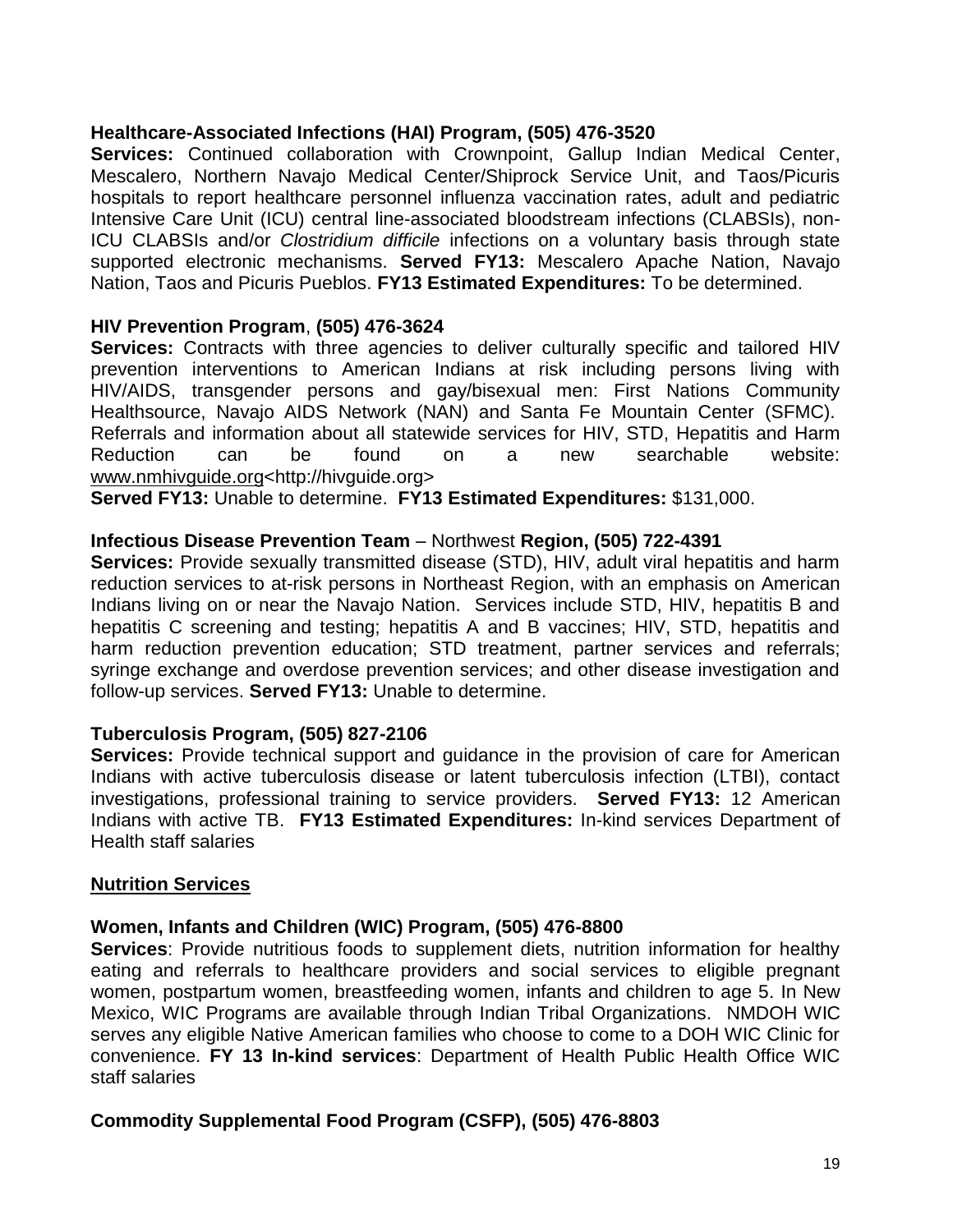**Services:** Provide U.S. Department of Agriculture (USDA) commodity foods to supplement the diets of lower income infants, children up to age 6; pregnant, postpartum and breastfeeding women; and persons 60 years of age or over. CSFP provides program participants with nutrition education and referrals to appropriate health and social service agencies. There are four CSFP food warehouses serving 55 tailgating sites around New Mexico. The CSFP food package includes cereal, cheese, dried beans, canned meat, fruit and vegetables and pasta, rice or potatoes. Some 90% of the participants in CSFP are elderly. CSFP is federally funded. **FY13 Served:** 1817 American Indian individuals. **FY13 Estimated Expenditures:** \$1,176,809.

## **Obesity Prevention:**

## **Nutrition and Physical Activity Program (505) 827-2520**

**Intervention:** Partner with 3 tribal communities (Santa Clara, San Ildefonso and Zuni) to expand opportunities for healthy eating and active living for children where they live, learn and play. Healthy eating and physical activity and the two lifestyle behaviors that can prevent obesity. **Served FY 13:** Community wide **FY 13 Expenditures:** 176,000**.** 

**Education:** Developed the Health \* Honor \* Wisdom curriculum which provides hands-on activities to empower children with a holistic understanding that healthy eating and active living are interconnected with a healthy community and environment. It can be found on the HealthyKidsNM.org website.

## **Pregnancy Support**

#### **Families FIRST, 1-877-842-4152**

**Services:** Provides case management services to Medicaid eligible pregnant women and children 0-3 years. Among the services provided is assistance with the application process for Medicaid eligibility, screening for possible lead exposure, providing developmental screening, and providing education and educational materials related to pregnancy, and child development and safety. **Served FY132:** Services provided to approximately 91 American Indian families statewide. **FY12: Estimated Expenditures:**  \$25,025, Medicaid reimbursed.

## **School Based Health Centers**

## **School-Based Health Centers (SBHCs), (505) 841-5889**

**Services:** Provide integrated primary and behavior health care to school-aged children. All SBHCs serving American Indian youth are encouraged to address important cultural and traditional beliefs in their services. **NOTE: All contracts require the contractor to ensure diversity of programs and structure, and programs offered meet the federal cultural and linguistic access standards to serve the target population.**

Each School Based Health Center (SBHC) has a minimum of eight (8) hours of primary care, eight (8) hours of behavioral health care each week during the school year. Some site shave been able to add additional hours through other funding sources or through insurance reimbursement, All SBHC serve students regardless of their ability to pay costs.

**Served FY13:** Twenty-three (22) sites that have a high number (some 100%) of American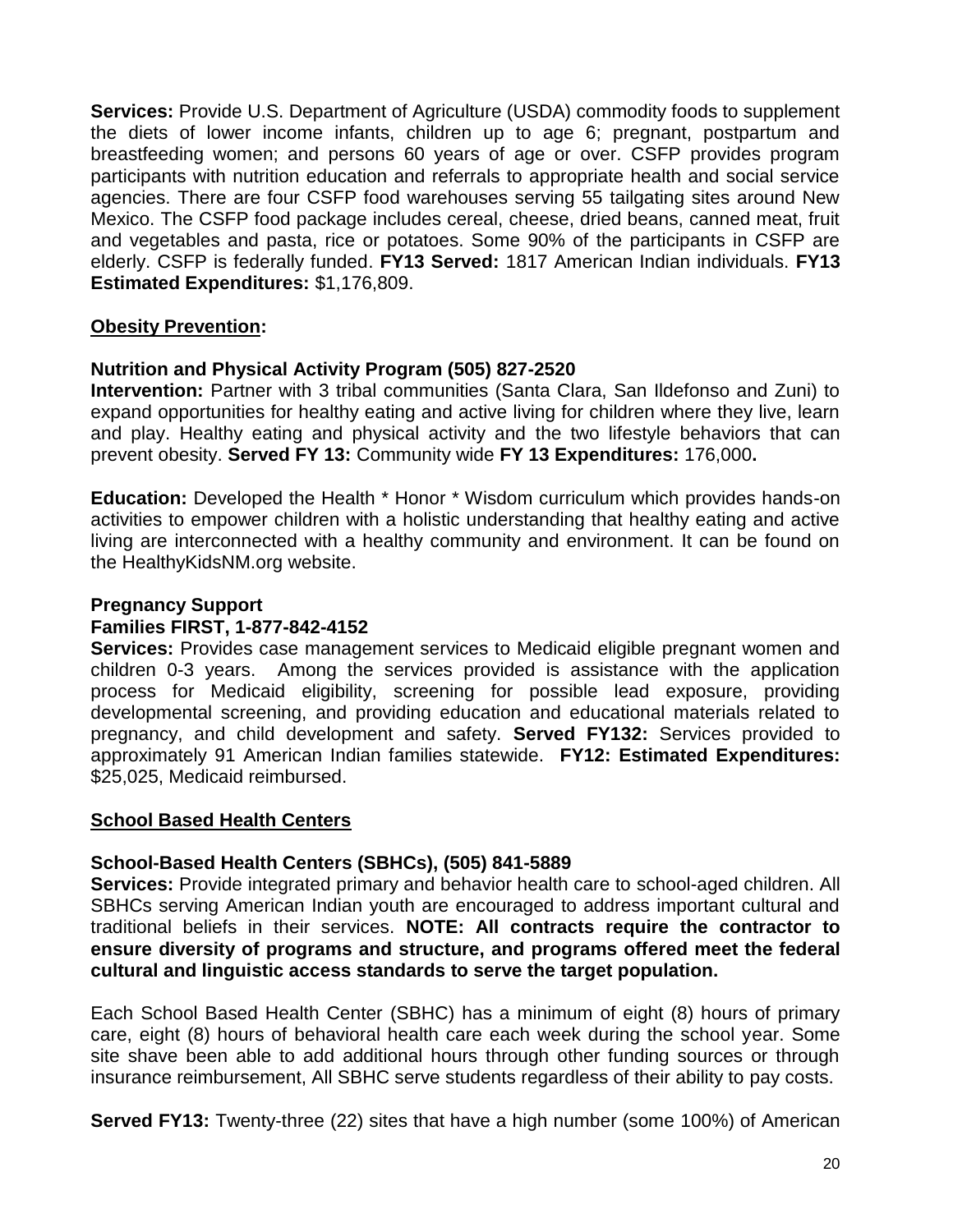Indian youth:Ruidoso High School, Bernalillo High School, Highland High School, Wilson Middle School, Van Buren Middle School, Acoma Laguna Teen Center, Tohajille School, , Taos High School, Taos Middle School, Mescalero Apache School, , Española High School, Carlos Vigil Middle School, Quemado School District, Cobre Schools, , Jemez Valley School, Cuba Middle School, Laguna Middle School, Pojoaque High School, Gallup High School **FY13 Estimated Expenditure:** \$1,650,000.

## **Screening Programs**

## **Newborn Genetic Screening Program, (505) 476-8868**

**Services:** Require that all babies born in New Mexico receive screening for certain genetic, metabolic, hemoglobin and endocrine disorders. The New Mexico Newborn Screening Program offers screening for 27 disorders. **Served FY13:** All newborns are screened for genetic conditions prior to discharge from the hospital. This includes 3,057 American Indian children born in Indian Health Service Hospitals and those born in private or public hospitals. **FY13 Estimated Expenditures:** \$272,113.

## **Newborn Hearing Screening Program, (505) 476-8868**

**Services:** Assist families in accessing needed services when their infants require followup on their newborn's hearing screening. **Served FY13:** Approximately 214 American Indian children required follow-up services. **FY13 Estimated Expenditures:** \$48,730.

## **Services for Persons at Risk for/or with Existing Disabilities**

#### **Children's Medical Services (CMS), (505) 476-8868**

**Services:** Provide medical coverage and care coordination to American Indian children with special health care needs that meet program eligibility requirements. Also provides the following multidisciplinary pediatric specialty clinics serving the Native American population in Northwest, Central and North Central areas of New Mexico. Clinics include: Cleft Lip and Palate, Genetic, Dysmorphology, Endocrine, Neurology and Pulmonary. **Served FY13:** 220 American Indian youth and children with special health care needs statewide. **FY13 Estimated Expenditures:** \$25,000.

**NOTE: FY13 Estimated In Kind:** in Kind Contributions related to CMS care coordination for these three (3) programs listed above would be \$1,054,000.

## **Developmental Disabilities Waiver, (505) 476-8973**

**Services:** Serve individuals with intellectual disabilities or a related condition and a developmental disability occurring before the individual reaches the age of 22. The program provides an array of residential, habilitation, employment, therapeutic, respite and family support services. **Served FY13:** 475 American Indian clients. **FY13 Estimated Expenditures:** \$36,004,123 (all clients).

## **Family Infant Toddler (FIT) Program, (505) 476-8975**

**Services:** Serve children from birth to age three with or at-risk for developmental delays and disabilities and their families. The FIT program provides an array of early intervention services, including physical therapy, speech therapy, special instruction, social work, service coordination, etc., and services are provided primarily in the home and other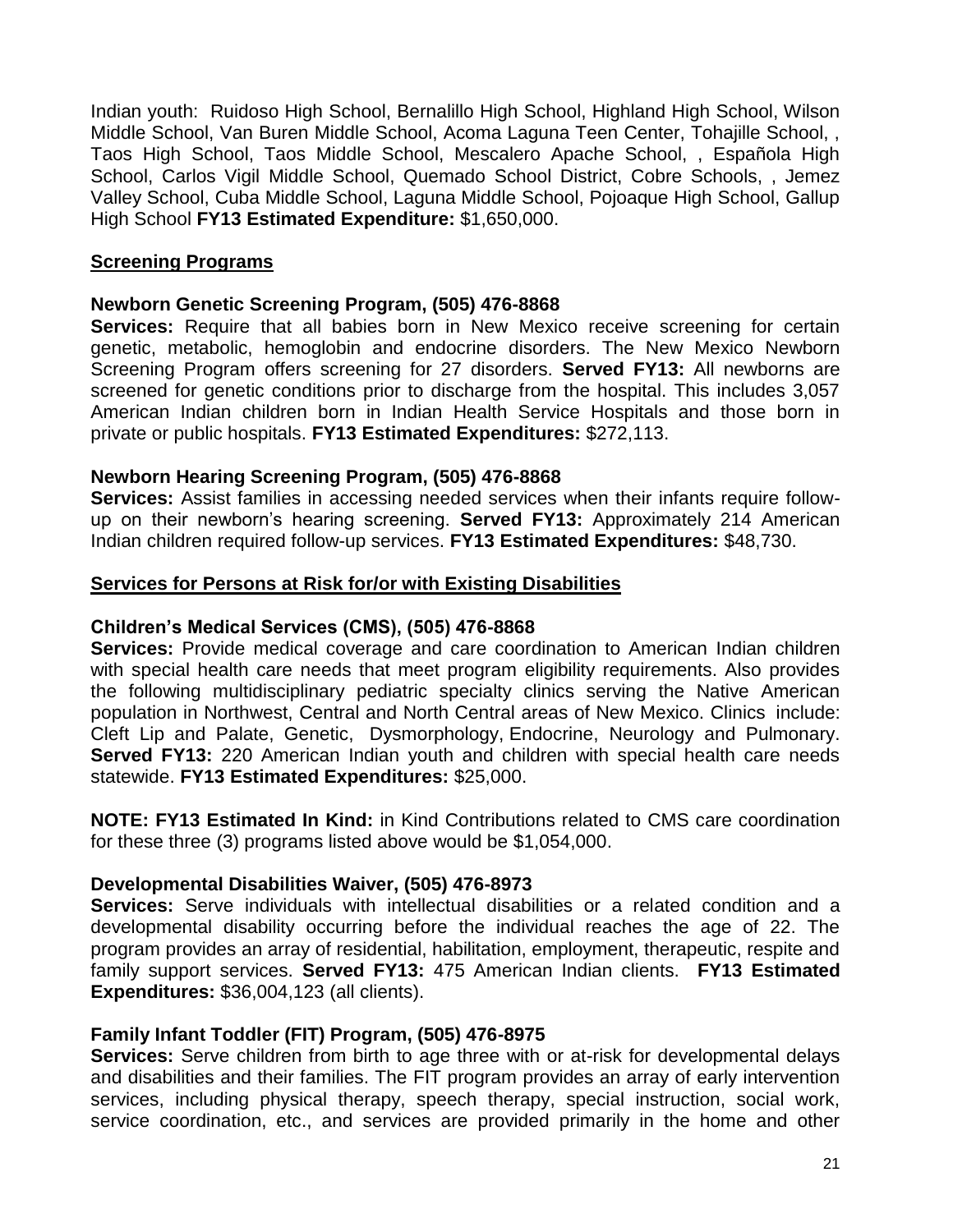community settings. **Served FY13:** 1,466 American Indian children. **FY13 Estimated Expenditures:** \$2,993,200 state and federal funds.

## **Medically Fragile Waiver, 1-877-696-1472**

**Services:** Serve individuals, diagnosed before age 22, with a medically fragile condition and who are at risk for, or are diagnosed with, a developmental delay. This program provides nursing case management which coordinates private duty nursing, home health aides, physical, speech, and occupational therapy, psychosocial and nutritional counseling and respite care. **Served FY13: 14** American Indian clients. **FY13 Estimated Expenditures:** \$176,345.

## **Mi Via Waiver, 505-841-5511**

**Services:** Serve individuals qualified for the traditional Developmental Disability, Medically Fragile and AIDS/ARC Waivers who select Mi Via as an option to traditional waivers. Participants on the Mi Via Waiver are allowed more choice, control, flexibility and freedom in planning, budgeting and managing their own services/supports. **Served FY13:** Mi Via ICFMR clients 42 American Indian; Mi Via NF (AIDS/BI/DE) 87 American Indian; Mi Via Combined 129 American Indian Clients. **F13 Estimated Expenditures:** \$713,020.

# **Department of Health Staff Working with Tribes**

## **Department of Health Tribal Liaison, (505) 827-2627**

**Services:** Facilitate effective communication and relationships between the Department and tribes in order to develop policies and programs that improve the health of American Indian communities. **Served FY13:** All tribes in New Mexico. **FY13 Estimated Expenditures:** Tribal Liaison staff salary and program support.

## **Tribal Epidemiologist, (505) 476-1788**

**Services:** Leverage DOH epidemiology resources to analyze and disseminate health data, provide training in epidemiology and public health assessment, improve disease and injury surveillance and reporting systems, and advocate for utilization of American Indian health data and systems that can optimize the health of all American Indians in New Mexico. Four Quarterly Tribal Population Estimates meetings were held throughout the state for tribal health workers, planners, and tribal members to create their own tribal land GIS shape files to display their 2010 U.S. Census population data and housing units at the block level. Documented and responded to all 230 Native American health and social data requests. Currently, Department of Health is in the selection process for filling the Tribal Epidemiologist position. **Served FY13** All tribes in New Mexico. **FY13 Estimated Expenditures**: Tribal Epidemiologist staff salary

## **Injury Prevention**

## **Injury and Behavioral Epidemiology Bureau, (505) 827-6816**

**Services:** In collaboration with the Albuquerque Area Indian Health Service Office of Injury Prevention and Tribal Law Enforcement officers, two injury prevention Mini-Grant training workshops were provided to tribal injury prevention specialists at the Southwest Indian Polytechnic Institute in Albuquerque and at the Ohkay Owingeh Hotel and Casino. Quarterly Injury Prevention Advisory meetings are held regionally with several Native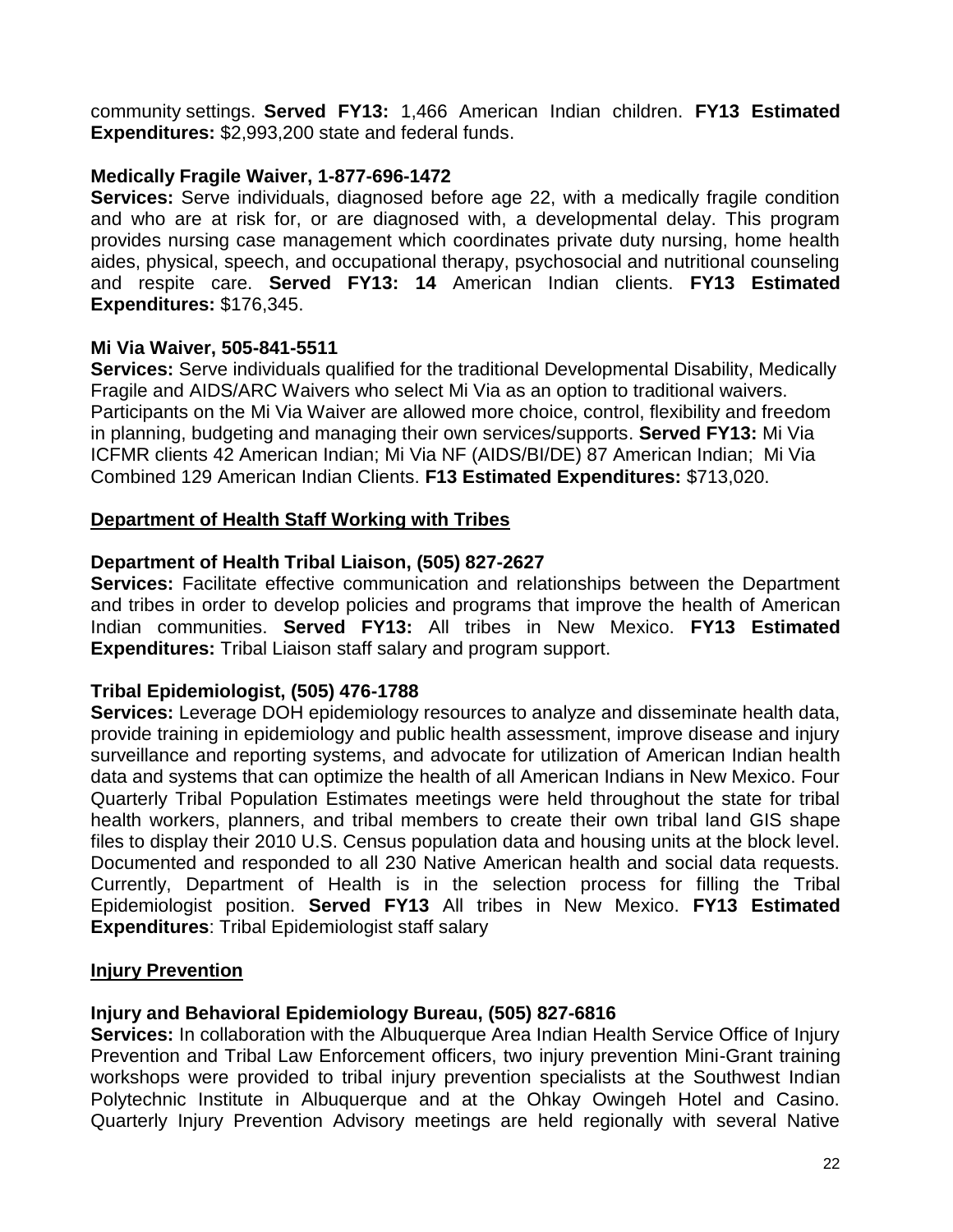American Committee Members. Numerous trainings from the Child Safety health educator, Elder Falls health educator, and Domestic Violence health educator are provided to tribal communities throughout the state. **Served FY13:** All tribes in New Mexico. **FY13 Estimated Expenditure:** No dedicated funding.

## **Suicide**

#### **New Mexico Crisis Line, Office (505) 222-8683**

**Services:** Provide statewide toll-free crisis line services for all New Mexico youth.

#### **National Suicide Lifeline Toll Free Phone # 1-800-273-8255 (TALK) NationalSuicideCHAT Line: suicidepreventionlifeline.org/GetHelp/LifelineChat.aspx**

#### **See demo video at http://kognito.com/products/highschool/**

DOH, Office of School and Adolescent Health (OSAH) partially funds three (3) crisis liens throughout the state, which are advertised and marketed to all schools and school based health centers. Sites include Agora, located at University of New Mexico (UNM) campus in Albuquerque; The CALL, (Crisis Assistance Listening Line) located in Las Cruces on New Mexico State University (NMSU) campus; and Santa Fe Crisis Response operated by Presbyterian Medical Services (PMS) in Santa Fe. All crisis lines in New Mexico are provided back-up service by the National Suicide Lifeline. Agora and the National Suicide Lifeline have added an on-line CHAT to their existing call capabilities. This CHAT feature has proven to be very popular communication venue for teens.

Calls at the Agora (UNM) and at the CALL (NMSU) are answered by trained volunteers with supervision and backup by a licensed behavioral health provider. Calls at the Santa Fe Crisis Response (PMS) are answered by a Master's level social worker.

OSAH staff participated in planned meetings and provided resources with technical assistance for the development of the website, *Honoring Native Life, (www.honoring nativelife.org)* which served as a clearinghouse for tools and other resources for American Indian communities in New Mexico who are working to decrease the risk of suicide**. Served FY13:** American Indian youth can and do access. **FY13 Estimated Expenditures:** \$110,000.

#### **New Mexico Suicide Intervention Project (NMSIP), (505) 222-8678**

**Services:** Provide gatekeeper training on the signs of suicide for northern NM communities, schools and organizations, as well as support to schools and communities that have experienced a recent suicide**.** 

NM Suicide Intervention Project (NMSIP) provides Question, Persuade and Refer (QPR) Training to a variety of community groups as well as Natural Helper Training to both high school and middle school youth at several sites in and around Santa Fe including Santa Fe Indian School. NMSIP accepts referrals from surrounding area schools for same day assessments for youth who have been identified as at-risk of suicide and also provides counseling and therapy when needed.

NMSIP is a first responder organization for northern NM communities that has had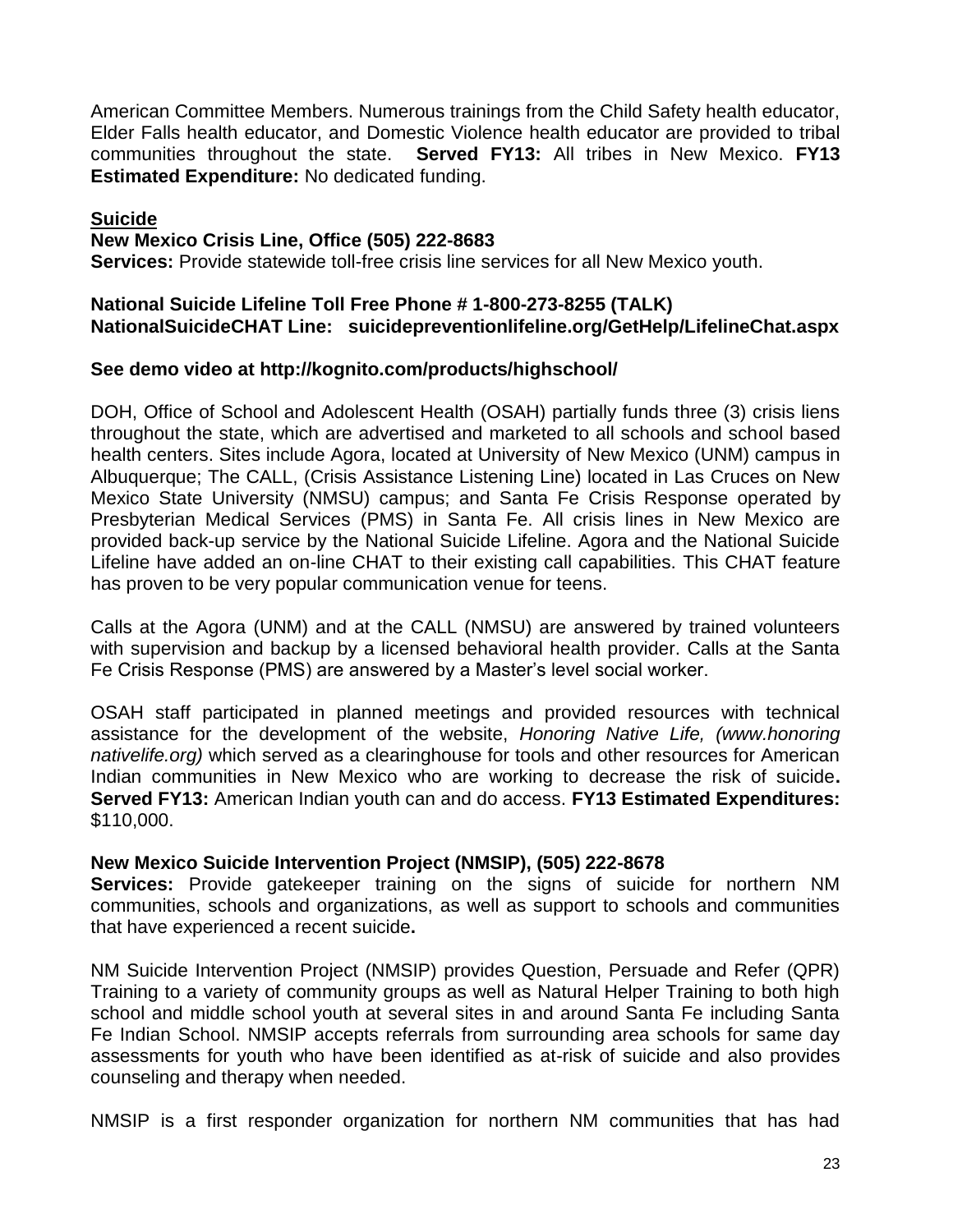experience with youth suicides, offering a professional post-vention care and services. NMSIP also organizes community professionals who participate in the NM Post-Vention Response Team. This team consists of representatives from law enforcement, fire department, faith-based organizations and local mental/behavioral health licensed providers.

NMSIP also provides supervision and training to ten (10) graduate level social work interns from NM Highlands University in Las Vegas, NM . The provision of this supervision ensures a future workforce that is trained and competent in the identification and treatment of adolescents who are diagnosed with depression, anxiety, suicidal ideation and suicide attempts.

## **Served FY13: Over 1,000 individuals FY13 Estimated Expenditures:** \$70,000.

## **Suicide Prevention, (505) 222-8683**

**Services:** Fund prevention activities to address the prevalence of youth suicide disproportionally impacting Native American Youth, including:

- Jemez Valley School District Natural Helpers Program serving nine (9) communities, including Seven Springs, La Cueva, Sierra Los Pinos, Jemez Springs, Ponderosa, Cañon, Jemez Pueblo, San Ysidro and Zia Pueblo.
- New Mexico Suicide Intervention Project Natural Helpers Program implemented at the Santa Fe Indian School.
- Pojoaque Valley School District Natural Helpers Program at Pojoaque Middle and High Schools.
- Gallup Coalition for Healthy and Resilient Youth, a program to increase culturally relevant knowledge of signs of suicide, risk and protective factors and identification of resources among youth through implementing REZ Hope youth development curriculum at Gallup High School and Miyamura High School and Natural Helpers programs at three (3) middle schools.
- New Mexico Suicide Prevention Coalition, which provides Question, Persuade, Refer and Gatekeeper trainings to tribal communities statewide. The Coalition has provided QPR train-the –trainer instruction to several American Indian community members to provide presentations within their communities.
- $\triangleright$  Early identification, referral and follow-up system that include screening every student at Navajo Preparatory School (NPS) and referrals to students identified as at-risk of suicide to behavioral health provider. NPS also implemented the Natural Helpers program through the after-school dorm activities. NPS teachers staff and administrators have received intensive training on the 'prepare' curriculum for crisis intervention and response.
- $\triangleright$  Kognito's At Risk one hour on-line suicide prevention training has been offered free to all NM teachers, staff and administrators statewide.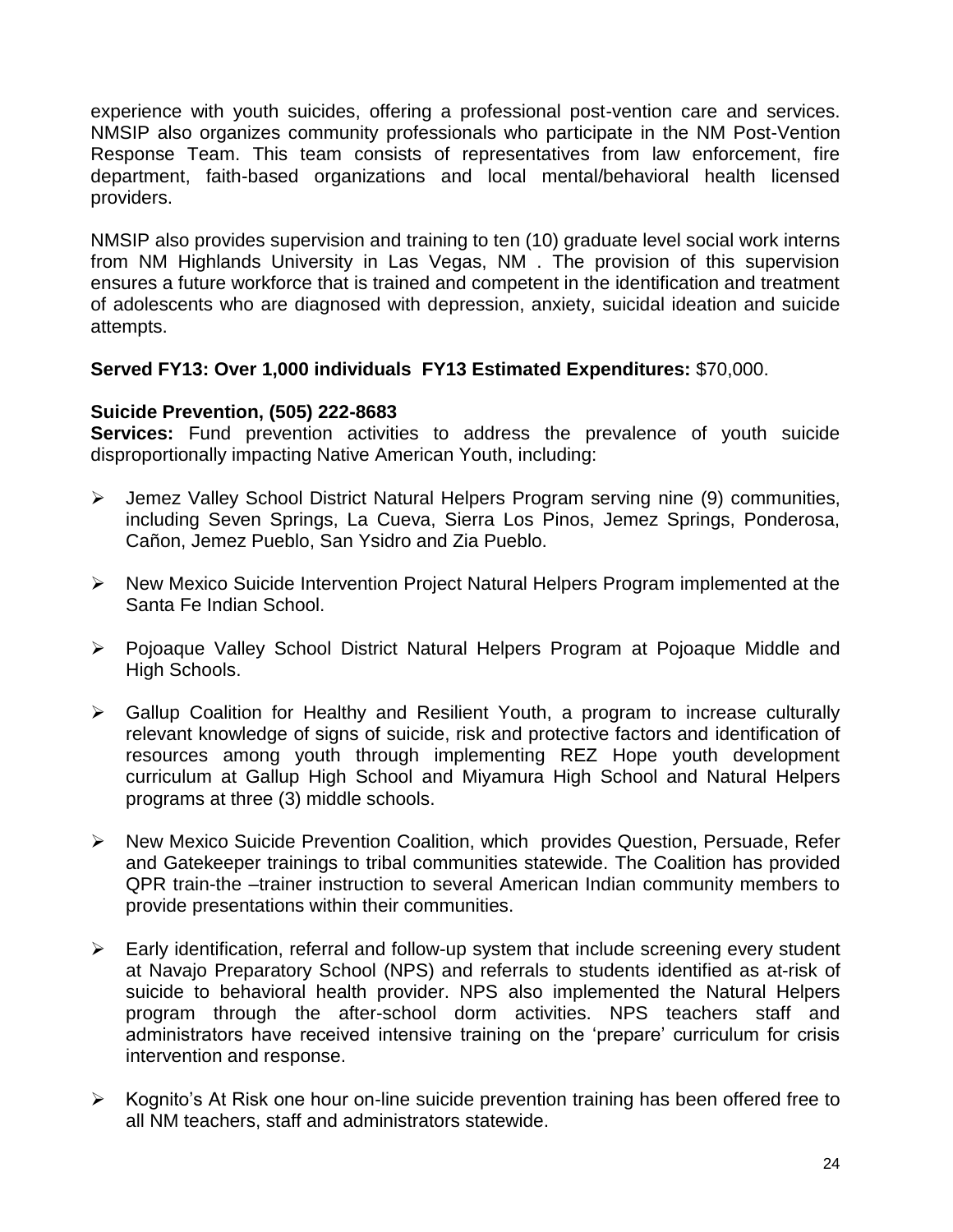# **Served FY13:** Over 30 communities annually. **FY13 Estimated Expenditure:** \$160,000.

## **Tobacco**

## **Tobacco Use Prevention and Control Program (TUPAC), (505) 222-8618**

**Services:** Provide activities and services to communities, schools and organizations to promote healthy, tobacco-free lifestyles among all New Mexicans. Does not include tobacco uses during religious or ceremonial events. **Served FY13:** Educational materials and presentations at the following locations in New Mexico Santa Clara, Tesuque, Santo Domingo, Eight Northern Pueblo Council, Navajo Tobacco Education Prevention Project, Cochiti, Taos, Zuni, San Ildefonso, Jicarilla Apache Women's Conference, Pojoaque, Ohkay Owingeh, Laguna, Dine Hataalii Partnership, Five Sandoval Indian Pueblos, Oso Vista Ranch Project, Old Laguna. **FY13 Estimated Expenditures:** \$162,000.

## **Bilingual Navajo Medical Interpreter Training, (505) 827-2056**

**Services:** Provide medical terminology training to Navajo speakers. The training includes a review of the Navajo clan system, regional Navajo language idioms, Cultural and Linguistically Appropriate Service standards, anatomy, verbal descriptions of pain, common illnesses and diseases, role playing and death and dying for Navajos. **Served FY13:** trained 10 individuals in Navajo Interpretation. **FY13 Expenditures:** \$3,200.

## **Diabetes Professional Development and Provider Trainings, (505) 476-7615, 1-888- 523-2966**

**Services:** Provide free on-line trainings with continuing education units (CEUs), for diabetes educators and other providers, on the following topics:

## **1) Prediabetes**

**Served FY13:** 52 American Indian health professionals.

## **2) Diabetes and Depression**

**Served FY13:** 6 American Indian health professionals.

## **3) Diabetes and Smoking**

**Served FY13:** 1 American Indian health professional **FY13 Estimated Expenditures:** To be determined.

## **Implied Consent Training and Support, (505) 383-9086**

**Services:** Provide classes to certify 320 tribal law enforcement personnel as "operators" and "key operators" under the State Implied Consent Act. Also, provide certification for breath alcohol test devices used by tribal law enforcement of DWI/DUID programs. **Served FY13:** Navajo and Ramah Navajo, Pueblos of Isleta, Jemez, Laguna, Nambe, Picuris, San Ildefonso, Sandia, Santa Ana, Santa Clara, Taos, Tesuque, Zia and Zuni, Jicarilla Apache Nation, Mescalero Apache Tribe and Santa Fe Indian School. **FY13 Estimated Expenditures:** Approximately \$150,000.

## **New Mexico Indictor-Based Information System (NM-IBIS) Training, (505) 827-5274**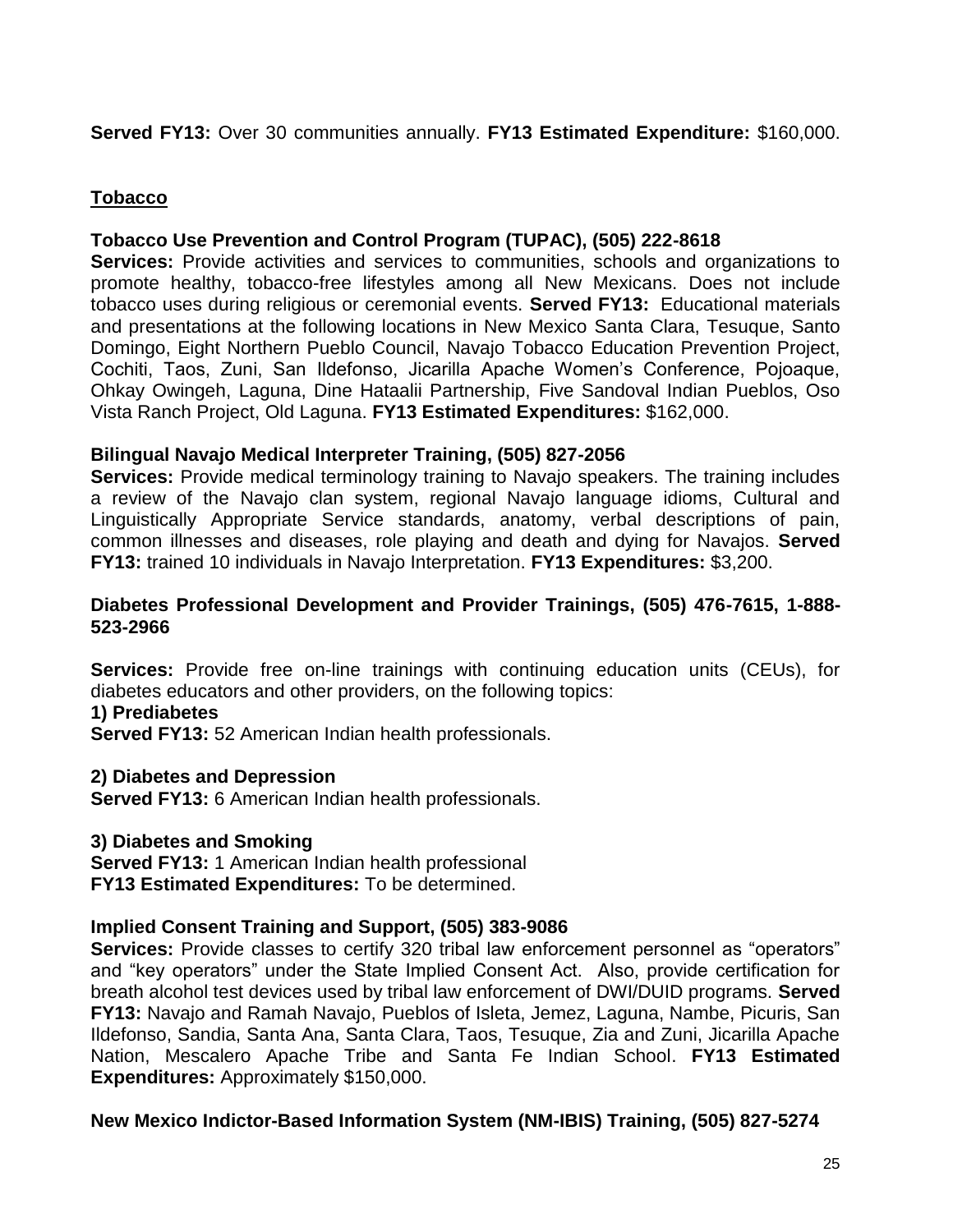**Services:** Website provides access to public health datasets and information on New Mexico's priority health issues. Data is presented by county, New Mexico is a separated into small areas hence race/ethnicity. Indicator reports provide online numeric data for a health indicator as well as the public health context (such as why it is important and what is being done to improve it). Data that identifies a specific tribe is not publicly available, but this information is available to tribes through the Tribal Epidemiologist.. Annual Data Users Conference in Albuquerque and for all Regional County meetings and one Tribal Quarterly Epidemiology meeting. **Served FY13:** All tribes in New Mexico. **FY13 Estimated In Kind Expenses:** \$30,000.

## **Water Testing**

## **Environmental Testing, Bureau of Indian Affairs and Navajo Tribal Utility Authority, (505) 383-9023**

**Services:** Test drinking water for chemicals and bacteria under Federal Safe Drinking Water Act. **Served FY13:** Pueblos of Jemez and Laguna; Tohajiilee . **FY13 Estimated Expenditures:** \$25,000

## **Planned programs and services for American Indians/Alaska Natives:**

In a time of shrinking budgets, DOH is continually shifting resources and staff to address a variety of needs and priorities for all New Mexicans. American Indian health remains a priority and efforts will continue to support activities and help find new resources in the upcoming year.

One area of promise is resources availability to tribes and tribal organization as a result of the Affordable Health Care Act (AHCA). The Department is monitoring and tracking all health related funding and grants opportunities. DOH will be sharing AHCA grant announcements with the Indian Affairs Department, Indian Health Services, qualifying tribes, tribal organizations and off-reservation organizations as information becomes available. The Department will also be available to provide technical assistance, within resource constraints, as requested to support tribal grant applications and activities.

DOH is seeking Public Health Accreditation, a new voluntary status determined by the Public Health Accreditation Board, an independent accreditation body. Accreditation is awarded based on the department's ability to demonstrate through documentation compliance with 28 standard aligned with the 10 essential public health services provided by programs throughout the department. Although all essential services are relevant to Tribal partners, one stands out: "Engage with the community to identify and address health problems." This requirement is relevant to DOH's health improvement efforts in collaboration with its American Indian partners.

In addition, many of the programs listed above will continue in the next fiscal year. Some additional activities that are planned include:

## **SECTION V. TRAINING AND EMPLOYEE NOTIFICATION STCA Training Certification**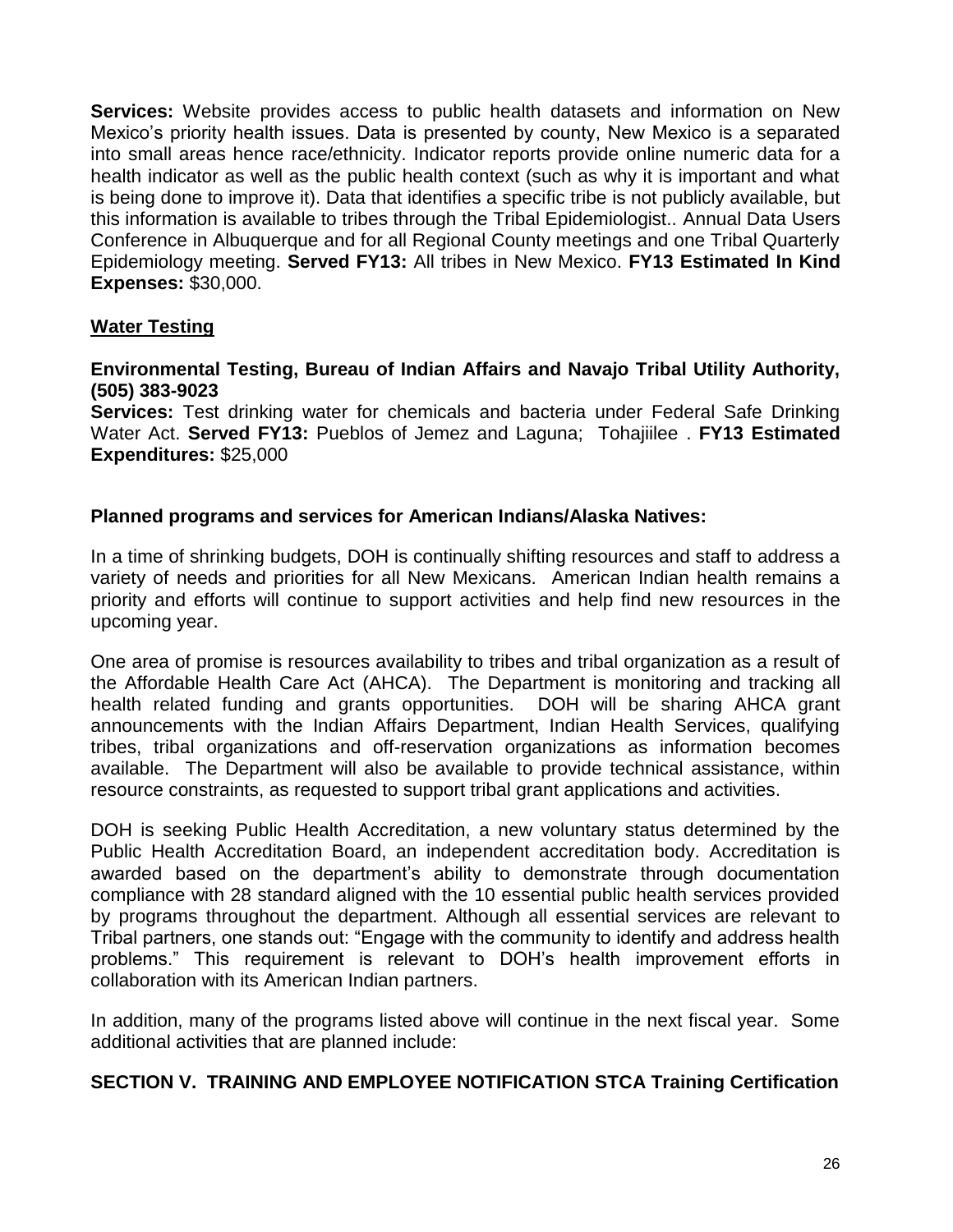SB196 requires that the State Personnel Office (SPO) develop and train all state employees on STCA. DOH was an active member of the workgroup that developed the "Train the Trainer" curriculum. The curriculum was piloted on May 25, 2010. DOH's Tribal Liaison and another key staff member participated in that training.

The Department sent 91 staff to the SPO training in FY13.

## **VI. KEY NAMES AND CONTACT INFORMATION:**

Following are the names, email addresses, and phone numbers for the individuals in DOH who are responsible for supervising, developing and/or implementing programs that directly affect American Indians or Alaskan Natives.

| <b>Division</b>                           | <b>Name/Title</b>                                                                 | <b>Email</b>                 | <b>Phone</b>     |
|-------------------------------------------|-----------------------------------------------------------------------------------|------------------------------|------------------|
| Office of the<br>Secretary                | Retta Ward, MPH                                                                   | Retta.Ward@state.nm.us       | (505) 827-2613   |
| Office of the<br>Secretary                | Brad McGrath,<br><b>Chief Deputy</b><br>Secretary                                 | Brad.McGrath@state.nm.us     | (505) 827-2613   |
| <b>Office of Health</b><br>Equity         | Carlotta Garcia,<br>Ph.D, Director                                                | Carlotta.Garica@state.nm.us  | $(505)$ 827-2572 |
| American Indian<br><b>Health Affairs</b>  | Kathleen Lawicki,<br>MA, Tribal Liaison                                           | kathleen.lawicki@state.nm.us | (505) 827-2627   |
| Office of Policy<br>and<br>Accountability | <b>Tres Hunter</b><br>Schnell, MSW<br>Director                                    | Tres.schnell@state.nm.us     | (505) 827-0562   |
| <b>Public Health</b><br><b>Division</b>   | Jane Peacock,<br><b>MA Director</b>                                               | jane.peacock@state.nm.us     | (505) 827-2389   |
| <b>Public Health</b><br><b>Division</b>   | Maggi Gallaher,<br>MD, MPH Chief<br><b>Medical Officer</b>                        | Maggi.gallaher@state.nm.us   | (505) 827-2389   |
| <b>Public Health</b><br><b>Division</b>   | Christina Carrillo<br>y Padilla, Bureau<br>Chief, Health<br><b>Systems Bureau</b> | CarrilloyPadilla@state.nm.us | (505) 222-8671   |
| <b>Public Health</b><br><b>Division</b>   | Judith Gabriele,<br><b>Diabetes</b><br>Program<br>Manager                         | Judith.Gabriele@state.nm.us  | (505) 476-7613   |
| <b>Public Health</b><br><b>Division</b>   | Yolanda Cordova,<br>Director, Office of<br>School &<br>Adolescent<br>Health       | Yolanda.Cordova@state.nm.us  | (505) 841-5889   |
| <b>Public Health</b><br><b>Division</b>   | Beth Pinkerton,<br>Comprehensive<br>Cancer Program<br>Manager                     | beth.pinkerton@state.nm.us   | 505-841-5847     |
| <b>Public Health</b><br><b>Division</b>   | Deborah<br>Reynolds,<br><b>Hepatitis Program</b><br>Manager                       | Deborah.reynolds@state.nm.us | (505) 827-2507   |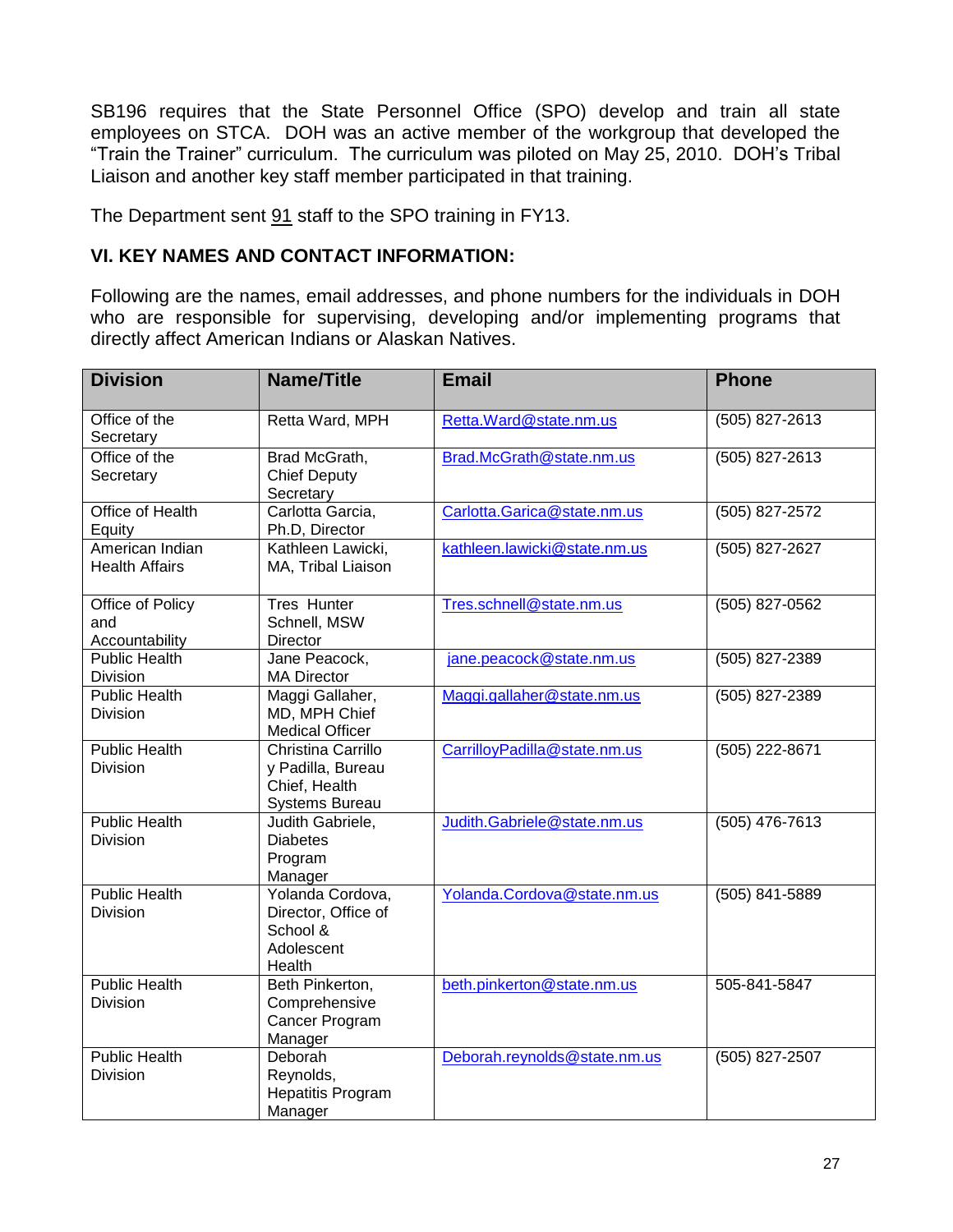| <b>Division</b>                                                           | <b>Name/Title</b>                                                      | <b>Email</b>                | <b>Phone</b>   |
|---------------------------------------------------------------------------|------------------------------------------------------------------------|-----------------------------|----------------|
| <b>Public Health</b><br>Division                                          | Jane Cotner,<br>Infectious<br>Disease Bureau<br>Chief                  | jane.cotner@state.nm.us     | (505) 827-2463 |
| <b>Public Health</b><br>Division                                          | Gena Love,<br>Head, Cancer<br>Prevention and<br><b>Control Section</b> | Gena.love@state.nm.us       | 505-841-5859   |
| Epidemiology and<br>Response<br><b>Division</b>                           | Michael Landen,<br>MD, MPH State<br>Epidemiologist<br>and Director     | Michael.landen@state.nm.us  | (505) 476-3575 |
| Developmental<br><b>Disabilities</b><br><b>Supports Division</b>          | Cathy Stevenson,<br>Director                                           | Cathy.stevenson@state.nm.us | (505) 827-2574 |
| Developmental<br><b>Disabilities</b><br><b>Supports Division</b>          | Andy Gomm, FIT<br>Program<br>Manager                                   | Andy.Gomm@state.nm.us       | (505) 476-8975 |
| Scientific<br>Laboratory<br><b>Division</b>                               | David Mills,<br>Ph.D., Director                                        | David.Mills@state.nm.us     | (505)383.9001  |
| <b>Scientific</b><br>Laboratory<br>Division -<br>Environmental<br>Testing | Dr. Phillip Adams,<br><b>Chemistry Bureau</b><br>Chief                 | Phillip.Adams@state.nm.us   | (505) 383-9086 |
| Scientific<br>Laboratory<br>Division - DWI                                | Dr. Rong Jen<br>Hwang,<br>Toxicology<br><b>Bureau Chief</b>            | Rong.Hwang@state.nm.us      | (505) 383-9086 |

For a complete list of contact information, go to: [http://www.health.state.nm.us/doh](http://www.health.state.nm.us/doh-phones.htm)[phones.htm,](http://www.health.state.nm.us/doh-phones.htm) [www.nmhealth.org](http://www.nmhealth.org/)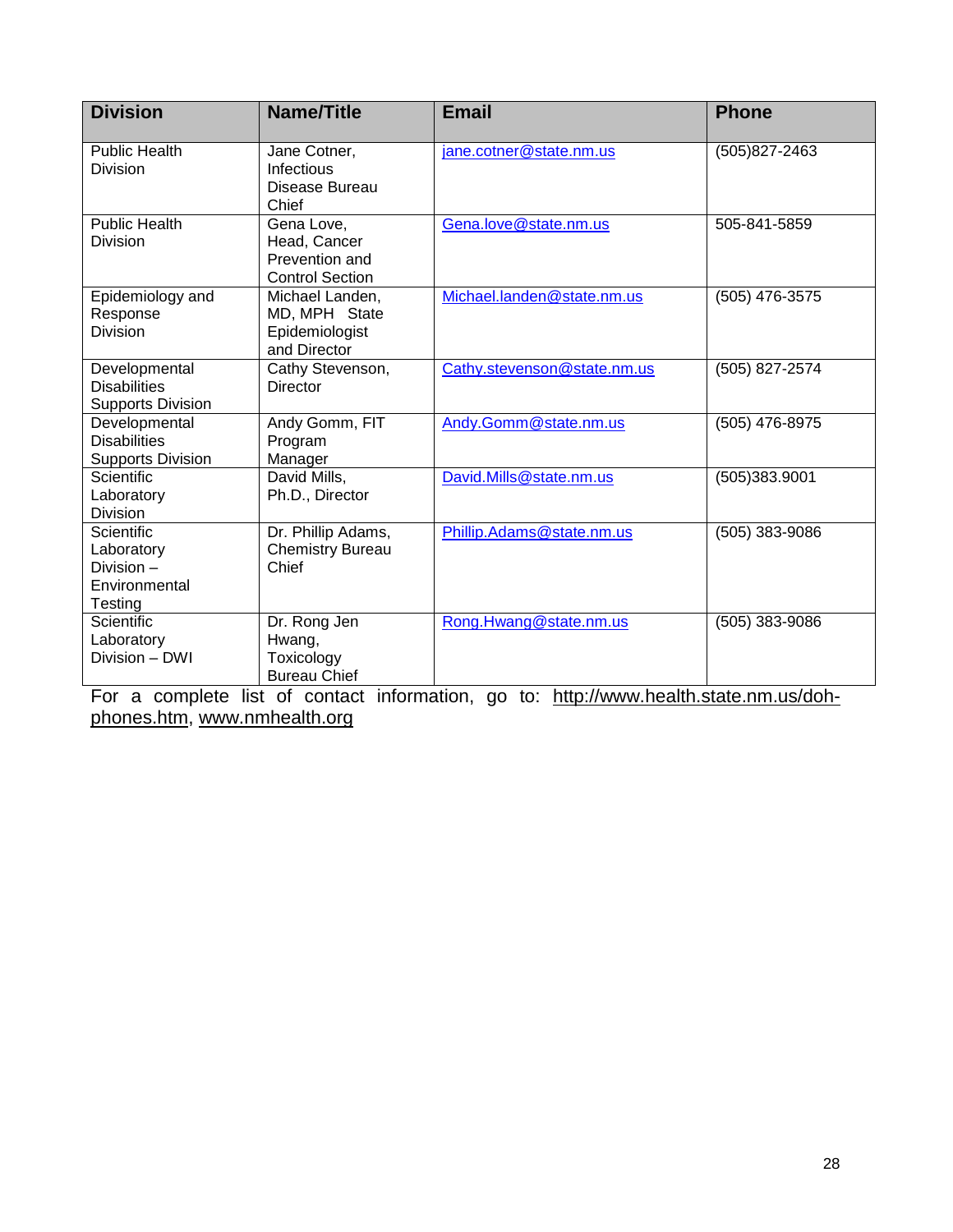# **SECTION VII. APPENDICES**

# **A. Brief Description of the Department's Program Areas**

## **PROGRAM AREA 1: ADMINISTRATION**

The mission of the Administration Program is to provide leadership, policy development, information technology, administrative and legal support to the Department of Health so that the department achieves a high level of accountability and excellence in services provided to the people of New Mexico.

The Administration Program is responsible for all financial functions of the Department, including management of a \$550 million annual budget and 3,300 employees, appropriation requests, operating budgets, the annual financial audit, accounts payable, revenue and accounts receivable, federal grants management, and financial accounting. It also provides human resources support services and assures compliance with the Personnel Act and State Personnel Board rules, training, key internal audits; information systems management for the Department, and legal advice and representation to assure compliance with state and federal laws. Administration also includes the Office of the Secretary, the Information Technology Services Division, the Office of General Counsel, the Office of Policy and Accountability, and the Office of Health Equity.

## **PROGRAM AREA 2: PUBLIC HEALTH**

The mission of the Public Health Division is to work with individuals, families and communities in New Mexico to improve health. The Division provides public health leadership by assessing health status of the population, developing health policy, sharing expertise with the community, assuring access to coordinated systems of care and delivering services to promote health and prevent disease, injury, disability and premature death.

The Public Health Division works to assure the conditions in which communities and people in New Mexico can be healthy. Performance measures and indicators in the Department's Strategic Plan and required by major federal programs are used continuously to monitor the status of specific activities, identify areas for improvement and serve as a basis for budget preparation and evaluation.

## **PROGRAM AREA 3: EPIDEMIOLOGY AND RESPONSE**

The mission of Epidemiology and Response is to monitor health, provide health information, prevent disease and injury, promote health and healthy behaviors, respond to public health events, prepare for health emergencies and provide emergency medical and vital registration services to New Mexicans.

# **PROGRAM AREA 4: LABORATORY SERVICES**

The mission of the Scientific Laboratory Division (SLD) is to provide analytical laboratory services and scientific advisement services for tax-supported agencies, groups, or entities administering health and environmental programs for New Mexicans.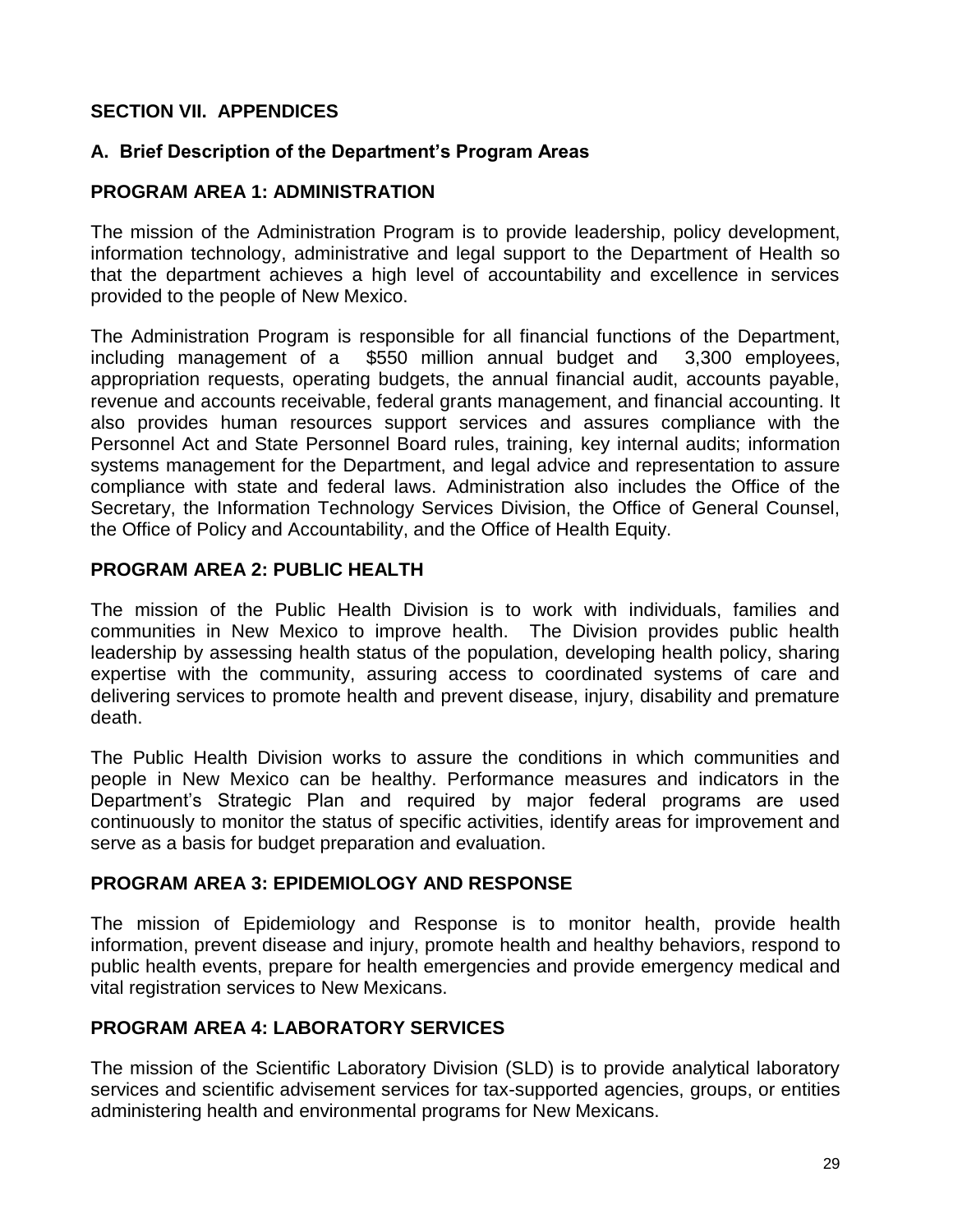# **PROGRAM AREA 6: FACILITIES MANAGEMENT**

The Office of Facilities Management mission is to provide oversight of Department of Health facilities which provide mental health, substance abuse, nursing home care, and rehabilitation programs in facility and community-based settings to New Mexico resident who need safety net services.

## **PROGRAM AREA 7: DEVELOPMENTAL DISABILITIES SUPPORTS**

The mission of the Developmental Disabilities Supports Division is to effectively administer a system of person-centered community supports and services that promotes positive outcomes for all stakeholders with a primary focus on assisting individuals with developmental disabilities and their families to exercise their right to make choices, grow and contribute to their community.

## **PROGRAM AREA 8: HEALTH CERTIFICATION, LICENSING AND OVERSIGHT**

The mission of the Division of Health Improvement is to conduct health facility licensing and certification surveys, community-based oversight and contract compliance surveys and a statewide incident management system so that people in New Mexico have access to quality health care and that vulnerable population are safe from abuse, neglect and exploitation.

## **PROGRAM AREA 787: MEDICAL CANNABIS**

The Medical Cannabis Program was established in accordance with the Lynn and Erin Compassionate Use Act and is charged with enrolling patients into the medical cannabis program and regulating a system of production and distribution of medical cannabis for patients in order to ensure an adequate supply.

#### **B. Any agency-specific and applicable/relevant state or federal statutes or mandates related to providing services to American Indians/Alaska Natives (AI/AN)**

The State Maternal and Child Health Plan Act created community health councils within county governments. In 2007, this act was amended to allow allocation of funds for both county and tribal governments to create health councils to address their health needs within their communities.

| <b>Tribe</b>          | Agency     | <b>Broad</b><br><b>Activity</b> | <b>Agreement</b><br><b>Name</b> | <b>Current</b><br><b>Status</b> | Contact(s)              | Phone #        |
|-----------------------|------------|---------------------------------|---------------------------------|---------------------------------|-------------------------|----------------|
| Nation of<br>Oklahoma | <b>DOH</b> | <b>EBT WIC</b><br>Support       | NMDOH-<br>CNO MOA               | In effect                       | <b>Brenda</b><br>Carter | (918) 453-5291 |
| Pueblo of<br>Isleta   | <b>DOH</b> | <b>EBT WIC</b><br>Support       | NMDOH - POI<br><b>MOA</b>       | In effect                       | Mary<br>Dominguez       | (505) 924-3181 |
| Pueblo of<br>Laguna   | <b>DOH</b> | Family Infant<br>Toddler        | Provider<br>Agreement           | In effect                       | Andy Gomm               | (505) 476-8975 |

## **C. List of DOH Agreements, MOUs/MOAs with tribes that are currently in effect**.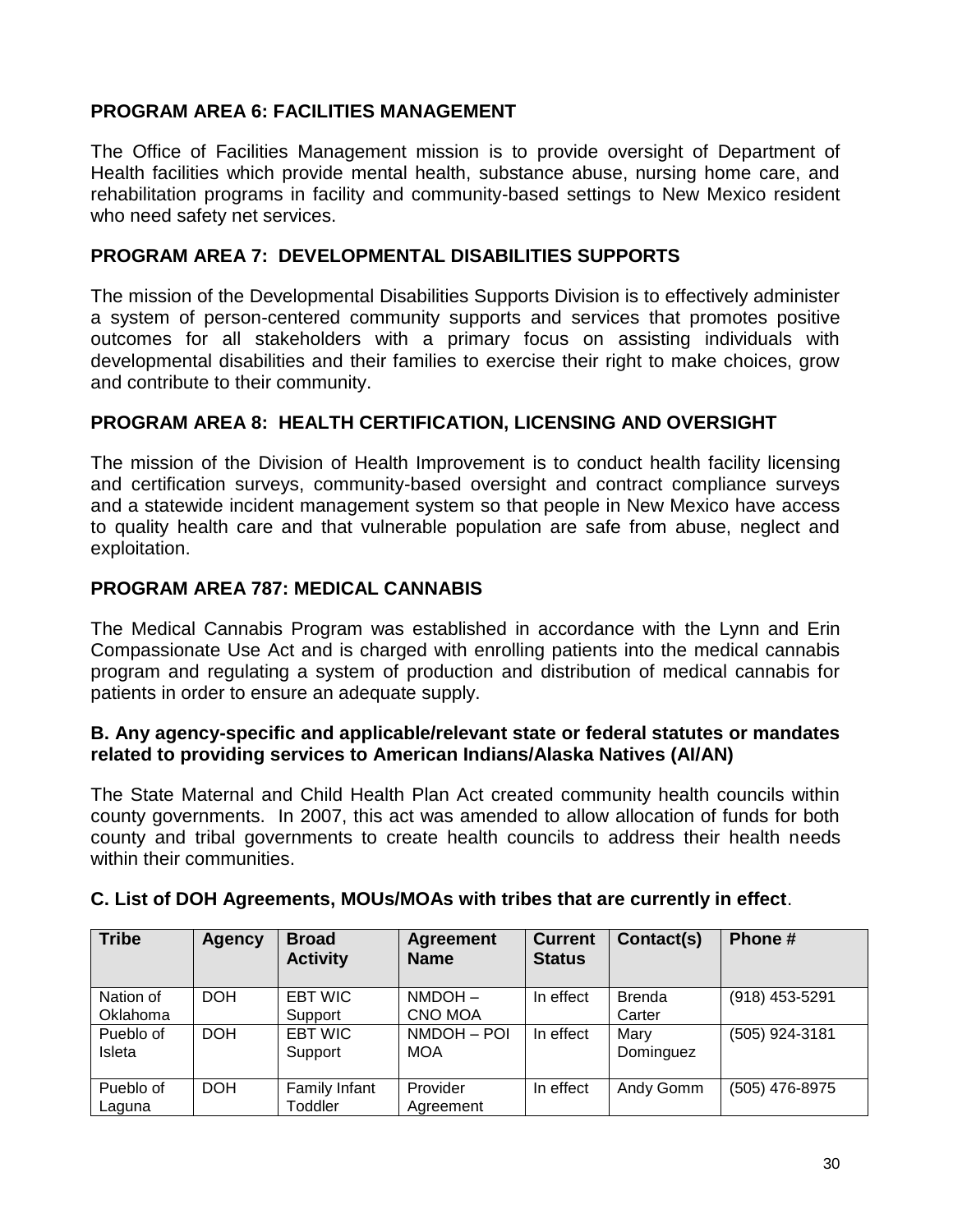| <b>Tribe</b>                              | <b>Agency</b> | <b>Broad</b><br><b>Activity</b>                                            | <b>Agreement</b><br><b>Name</b> | <b>Current</b><br><b>Status</b> | Contact(s)                                    | Phone #                   |
|-------------------------------------------|---------------|----------------------------------------------------------------------------|---------------------------------|---------------------------------|-----------------------------------------------|---------------------------|
|                                           |               | Program                                                                    |                                 |                                 |                                               |                           |
| Mescalero<br>Apache                       | <b>DOH</b>    | Family Infant<br>Toddler<br>Program                                        | Provider<br>Agreement           | In effect                       | Andy Gomm                                     | (505) 476-8975            |
| Navajo<br>Nation                          | <b>DOH</b>    | Family Infant<br>Toddler<br>Program                                        | <b>MOA</b>                      | In Effect                       | Andy Gomm                                     | (505) 476-8975            |
| Navajo<br>Nation                          | <b>DOH</b>    | <b>STD</b><br>Investigation<br>and control                                 | Operational<br>partnership      | In Effect                       | Antoine<br>Thompson                           | (505) 722-4391<br>ext 117 |
| Mescalero<br>Apache<br>Schools            | <b>DOH</b>    | Primary &<br>behavioral<br>health care in<br>school-based<br>health center | <b>MOA</b>                      | In effect                       | Jim Farmer                                    | (505) 222-8682            |
| Navajo<br>Preparatory<br>School           | <b>DOH</b>    | Primary &<br>behavioral<br>health care in<br>school-based<br>health center | <b>MOA</b>                      | In effect                       | Jim Farmer                                    | (505) 222-8682            |
| Pueblo of<br>San Felipe                   | <b>DOH</b>    | Primary &<br>behavioral<br>health care in<br>school-based<br>health center | <b>MOA</b>                      | In effect                       | Jim Farmer                                    | (505) 222-8682            |
| Pueblo of<br>Laguna<br>Dept.<br>Education | <b>DOH</b>    | Teen<br>Pregnancy<br>Education                                             | <b>MOA</b>                      | In Effect                       | Valerie<br>Fisher<br>Shannon<br><b>Barnes</b> | Unknown                   |
| Pueblo<br>Isleta                          | <b>DOH</b>    | <b>WIC</b> services                                                        | <b>MOU</b>                      | In Effect                       |                                               | Unknown                   |
| Mescalero<br>Apache<br>Tribe              | <b>DOH</b>    | <b>WIC</b> services                                                        | <b>MOA</b>                      | In effect                       | Barbara<br>Garza                              | (575) 528-5135            |
| Pueblo of<br>Laguna                       | <b>DOH</b>    | Cancer<br>prevention and<br>survivorship                                   | <b>MOA</b>                      | In effect                       | <b>Beth</b><br>Pinkerton                      | (505) 841-5847            |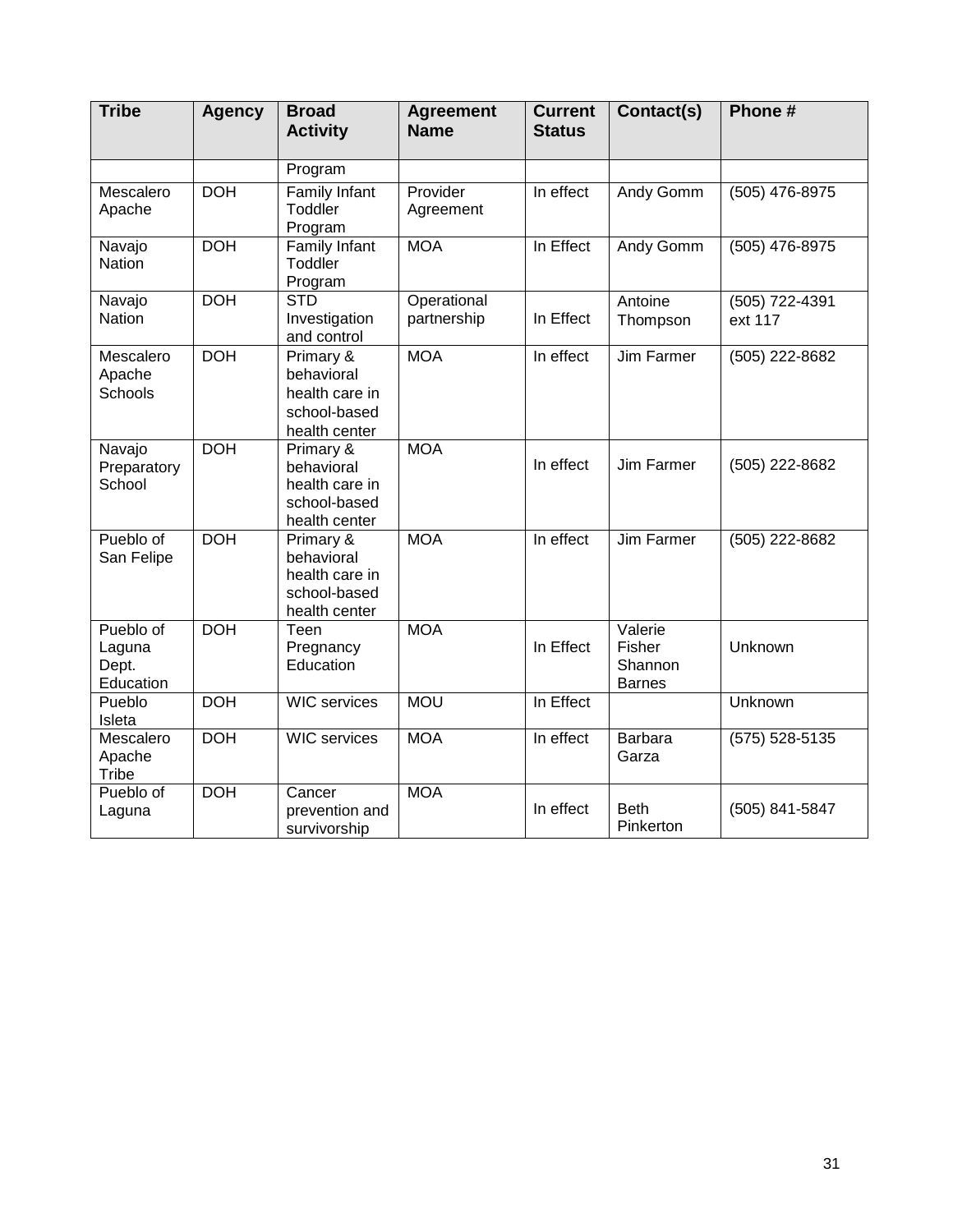| <b>Tribe</b>                                        | <b>Agency</b> | <b>Broad</b><br><b>Activity</b>                                                                  | <b>Agreement</b><br><b>Name</b> | <b>Current</b><br><b>Status</b> | Contact(s)           | Phone #        |
|-----------------------------------------------------|---------------|--------------------------------------------------------------------------------------------------|---------------------------------|---------------------------------|----------------------|----------------|
| Navajo Area<br>Indian<br>Health<br>Service          | <b>DOH</b>    | Receipt,<br>Storage and<br>Staging site for<br>the Strategic<br>National<br>Stockpile<br>program | <b>MOA</b>                      | In Effect                       | <b>Eric Category</b> | (505) 476-8217 |
| <b>IHS ABQ</b><br>Area                              | <b>DOH</b>    | Breast and<br>Cervical<br>Cancer<br>Screening and<br>DX                                          | PA                              | In Effect                       | Gena Love            | 505-841-5859   |
| <b>IHS Navajo</b><br>Area                           | <b>DOH</b>    | <b>Breast and</b><br>Cervical<br>Cancer<br>Screening and<br><b>DX</b>                            | PA                              | In Effect                       | Gena Love            | 505-841-5859   |
| Alamo<br>Navajo<br>School<br><b>Board</b>           | <b>DOH</b>    | <b>Breast and</b><br>Cervical<br>Cancer<br>Screening and<br>DX                                   | PA                              | In Effect                       | Gena Love            | 505-841-5859   |
| Jemez<br>Pueblo                                     | <b>DOH</b>    | Breast and<br>Cervical<br>Cancer<br>Screening and<br>DX                                          | PA                              | In Effect                       | Gena Love            | 505-841-5859   |
| Pueblo of<br>Sandia<br>Health<br>Center             | <b>DOH</b>    | <b>Breast and</b><br>Cervical<br>Cancer<br>Screening and<br>DX                                   | PA                              | In Effect                       | Gena Love            | 505-841-5859   |
| Ramah<br>Navajo<br>School<br>Board                  | <b>DOH</b>    | Breast and<br>Cervical<br>Cancer<br>Screening and<br>DX                                          | PA                              | In Effect                       | Gena Love            | 505-841-5859   |
| Mescalero<br>Apache<br>Indian<br>Health<br>Services | <b>DOH</b>    | Influenza<br>Surveillance                                                                        | PA                              | In Effect                       | Katie Avery          | (505) 827-0083 |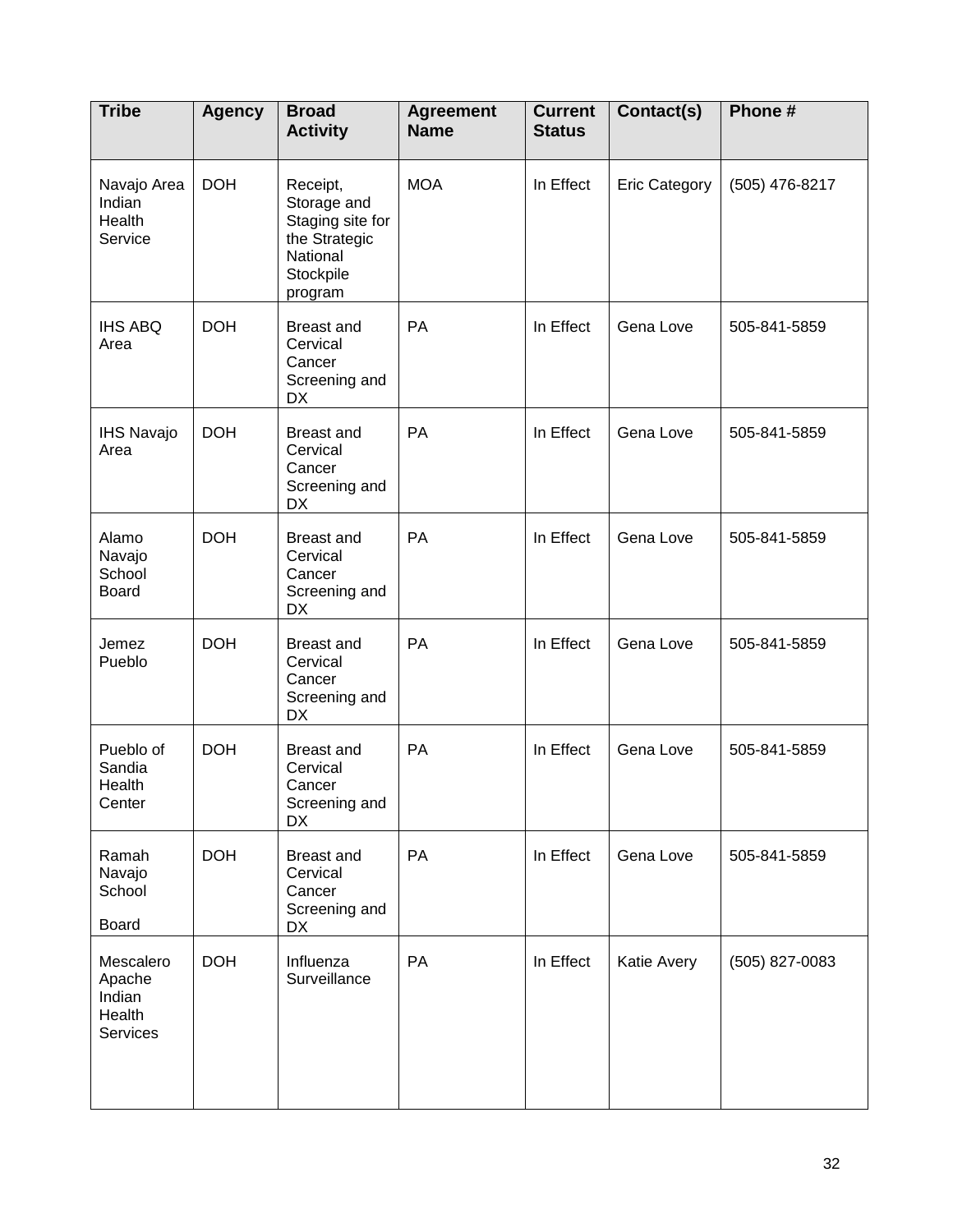| <b>Tribe</b>                                                          | <b>Agency</b> | <b>Broad</b><br><b>Activity</b> | <b>Agreement</b><br><b>Name</b> | <b>Current</b><br><b>Status</b> | Contact(s)  | Phone#         |
|-----------------------------------------------------------------------|---------------|---------------------------------|---------------------------------|---------------------------------|-------------|----------------|
| Dulce<br>Jicarilla<br>Indian<br>Health<br>Services                    | <b>DOH</b>    | Influenza<br>Surveillance       | PA                              | In Effect                       | Katie Avery | (505) 827-0083 |
| Taos-<br><b>Picuris</b><br>Indian<br>Health<br><b>Services</b>        | <b>DOH</b>    | Influenza<br>Surveillance       | <b>PA</b>                       | In Effect                       | Katie Avery | (505) 827-0083 |
| Acoma-<br>Canoncito-<br>Laguna<br>Indian<br>Health<br><b>Services</b> | <b>DOH</b>    | Influenza<br>Surveillance       | PA                              | In Effect                       | Katie Avery | (505) 827-0083 |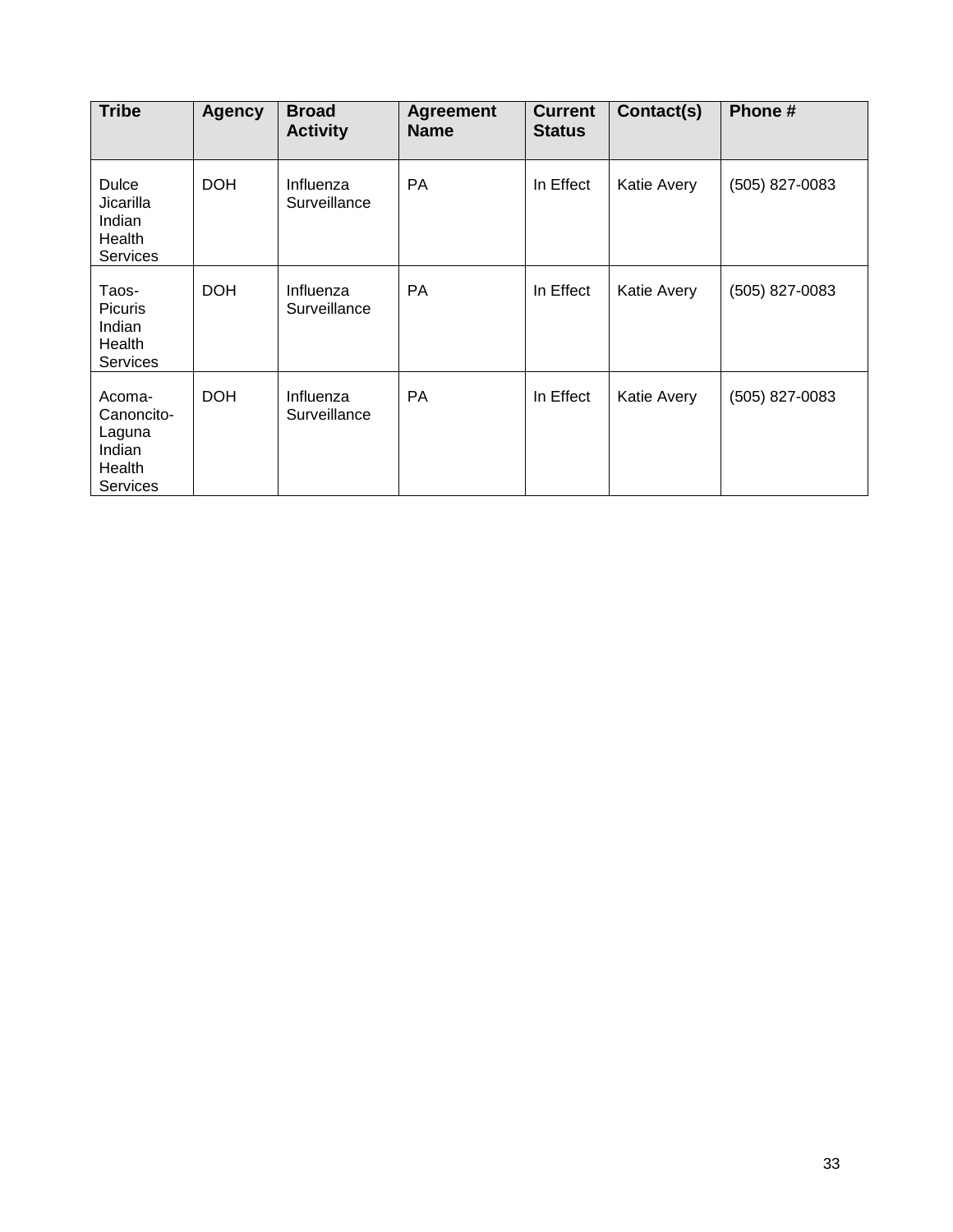## **D. DOH's Tribal Collaboration and Communication Policy**

#### **New Mexico Department of Health State-Tribal Consultation, Collaboration and Communication Policy**

#### **Section I. Background**

- A. In 2003, the Governor of the State of New Mexico and 21 out of 22 Indian Tribes of New Mexico adopted the *2003 Statement of Policy and Process* (Statement), to "establish and promote a relationship of cooperation, coordination, open communication and good will, and [to] work in good faith to amicably and fairly resolve issues and differences." The Statement directs State agencies to interact with the Tribal governments and provides that such interaction "shall be based on a government-to-government relationship" aimed at furthering the purposes of meaningful government-to-government consultation.
- B. In 2005, Governor Bill Richardson issued Executive Order 2005-004 mandating that the Executive State agencies adopt pilot tribal consultation plans with the input of the 22 New Mexico Tribes.
- C. The New Mexico Health and Human Services Tribal Consultation meeting was held on November 17-18, 2005 to carry out Governor Richardson's Executive Order 2005-004 calling for a statewide adoption of pilot tribal consultation plans to be implemented with the 22 Tribes within the State of New Mexico. This meeting was a joint endeavor of the five executive state agencies comprised of the Aging and Long-Term Services Department, the Children, Youth and Families Department, the Department of Health, the Human Services Department and the Indian Affairs Department. A State-Tribal Work Plan was developed and sent out to the Tribes on June 7, 2006 for review pursuant to the Tribal Consultation meeting.
- D. On March 19, 2009, Governor Bill Richardson signed SB 196, the State Tribal Collaboration Act (hereinafter "STCA") into law. The STCA reflects a statutory commitment of the state to work with Tribes on a government-to-government basis. The STCA establishes in state statute the intergovernmental relationship through several interdependent components and provides a consistent approach through which the State and Tribes can work to better collaborate and communicate on issues of mutual concern.
- E. In Fall 2009, the Healthy New Mexico Group, comprised of the Aging and Long Term Services Department, the Children, Youth and Families Department, the Department of Health, the Department of Veterans' Services, the Human Services Department, the Indian Affairs Department, and the Office of African American Affairs, met with representatives from the Tribes to develop an overarching Policy that, pursuant to the STCA:
	- 1. Promote effective collaboration and communication between the Agency and Tribes;
	- 2. Promote positive government-to-government relations between the State and Tribes;
	- 3. Promote cultural competence in providing effective services to American Indians/Alaska Natives; and
	- 4. Establish a method for notifying employees of the Agency of the provisions of the STCA and the Policy that the Agency adopts.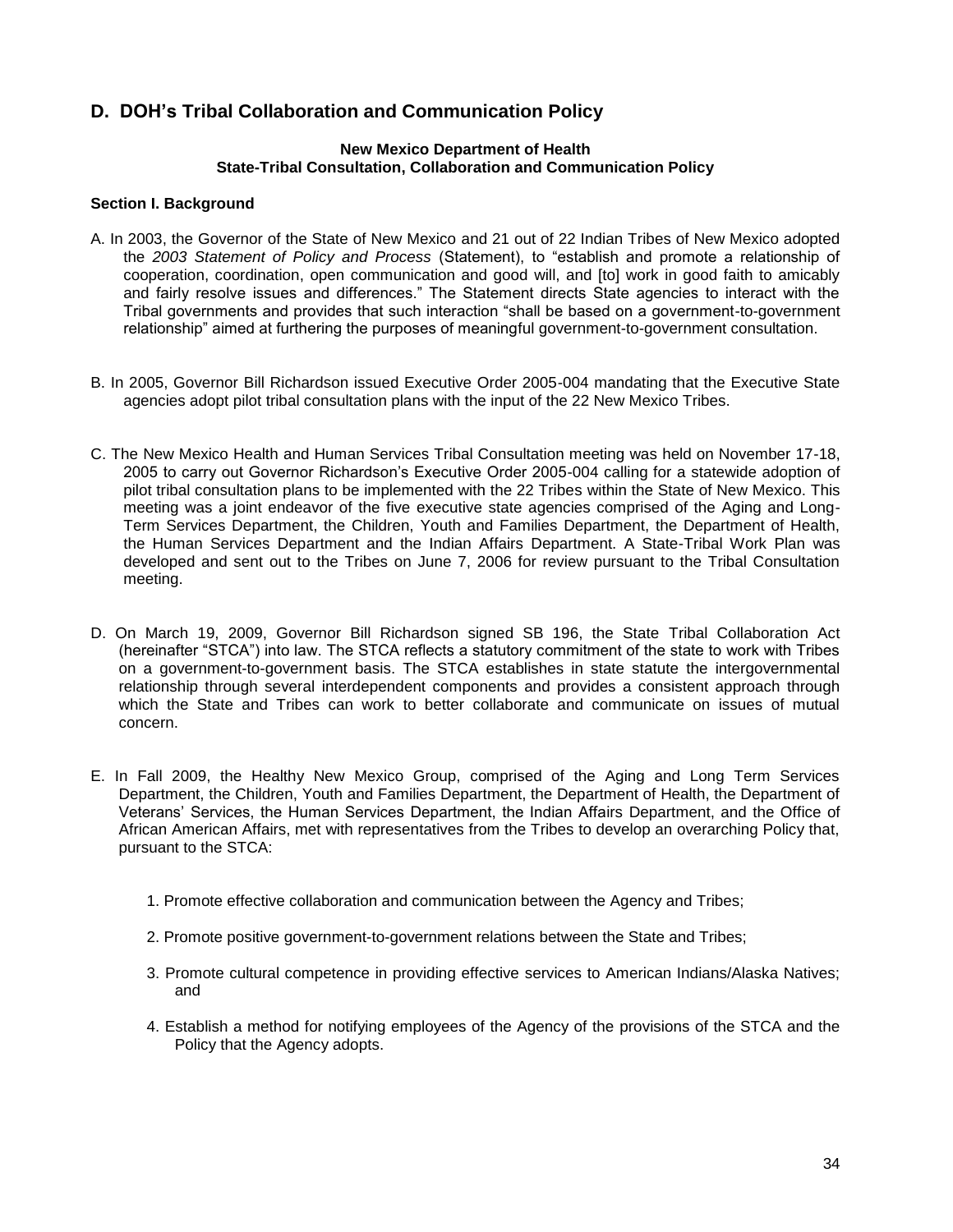F. The Policy meets the intent of the STCA and defines the Agency's commitment to collaborate and communicate with Tribes.

#### **Section II. Purpose**

Through this Policy, the Agency will seek to improve and/or maintain partnerships with Tribes. The purpose of the Policy is to use or build-upon previously agreed-upon processes when the Agency initiates programmatic actions that have tribal implications.

#### **Section III. Principles**

- A. Recognize and Respect Sovereignty The State and Tribes are sovereign governments. The recognition and respect of sovereignty is the basis for government-to-government relations and this Policy. Sovereignty must be respected and recognized in government-to-government consultation, communication and collaboration between the Agency and Tribes. The Agency recognizes and acknowledges the trust responsibility of the Federal Government to federally-recognized Tribes.
- B. Government-to-Government Relations The Agency recognizes the importance of collaboration, communication and cooperation with Tribes. The Agency further recognizes that Agency programmatic actions may have tribal implications or otherwise affect American Indians/Alaska Natives. Accordingly, the Agency recognizes the value of dialogue between Tribes and the Agency with specific regard to those programmatic actions.
- C. Efficiently Addressing Tribal Issues and Concerns The Agency recognizes the value of Tribes' input regarding Agency programmatic actions. Thus, it is important that Tribes' interests are reviewed and considered by the Agency in its programmatic action development process.
- D. Collaboration and Mutual Resolution The Agency recognizes that good faith, mutual respect, and trust are fundamental to meaningful collaboration and communication policies. As they arise, the Agency shall strive to address and mutually resolve concerns with impacted Tribes.
- E. Communication and Positive Relations The Agency shall strive to promote positive government-togovernment relations with Tribes by: (1) interacting with Tribes in a spirit of mutual respect; (2) seeking to understand the varying Tribes' perspectives; (3) engaging in communication, understanding and appropriate dispute resolution with Tribes; and (4) working through the government-to-government process to attempt to achieve a mutually-satisfactory outcome.
- F. Informal Communication The Agency recognizes that formal consultation may not be required in all situations or interactions. The Agency may seek to communicate with and/or respond to Tribes outside the consultation process. These communications do not negate the authority of the Agency and Tribes to pursue formal consultation.
- G. Health Care Delivery and Access Providing access to health care is an essential public health responsibility and is crucial for improving the health status of all New Mexicans, including American Indians/Alaska Natives in rural and urban areas. American Indians/Alaska Natives often lack access to programs dedicated to their specific health needs. This is due to several factors prevalent among American Indians/Alaska Natives, including but not limited to, lack of resources, geographic isolation, and health disparities. The Agency's objective is to work collaboratively with Tribes to ensure adequate and quality health service delivery in all tribal communities, as well as with individual American Indians/Alaska Natives in urban areas or otherwise outside tribal communities.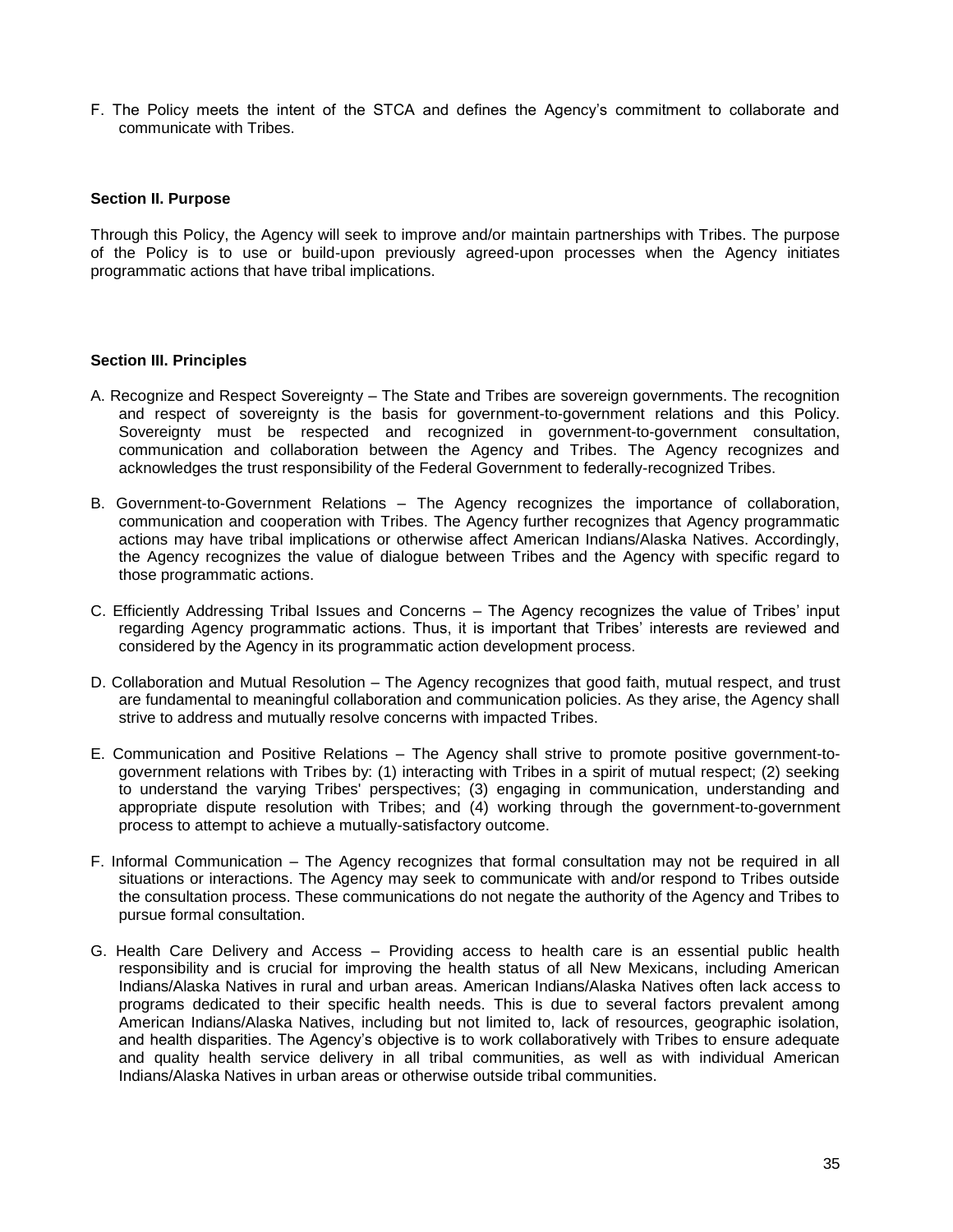- H. Distinctive Needs of American Indians/Alaska Natives Compared with other Americans, American Indians/Alaska Natives experience an overall lower health status and rank at, or near, the bottom of other social, educational and economic indicators. American Indians/Alaska Natives have a life expectancy that is four years less than the overall U.S. population and they have higher mortality rates involving diabetes, alcoholism, cervical cancer, suicide, heart disease, and tuberculosis. They also experience higher rates of behavioral health issues, including substance abuse. The Agency will strive to ensure with Tribes the accountability of resources, including a fair and equitable allocation of resources to address these health disparities. The Agency recognizes that a community-based and culturally appropriate approach to health and human services is essential to maintain and preserve American Indian/Alaska Native cultures.
- I. Establishing Partnerships In order to maximize the use of limited resources, and in areas of mutual interests and/or concerns, the Agency seeks partnerships with Tribes and other interested entities, including academic institutions and Indian organizations. The Agency encourages Tribes to aid in advocating for state and federal funding for tribal programs and services to benefit all of the State's American Indians/Alaska Natives.
- J. Intergovernmental Coordination and Collaboration-
	- 1. Interacting with federal agencies. The Agency recognizes that the State and Tribes may have issues of mutual concern where it would be beneficial to coordinate with and involve federal agencies that provide services and funding to the Agency and Tribes.
	- 2. Administration of similar programs. The Agency recognizes that under Federal tribal selfgovernance and self-determination laws, Tribes are authorized to administer their own programs and services which were previously administered by the Agency. Although the Agency's or Tribe's program may have its own federally approved plan and mandates, the Agency shall strive to work in cooperation and have open communication with Tribes through a two-way dialogue concerning these program areas.
- K. Cultural and Linguistic Competency The Agency shall strive for its programmatic actions to be culturally relevant and developed and implemented with cultural and linguistic competence.

#### **Section IV. Definitions**

- A. The following definitions shall apply to this Policy:
	- 1. American Indian/Alaska Native Pursuant the STCA, this means:
		- a) Individuals who are members of any federally recognized Indian tribe, nation or pueblo;
		- b) Individuals who would meet the definition of "Indian" pursuant to 18 USC 1153; or
		- c) Individuals who have been deemed eligible for services and programs provided to American Indians and Alaska Natives by the United States public health service, the bureau of Indian affairs or other federal programs.
	- 2. Collaboration Collaboration is a recursive process in which two or more parties work together to achieve a common set of goals. Collaboration may occur between the Agency and Tribes, their respective agencies or departments, and may involve Indian organizations, if needed. Collaboration is the timely communication and joint effort that lays the groundwork for mutually beneficial relations, including identifying issues and problems, generating improvements and solutions, and providing follow-up as needed.
	- 3. Communication Verbal, electronic or written exchange of information between the Agency and **Tribes**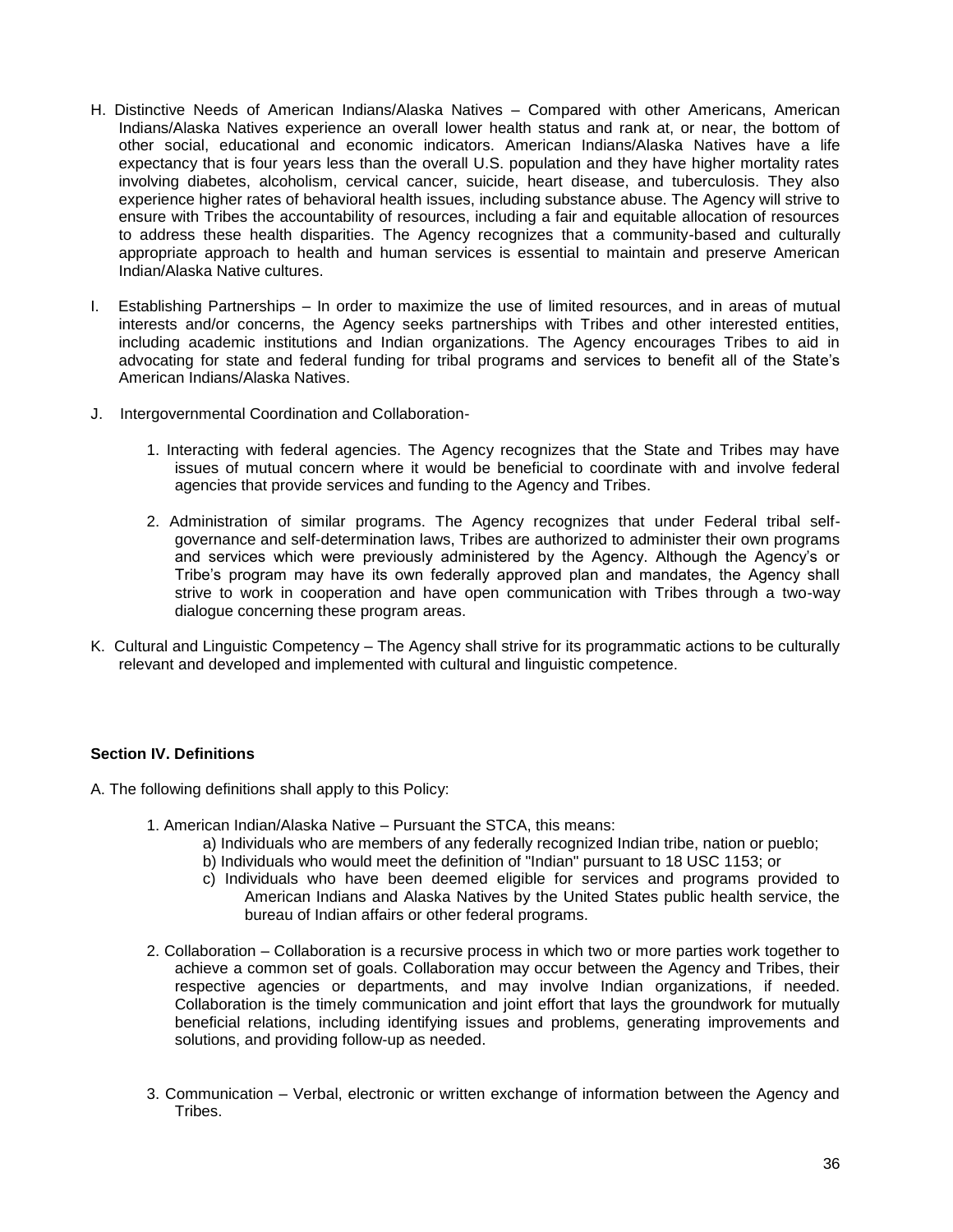- 4. Consensus Consensus is reached when a decision or outcome is mutually-satisfactory to the Agency and the Tribes affected and adequately addresses the concerns of those affected. Within this process it is understood that consensus, while a goal, may not always be achieved.
- 5. Consultation Consultation operates as an enhanced form of communication that emphasizes trust and respect. It is a decision making method for reaching agreement through a participatory process that: (a) involves the Agency and Tribes through their official representatives; (b) actively solicits input and participation by the Agency and Tribes; and (c) encourages cooperation in reaching agreement on the best possible decision for those affected. It is a shared responsibility that allows an open, timely and free exchange of information and opinion among parties that, in turn, may lead to mutual understanding and comprehension. Consultation with Tribes is uniquely a government-to-government process with two main goals: (a) to reach consensus in decision-making; and (b) whether or not consensus is reached, to have considered each other's perspectives and honored each other's sovereignty.
- 6. Cultural Competence Refers to an ability to interact effectively with people of different cultures. Cultural competence comprises four components: (a) awareness of one's own cultural worldview, (b) appreciation of cultural differences, (c) knowledge of different cultural practices and worldviews, and (d) honing cross-cultural skills. Developing cultural competence improves one's ability to understand, communicate with, provide services and resources to, and effectively interact with people across cultures.
- 7. Culturally Relevant Describes a condition where programs or services are provided according to the clients' cultural backgrounds.
- 8. Government-to-Government Describes the intergovernmental relationship between the State, Tribes and the Federal government as sovereigns.
- 9. Indian Organizations –Organizations, predominantly operated by American Indians/Alaska Natives, that represent or provide services to American Indians and/or Alaska Natives living on and/or off tribal lands and/or in urban areas.
- 10. Internal Agency Operation Exemption Refers to certain internal agency operations and processes not subject to this Policy. The Agency has the authority and discretion to determine what internal operations and processes are exempt from this Policy.
- 11. Internal Tribal Government Operations Exemption Refers to certain internal tribal government operations not subject to this Policy. Each Tribe has the authority and discretion to determine what internal operations and processes are exempt from this Policy.
- 12. Linguistic Competence Refers to one's capacity to communicate effectively and convey information in a manner that is understood by culturally diverse audiences.
- 13. Participation Describes an ongoing activity that allows interested parties to engage one another through negotiation, compromise and problem solving to reach a desired outcome.
- 14. Programmatic Action Actions related to the development, implementation, maintenance or modification of policies, rules, programs, services, legislation or regulations by the Agency, other than exempt internal agency operations, that are within the scope of this Policy.
- 15. Tribal Advisory Body A duly appointed group of individuals established and organized to provide advice and recommendations on matters relative to Agency programmatic action.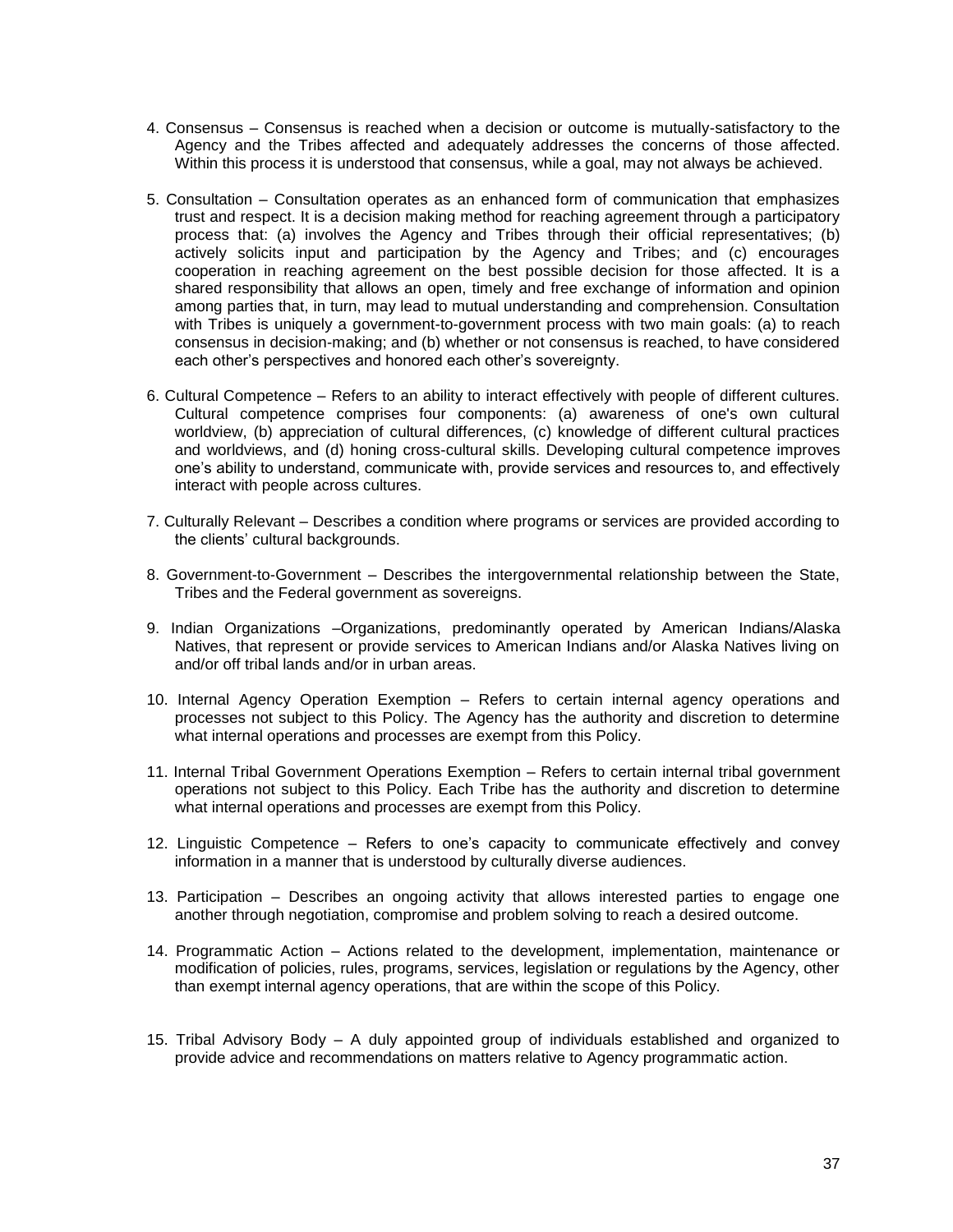- 16. Tribal Implications Refers to when a programmatic action by the Agency will have substantial direct effect(s) on American Indians/Alaska Natives, one or more Tribes, or on the relationship between the State and Tribes.
- 17. Tribal Liaison Refers to an individual designated by the Agency, who reports directly to the Office of the Agency Head, to:
	- a) assist with developing and ensuring the implementation of this Policy;
	- b) serve as a contact person responsible for maintaining ongoing communication between the Agency and affected Tribes; and
	- c) ensure that training is provided to staff of the Agency as set forth in Subsection B of Section 4 of the STCA.
- 18. Tribal Officials Elected or duly appointed officials of Tribes or authorized intertribal organizations.
- 19. Tribes Means any federally recognized Indian nation, tribe or pueblo located wholly or partially within the boundaries of the State of New Mexico. It is understood that "Tribes" in the plural form means that or those tribe(s) upon which programmatic actions have tribal implications.
- 20. Work Groups –Formal bodies and task forces established for a specific purpose through joint effort by the Agency and Tribes. Work Groups can be established to address or develop more technical aspects of programmatic action separate or in conjunction with the formal consultation process. Work groups shall, to the extent possible, consist of members from the Agency and participating Tribes.

#### **Section V. General Provisions**

A. Collaboration and Communication

To promote effective collaboration and communication between the Agency and Tribes relating to this Policy, and to promote cultural competence, the Agency shall utilize, as appropriate: Tribal Liaisons, Tribal Advisory Bodies, Work Groups and Informal Communication.

- 1. The Role of Tribal Liaisons. To promote State-Tribe interactions, enhance communication and resolve potential issues concerning the delivery of Agency services to Americans Indians/Alaska Natives, Tribal Liaisons shall work with Tribal Officials and Agency staff and their programs to develop policies or implement program changes. Tribal Liaisons communicate with Tribal Officials through both formal and informal methods of communication to assess:
	- a) issues or areas of tribal interest relating to the Agency's programmatic actions;
	- b) Tribal interest in pursuing collaborative or cooperative opportunities with the Agency; and
	- c) the Agency's promotion of cultural competence in its programmatic actions.
- 2. The Role of Tribal Advisory Bodies. The Agency may solicit advice and recommendations from Tribal Advisory Bodies to collaborate with Tribes in matters of policy development prior to engaging in consultation, as contained in this Policy. The Agency may convene Tribal Advisory Bodies to provide advice and recommendations on departmental programmatic actions that have tribal implications. Input derived from such activities is not defined as this Policy's consultation process.
- 3. The Role of Work Groups. The Agency Head may collaborate with Tribal Officials to appoint an agency-tribal work group to develop recommendations and provide input on Agency programmatic actions as they might impact Tribes or American Indians/Alaska Natives. The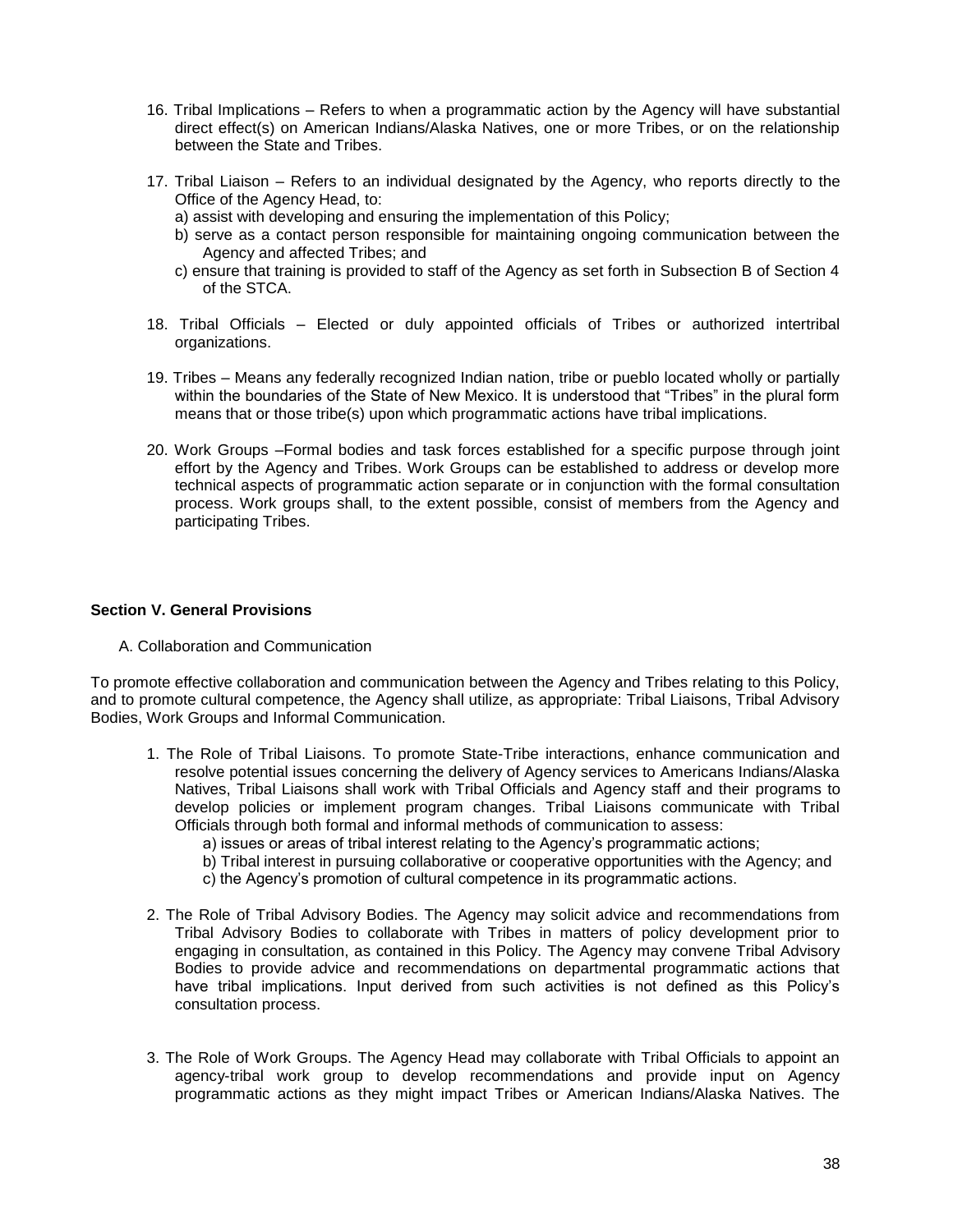Agency or the Work Group may develop procedures for the organization and implementation of work group functions. (See, e.g., the sample procedures at Attachment A.)

- 4. Informal Communication.
	- a) Informal Communication with Tribes. The Agency recognizes that consultation meetings may not be required in all situations or interactions involving State-Tribal relations. The Agency recognizes that Tribal Officials may communicate with appropriate Agency employees outside the consultation process, including with Tribal Liaisons and Program Managers, in order to ensure programs and services are delivered to their constituents. While less formal mechanisms of communication may be more effective at times, this does not negate the Agency's or the Tribe's ability to pursue formal consultation on a particular issue or policy.
	- b) Informal Communication with Indian Organizations. The State-Tribal relationship is based on a government-to-government relationship. However, in certain instances, communicating with Indian Organizations can benefit and assist the Agency, as well. Through this Policy, the Agency recognizes that it may solicit recommendations, or otherwise collaborate and communicate with these organizations.
- B. Consultation

Consultation shall be between the Agency Head and Tribal Officials or their delegated representatives who possess authority to negotiate on their behalf.

- 1. Applicability Tribal consultation is most effective and meaningful when conducted before taking action that impacts Tribes and American Indians/Alaska Natives. The Agency acknowledges that a best case scenario may not always exist, and that the Agency and Tribes may not have sufficient time or resources to fully consult on a relevant issue. If a process appropriate for consultation has not already begun, through this Policy, the Agency seeks to initiate consultation as soon as possible thereafter.
- 2. Focus The principle focus for government-to-government consultation is with Tribes through their Tribal Officials. Nothing herein shall restrict or prohibit the ability or willingness of Tribal Officials and the Agency Head to meet directly on matters that require direct consultation. The Agency recognizes that the principle of intergovernmental collaboration, communication and cooperation is a first step in government-to-government consultation, and is in accordance with the STCA.
- 3. Areas of Consultation The Agency, through reviewing proposed programmatic actions, shall strive to assess whether such actions may have Tribal Implications, as well as whether consultation should be implemented prior to making its decision or implementing its action. In such instances where Tribal Implications are identified, the Agency shall strive to pursue government-to-government consultation with relevant Tribal Officials. Tribal Officials also have the discretion to decide whether to pursue and/or engage in the consultation process regarding any proposed programmatic action not subject to the Internal Agency Operation Exemption.
- 4. Initiation Written notification requesting consultation by an Agency or Tribe shall serve to initiate the consultation process. Written notification, at the very least, should:
	- a) Identify the proposed programmatic action to be consulted upon.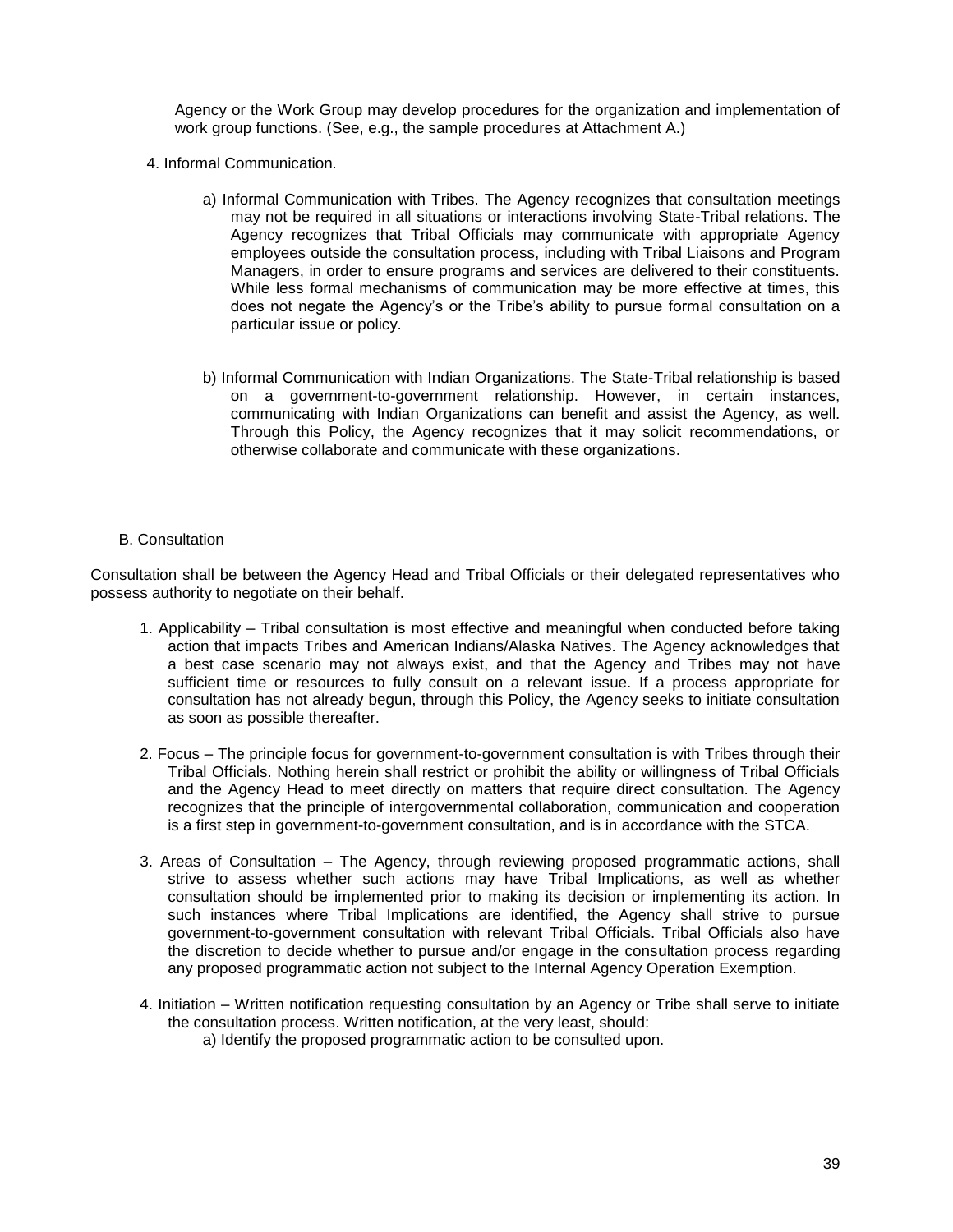b) Identify personnel who are authorized to consult on behalf of the Agency or Tribe.

- 5. Process The Agency, in order to engage in consultation, may utilize duly-appointed work groups, as set forth in the previous section, or otherwise the Agency Head or a duly-appointed representative may meet directly with Tribal Officials, or set forth other means of consulting with impacted Tribes as the situation warrants.
	- a) Consultation shall be between the Agency Head and Tribal Officials or their delegated representatives with authority to negotiate on their behalf.
	- b) The Agency will make a good faith effort to invite for consultation all perceived impacted Tribes.
- 6. Limitations on Consultation
	- a) This Policy shall not diminish any administrative or legal remedies otherwise available by law to the Agency or Tribe.
	- b) The Policy does not prevent the Agency and Tribes from entering into Memoranda of Understanding, Intergovernmental Agreements, Joint Powers Agreements, professional service contracts, or other established administrative procedures and practices allowed or mandated by Federal, State or Tribal laws or regulations.
	- c) Final Decision Making Authority: The Agency retains the final decision-making authority with respect to actions undertaken by the Agency and within Agency jurisdiction. In no way should this Policy impede the Agency's ability to manage its operations.

#### **Section VI. Dissemination of Policy**

Upon adoption of this Policy, the Agency will determine and utilize an appropriate method to distribute the Policy to all its employees.

#### **Section VII. Amendments and Review of Policy**

The Agency shall strive to meet periodically with Tribes to evaluate the effectiveness of this Policy, including the Agency's promotion of cultural competence. This Policy is a working document and may be revised as needed

#### **Section VIII. Effective Date**

This Policy shall become effective upon the date signed by the Agency Head.

#### **Section IX. Sovereign Immunity**

The Policy shall not be construed to waive the sovereign immunity of the State of New Mexico or any Tribe, or to create a right of action by or against the State of New Mexico or a Tribe, or any State or Tribal official, for failing to comply with this Policy. The Agency shall have the authority and discretion to designate internal operations and processes that are excluded from the Policy, and recognizes that Tribes are afforded the same right.

#### **Section XI. Closing Statement/ Signatures**

The Department of Health hereby adopts the State-Tribal Consultation, Collaboration and Communication Policy.

*Retta Ward, MPH* **Cabinet Secretary Department of Health Date of Signature: 07/31/2013**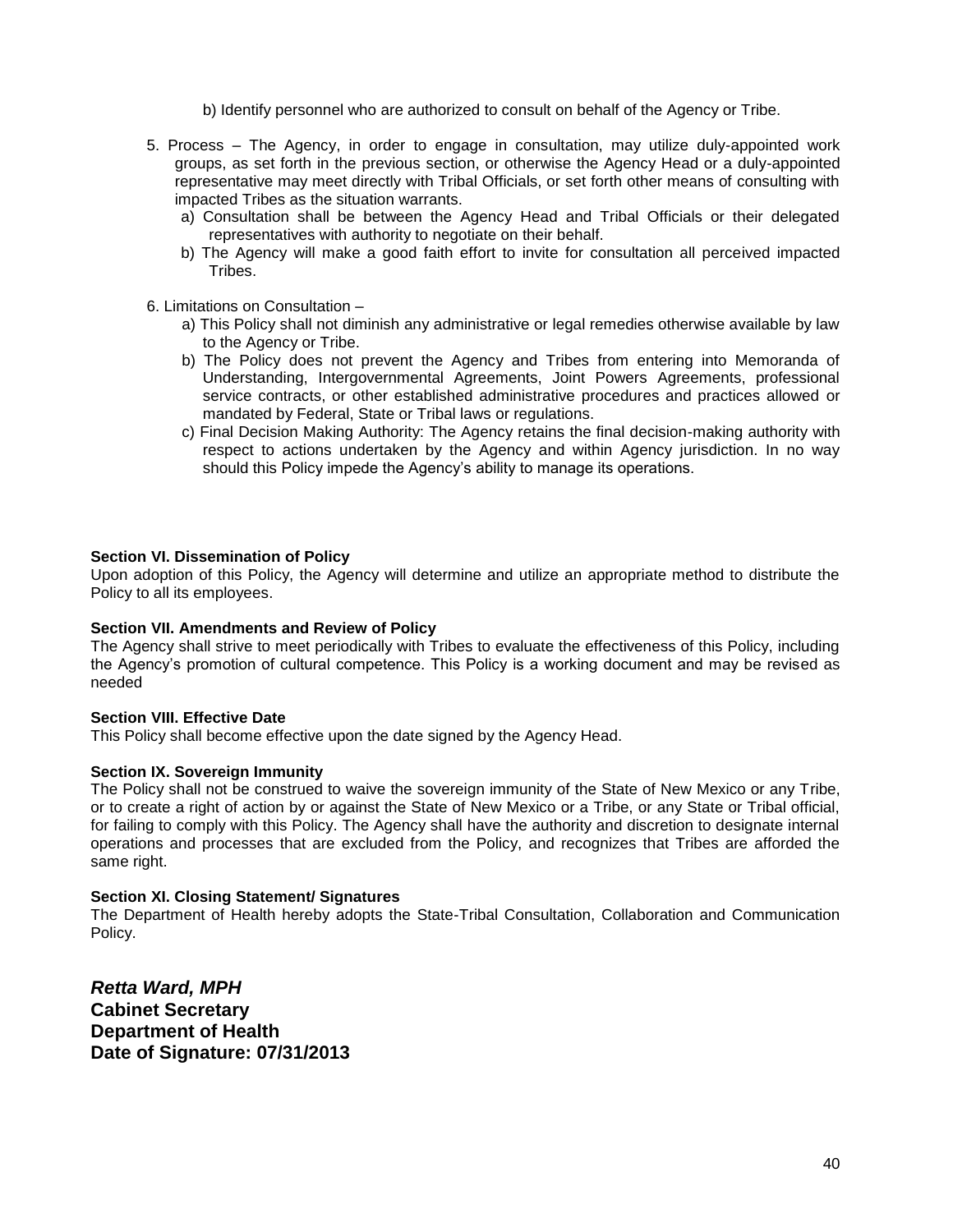#### **ATTACHMENT A**

#### Sample Procedures for State-Tribal Work Groups

DISCLAIMER: The following illustration serves only as sample procedures for State-Tribal Work Groups. The inclusion of this Attachment does not mandate the adoption of these procedures by a work group. Whether these, or alternative procedures, are adopted remains the sole discretion of the Agency Head and/or as dulydelegated to the Work Group.

- A. Membership The Work Group should be composed of members duly appointed by the Agency and as appropriate, participating Tribes, for specified purpose(s) set forth upon the Work Group's conception. Continued membership and replacements to Work Group participants may be subject to protocol developed by the Work Group, or otherwise by the designating authority or authorities.
- B. Operating Responsibility The Work Group should determine lines of authority, responsibilities, definition of issues, delineation of negotiable and non-negotiable points, and the scope of recommendations it is to disseminate to the Agency and Tribes to review, if such matters have not been established by the delegating authority or authorities.
- C. Meeting Notices Written notices announcing meetings should identify the purpose or agenda, the Work Group, operating responsibility, time frame and other relevant tasks. All meetings should be open and publicized by the respective Agency and Tribal offices.
- D. Work Group Procedures The Work Group may establish procedures to govern meetings. Such procedures can include, but are not limited to:
	- 1. Selecting Tribal and Agency co-chairs to serve as representatives and lead coordinators, and to monitor whether the State-Tribal Consultation, Collaboration and Communication Policy is followed;
	- 2. Defining roles and responsibilities of individual Work Group members;
	- 3. Defining the process for decision-making,
	- 4. Drafting and dissemination of final Work Group products;
	- 5. Defining appropriate timelines; and
	- 6. Attending and calling to order Work Group meetings.
- E. Work Group Products Once the Work Group has created its final draft recommendations, the Work Group should establish a process that serves to facilitate implementation or justify additional consultation. Included in its process, the Work Group should recognize the following:
	- 1. Distribution The draft recommendation is subjected for review and comment by the Agency, through its Agency Head, Tribal Liaison, and/or other delegated representatives, and participating Tribes, through their Tribal Officials.
	- 2. Comment The Agency and participating Tribes are encouraged to return comments in a timely fashion to the Work Group, which will then meet to discuss the comments and determine the next course of action. For example:
		- a) If the Work Group considers the policy to be substantially complete as written, the Work Group can forward the proposed policy to the Agency and participating Tribes for finalization.
		- b) If based on the comments, the Work Group determines that the policy should be rewritten; it can reinitiate the consultation process to redraft the policy.
		- c) If the Agency and participating Tribes accept the policy as is, the Work Group can accomplish the final processing of the policy.
- F. Implementation Once the collaboration or consultation process is complete and the Agency and Tribes have participated in, or have been provided the opportunity to participate in, the review of the Work Group's draft recommendations, the Work Group may finalize its recommendations. The Work Group co-